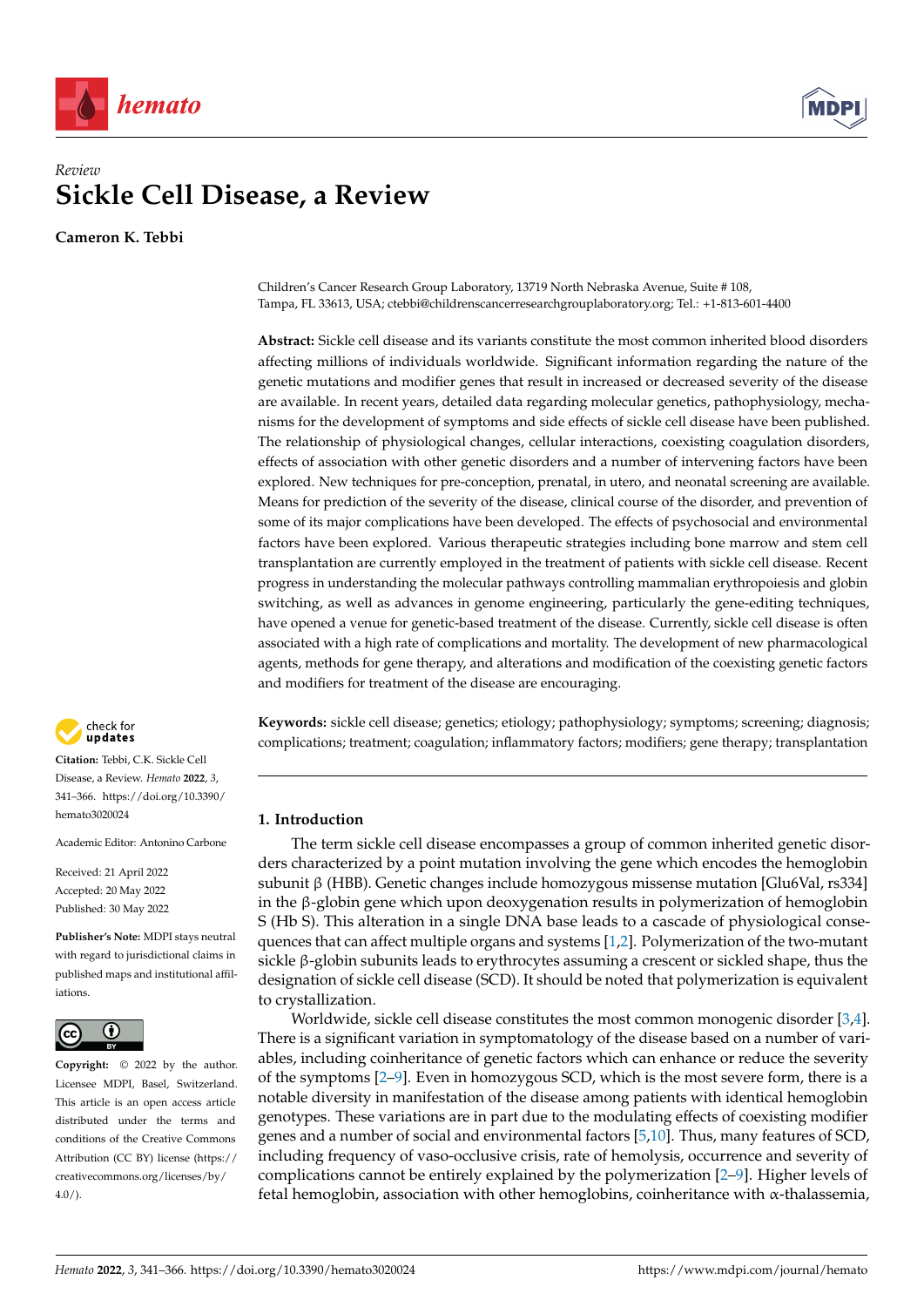and certain genetic factors can potentially result in a milder disease. Inheritance of genetic factors causing thrombophilia may enhance the hypercoagulable state and increase some complications of the SCD.

During the first several months of life, infants with SCD can be asymptomatic, however, in the long term, as a rule, the disease is fraught with complications throughout life, which worsens with age. Reoccurring pain, mainly in bones and joints, due to the intermittent vaso-occlusive crises, is common. Occurrence of this complication, however, can be extremely variable with some individuals having as many as 6 or more episodes annually, while others may have less frequent pain crises or not experience this symptom. Manifestation of the SCD can virtually involve all organs and systems [\[10](#page-17-6)[–18\]](#page-17-7). Homozygote sickle cell disease is associated with anemia, vaso-occlusion and hemolysis, heightened by inflammatory response, hypercoagulability, defective arginine metabolism, and oxidative stress. The disease results in a number of major events, most, but not all of which originate from a coherent pathophysiological scheme based on the abnormal polymerization of deoxy-hemoglobin S. While polymerization results in erythrocyte injury and sickling, multiple other factors are also involved [\[19](#page-17-8)[–84\]](#page-20-0). These in part include dysfunction of the vascular endothelium causing a pro-inflammatory environment, circulating activated endothelial cells, and an inflammatory response resulting in the activation of adhesion receptors. Signaling pathways in the erythrocytes can be modulated by hypoxia, stress, and inflammatory response which can influence activation of the adhesion receptors [\[6](#page-17-9)[,19–](#page-17-8)[24\]](#page-17-10). Clonal hematopoiesis (CH) can potentially increase risk of vascular occlusive events and development of leukemia [\[25\]](#page-17-11). Physiologic abnormalities in this disease can modify the incidence and distribution of genetic alterations in CH [\[25\]](#page-17-11).

Hemolysis results in the release of free hemoglobin in the plasma which acts as a scavenger of nitric oxide [\[26](#page-17-12)[,27\]](#page-17-13). This represents an intrinsic mechanism for inducing vascular disease, a common complication of sickle cell disorders [\[26,](#page-17-12)[27\]](#page-17-13). With arginase-1 activity, which is necessary for production of nitric oxide (NO), being lower in the sickle cells than normal erythrocytes, de novo nitric oxide cannot be made. Repeated polymerization and depolymerization of hemoglobin can cause oxidative stress which has a role in the pathophysiology of hemolysis, vascular occlusion, and the resulting organ damage [\[26](#page-17-12)[–30\]](#page-18-0). Hemolysis can also lead to a number of complications which are attributed to vascular NO depletion. This is as a result of direct scavenging reactions due to cell-free plasma hemoglobin, limiting nitric oxide bioavailability and defective generation of this agent which is related to enzymatic consumption of arginine by erythrocyte arginase [\[29,](#page-17-14)[30\]](#page-18-0). Hemolysis can lead to the formation of reactive oxygen species by reactions involving free hemoglobin.

Normally, there is a significant microRNA expression in the human mature erythrocytes. This is significantly altered in the erythrocytes of patients with sickle cell disease and is associated with their defective downregulation during their terminal differentiation [\[31\]](#page-18-1). Other influencing factors include elevated polymorphonuclear count along with increased adhesiveness, plasma thrombospondin-1 (TSP-1) secreted by activated platelets complex, cellular interactions, and global inflammation-mediated cell activation [\[32\]](#page-18-2). In addition, erythrocytes in SCD are shown to be capable of pathologically interacting with leukocytes, especially with polymorphonuclear cells. Leukocytes, including neutrophils, monocytes, invariant natural killer T (iNKT) cells, and platelets are activated and participated in the process of vascular occlusion [\[84\]](#page-20-0). These, along with the adhesion of sickled cells to the vascular endothelium and fibrin deposition can cause microvascular occlusion. Abundance of the adherent leukocytes in the post-capillary venules may point to their participation in the vaso-occlusive crisis (VOC), and their volume may add to the circulatory slow down and the process of obstruction [\[84\]](#page-20-0). Fragility of the erythrocytes result in the hemolytic anemia. The high degree of clinical heterogeneity among patients with identical hemoglobin genotypes and variation in the rate of hemolysis further points to the complexity and multiplicity of factors in the process of VOC and hemolysis in patients with sickle cell disease [\[33\]](#page-18-3).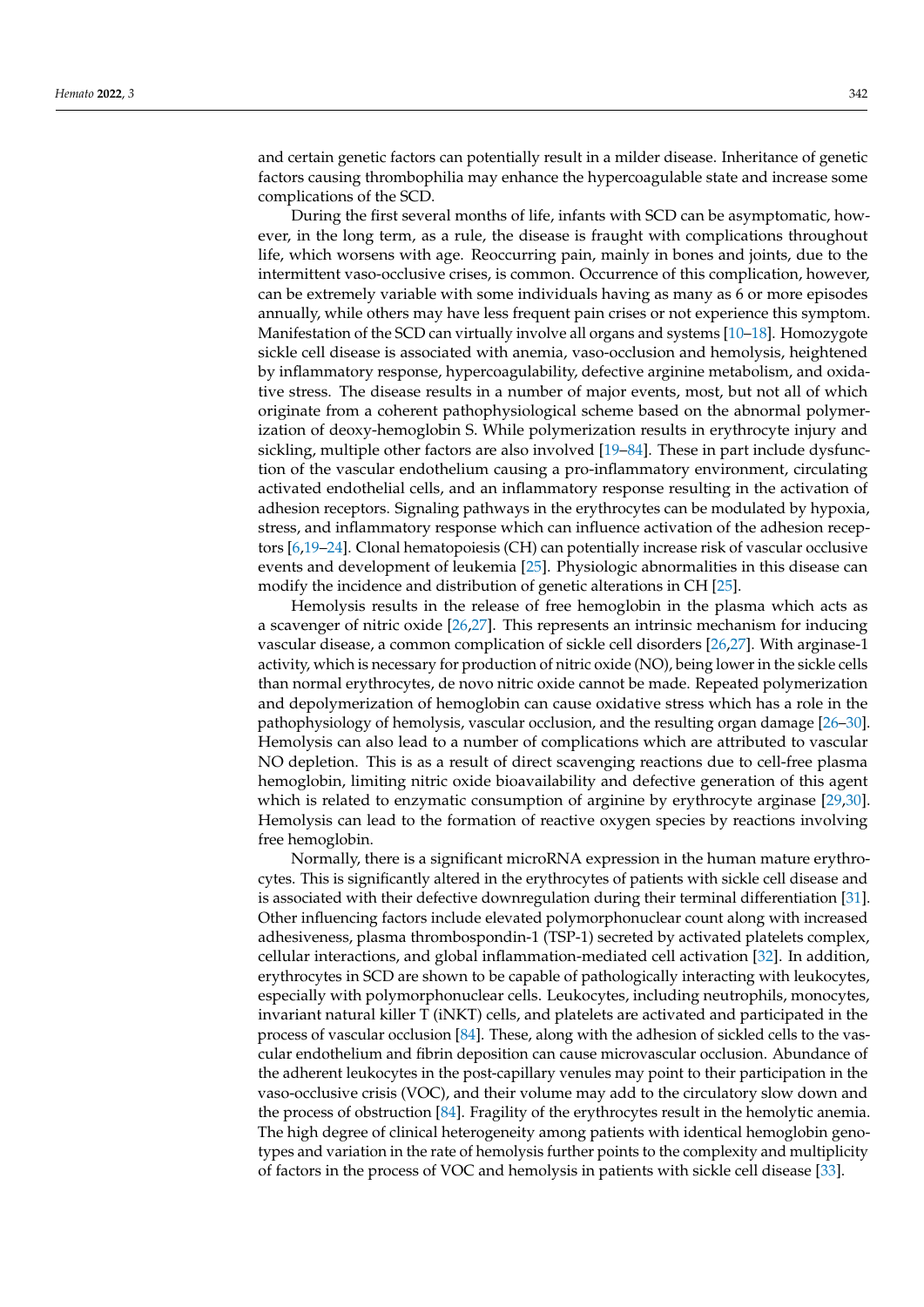Patients with SCD at 'steady-state' have chronic activation of coagulation compared to the healthy individuals with normal hemoglobin [\[34](#page-18-4)[–41\]](#page-18-5). These patients often have enhanced production and increased plasma levels of the markers of thrombin and fibrin generation, including prothrombin fragment 1.2, fibrinopeptide A, thrombin-antithrombin complexes (TAT), D-dimers, and plasmin-antiplasmin complexes (PAP) [\[34](#page-18-4)[–41\]](#page-18-5). While reports regarding the relation of an increase in the levels of coagulation activation markers, and frequency of painful crisis and their elevation during these episodes, as compared to the steady-state, are conflicting, a significant correlation between D-dimer levels during the time without any acute events and the frequency of pain crises in the following year have been reported [\[42\]](#page-18-6). The formation of polymer fibers in SCD triggers a cascade of seemingly unrelated events. Activation of some ion channels such as the K-Cl co-transport system and the Ca-dependent K-channel (Gardos channel) results in the loss of potassium and cellular dehydration [\[33\]](#page-18-3). This in turn leads to an increased intracellular hemoglobin concentration which can further trigger deoxy-HbS polymerization. These changes result in denatured hemoglobin and hemichromes accumulation at the internal side of the cell wall, next to the cytoskeleton protein, including band 3 of the membrane. These events, along with the loss of heme and the liberation of  $Fe^{3+}$ , create an oxidizing microenvironment. Disruption of the asymmetry of membrane phospholipids leads to exposure of anionic phosphatidylserine at the cell surface. Aggregation of the anti-band 3 IgGs on the protein band 3 induces erythrophagocytosis by macrophages. These destructive membrane changes result in the production of microparticles [\[43,](#page-18-7)[44\]](#page-18-8). Other physiological changes, cellular interactions or modifying genes may also be involved. These include coexisting hypercoagulable states or coinheritance of genetic variants which increase thrombophilia. Certainly, intervening environmental factors, including climate, air quality, behavioral, and psychosocial factors have a role in the manifestation of the disease. Infections are another common event complicating sickle cell disease and can be a significant cause of morbidity and mortality in these patients [\[45\]](#page-18-9).

Oxidative stress is one of the key factors in the pathophysiology of SCD. This disorder is known to be associated with prooxidant enzyme activation, the release of hemoglobin and heme due to the hemolysis, erythrocyte autooxidation, and decreased nitric oxide bioavailability [\[27,](#page-17-13)[28\]](#page-17-15). These events result in oxidative stress and a proinflammatory state and various vasculopathy events. Normal pathways to reduce oxidative stress such as nonenzymatic and enzymatic antioxidant mechanisms are defective in SCD. Superoxide dismutase (SOD), a part of the enzymatic antioxidant mechanism, and its second isoform (SOD2) are located in the mitochondrial matrix [\[46\]](#page-18-10). The role of a variant of SOD2  $(SOD2<sup>V16A</sup>)$  on the mitochondrial function and vascular dysfunction in sickle cell disease has been explored [\[46\]](#page-18-10). The mitochondrial complex IV inhibition and higher reactive oxygen species (ROS) production has been detected. Prior investigations indicate the presence of the above variant reduces pulmonary and cardiovascular functions, increases anemia and hemolysis, and decreases the ability to exercise and participate in physical activities. Various antioxidant therapies such as l-glutamine, l-arginine, and *N*-acetylcysteine supplementations have been tried in SCD in order to reduce oxidative stress. These therapies are expected to have a greater effect in patients with the SOD2 $V^{16A}$  variant [\[45](#page-18-9)[,46\]](#page-18-10).

In a 2005 report, the median life expectancy for women and men with sickle cell disease in the United States (US) was approximately 42 and 38 years, respectively [\[49\]](#page-18-11). During the last 60 years, the survival rate of patients with sickle cell disease in high-income countries has steadily improved [\[48](#page-18-12)[,49\]](#page-18-11). New treatments and better means of prevention and strategies for genetic and nongenetic therapies are needed to improve quality of life and reduce death in patients with sickle cell disease in the future. This review addresses the etiology and epidemiology of sickle cell disease, its course, major complications, treatment, and future research in this disease.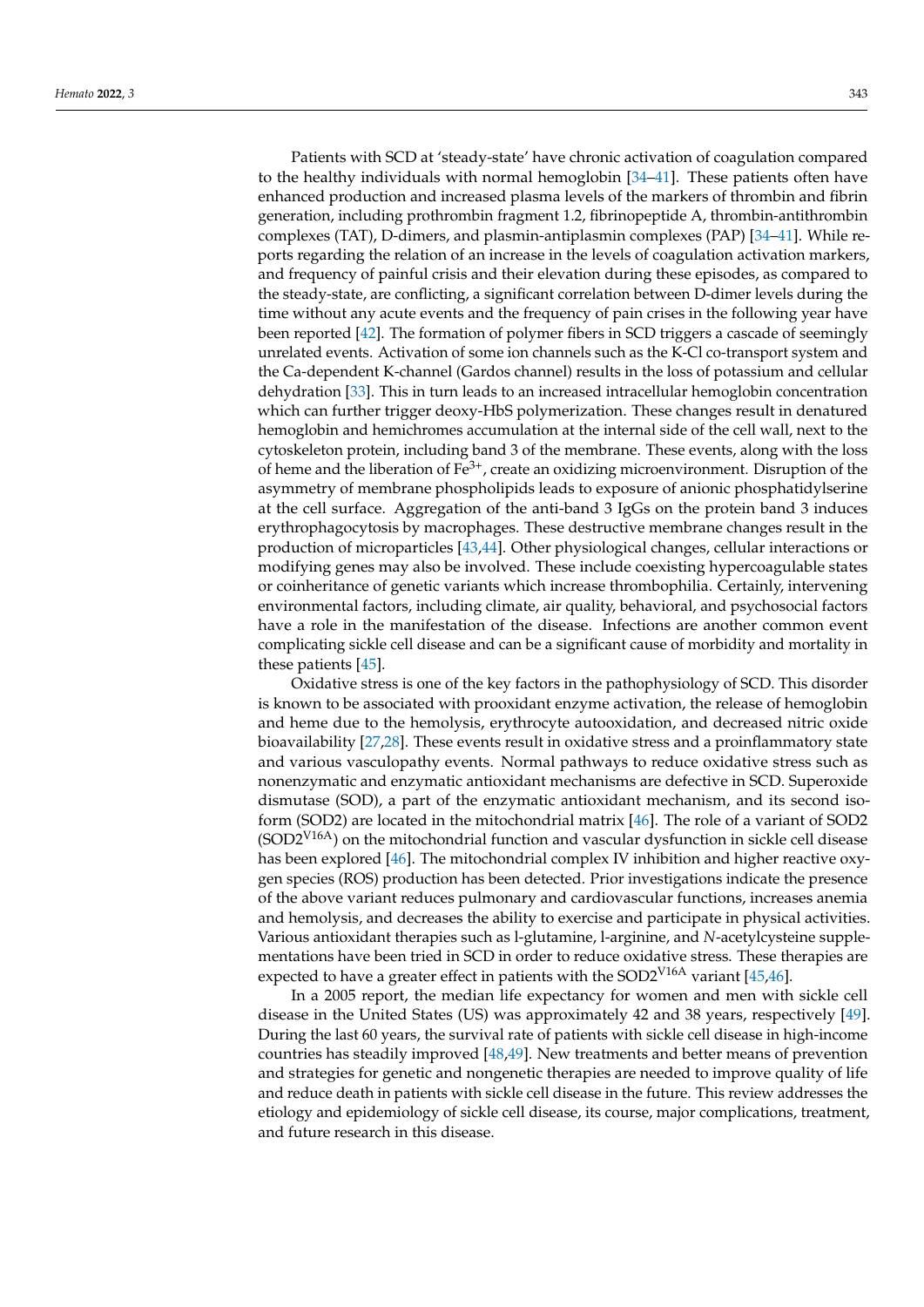## **2. Genetic Background**

Sickle cell disease and its variants are genetic disorders resulting from a single point mutation. The disease is the most common severe monogenic disorders in the world. The prevalent severe form of SCD in North America is homozygous Hemoglobin S disease (HbSS) which is an autosomal recessive disorder. Hemoglobin S results from a single base-pair mutation in the gene for the beta-globin chain of adult hemoglobin (HbA). Sickle hemoglobin (HbS) allele, β<sup>S</sup>, is a hemoglobin subunit β allele, where adenine-thymine substitution in the sixth codon of beta-globin has resulted in the replacement of glutamic acid with valine at position 6 in the β-globin chain. Alteration of structure due to this single nucleotide substitution leads to the production of the sickle HbS allele  $\beta^{\text{S}}$ , the mutant protein generated from the β<sup>S</sup> allele is the sickle β-globin subunit. Upon deoxygenation, hemoglobin tetramers, which include two of the mutant sickle β-globin subunits, can polymerize. This polymerization, and its repeat, results in erythrocytes assuming a sickled shape. These changes lead to erythrocyte rigidity, increased adhesion and vaso-occlusion, causing chronic anemia, hemolysis, and vasculopathy. The severity of the disease can vary based on a number of variables such as coinheritance of various genetic modifiers. These include those which result in higher levels of fetal hemoglobin,  $\alpha$ -thalassemia, inherited coagulation factors, ancestry, nutrition, psychosocial environment, degree of care, and socioeconomic factors [\[50](#page-18-13)[–55\]](#page-18-14). Over 90% of children with SCD are born in sub-Saharan African countries and India. While the disease is most prevalent in Africa, it has a worldwide distribution and internationally constitutes a major health concern [\[56](#page-18-15)[–66\]](#page-19-0).

### **3. Genetics and Origin**

The manner of inheritance of sickle cell disease is that of Mendelian autosomal codom-inant trait with homozygous individuals for β<sup>S</sup> allele having the disorder [\[1\]](#page-17-0). As noted before, sickle cell disease is caused by a mutation in the hemoglobin subunit beta gene located on the short arm of chromosome 11. This involves a single base change mutation  $(GAT \rightarrow GTT)$  in the sixth codon of exon-1 of the beta-globin gene. Such a mutation results in the replacement of normal glutamic acid with valine ( $\beta$ 6Glu $\rightarrow$ Val). Valine is nonpolar, and unlike glutamic acid which has a negative charge, is hydrophobic. Replacement of the hydrophilic glutamic acid with the hydrophobic valine residue is the basis for sickle cell formation. In a deoxygenated state, hemoglobins develop a hydrophobic pocket (notch) on the surface of the protein. The mutated sickle cell hemoglobin, however, also has the hydrophobic valine protruding from its surface. The exposed hydrophobic area of one hemoglobin S molecule interacts with the mutated region containing the valine in another HbS molecule. During this interaction, mutated HbS molecules have a tendency to attach together, polymerize, and form stiff fibers. These fibers cause the erythrocytes to develop the sickle form which is characteristic of the disease.

Studies of haplotypes linked to the sickle cell gene in Africa have provided evidence for three origins of the mutation in that region, i.e., Benin, Senegal, and the Central African Republic [\[67](#page-19-1)[,68\]](#page-19-2). Structural analysis of the 5' flanking region of the beta-globin gene in African sickle cell anemia also points to three origins for the sickle cell mutation in Africa [\[67,](#page-19-1)[68\]](#page-19-2). The data has resulted in a proposal for an evolutionary scheme for the polymorphisms in the 5' flanking region of the beta-globin gene, supporting the hypothesis that there are three origins for the sickle mutation. A separate and fourth occurrence of the sickle cell mutation is believed to have occurred in the Arabian Gulf and India and is designated the Arab-Indian or Asian haplotype [\[69\]](#page-19-3). Sickle cell gene is prevalent in the Deccan plateau of central India with a lesser affected population in the north of Kerala and Tamil Nadu. Occurrence of the disease in the region varies significantly with frequency of the heterozygotes ranging from 1–40 per cent [\[70](#page-19-4)[–72\]](#page-19-5). The Asian haplotype is generally milder than those seen in Africa. Although various maps of  $\beta^{\mathrm{S}}$  in India have been previously published, a model-based national map is currently lacking [\[73\]](#page-19-6). Severe and moderate forms of HbS/β-thalassemia are prevalent in the eastern Mediterranean region and parts of India, while mild forms are more common in individuals with African ancestry.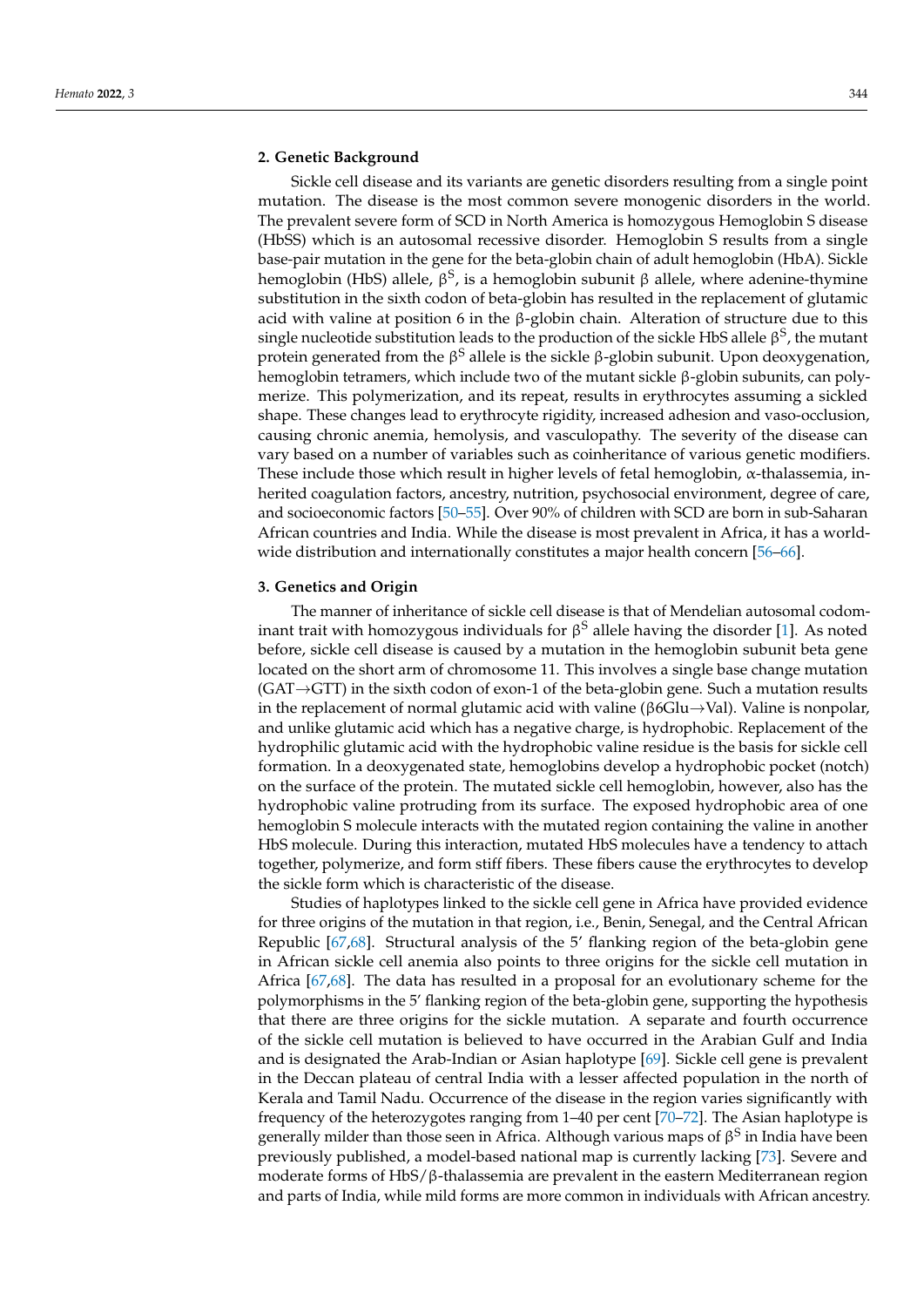The most severe SCD genotypes have two  $\beta^S$  alleles ( $\beta^S/\beta^S$ ), however, there are other combinations of SCD genotypes (Table [1\)](#page-4-0). These combinations include HbSC genotype with one β<sup>S</sup> allele and one hemoglobin subunit β (HBB) allele with Glu6Lys substitution or β<sup>C</sup> allele that generate hemoglobin C. The latter, as a rule, results in a milder form of the disease with higher hemoglobin and less hemolysis, and fewer complications, except retinopathy and osteonecrosis. The β $^{\text{S}}$  allele combined with a null HBB allele (Hbβ $^{\text{0}}$ ) and no protein translation results in  $HbS\beta^0$ -thalassemia. Microcytosis is one of the features of this disorder. The β <sup>S</sup> allele combined with a hypomorphic *HBB* allele (Hbβ <sup>+</sup> with a decreased amount of normal β-globin protein) results in HbSβ<sup>+</sup>-thalassemia disorder, which is generally milder than sickle cell disease. Less frequent compound heterozygous SCD genotypes include HbS in combination with HbD, HbE, HbO<sup>Arab</sup> or Hb Lepore.

| Genotype           | $Hb$ ( $g/dL$ ) | % Hemoglobins<br>A, A2, and $F$                                                                    | %HbS    |
|--------------------|-----------------|----------------------------------------------------------------------------------------------------|---------|
| H <sub>b</sub> SS  | $~10-9$         | $HbA0\%$<br>Hb A2 < $3.5\%$<br>H <sub>b</sub> F $< 10\%$                                           | $>90\%$ |
| $Hb S\beta0$ thal  | $~27 - 9$       | Hb A2 $> 3.5\%$<br>H <sub>b</sub> F $< 20\%$                                                       | $>80\%$ |
| $Hb S\beta^+$ thal | $-9-12$         | H <sub>b</sub> A $10-30\%$<br>H <sub>b</sub> A <sub>2</sub> $> 3.5\%$<br>H <sub>b</sub> F $< 20\%$ | $>60\%$ |
| H <sub>b</sub> SC  | $-9 - 14$       | H <sub>b</sub> $C~45%$<br>H <sub>b</sub> A <sub>2</sub> < $3.5\%$<br>$HbF \leq 1.0$                | 50%     |

<span id="page-4-0"></span>**Table 1.** Various hemoglobin concentrations in major Sickle Cell genotypes.

Abbreviations: Hb (g/dL), Hemoglobin (gram/deciliter); Thal, Thalassemia; Hb, Hemoglobin.

### **4. Epidemiology, Distribution, Incidence, and Prevalence**

Sickle cell disease and its variants constitute the most common inherited human blood disorders affecting millions of individuals worldwide [\[2](#page-17-1)[,56\]](#page-18-15). While statistical reports vary [\[3,](#page-17-2)[4,](#page-17-3)[75,](#page-19-7)[76\]](#page-19-8), globally, approximately 4.4 million individuals have sickle cell disease [\[75,](#page-19-7)[76\]](#page-19-8). Worldwide, each year, approximately 300,000 infants are born with this disorder [\[60](#page-19-9)[,61\]](#page-19-10), including an estimated 3000 in the United States, where it is estimated that 80,000 to over 100,000 individuals have this disease [\[57\]](#page-18-16). According to the Centers for Disease Control and Prevention (CDC), one in 365 Black and one in 13,600 Hispanic Americans have SCD [\[57\]](#page-18-16). The disease is most prevalent in Sub-Saharan Africa with approximately 75–80% of cases occurring in individuals with a background from that region [\[2,](#page-17-1)[58](#page-19-11)[–61\]](#page-19-10). Sickle cell disease is also prevalent in parts of India, the Middle East, Eastern Mediterranean, Arabian Peninsula, Sicily, Greece, southern Turkey, and in individuals with African ancestry living in North and South America and other parts of the world [\[77](#page-19-12)[–80\]](#page-19-13). It is believed that due to the "protective effect" and the survival advantage of individuals heterozygote for sickle cell, the disease is prevalent in areas where malaria is endemic [\[62](#page-19-14)[–64,](#page-19-15)[77\]](#page-19-12). It is postulated that compared to the survival of noncarriers, carriers of the recessive SCD gene have a survival advantage if affected by malaria and are more likely to reach reproductive age [\[62–](#page-19-14)[64\]](#page-19-15). Due to this fact, prevalence of SCD in Africa, where malaria is a major life-threatening disease, is high [\[62–](#page-19-14)[64\]](#page-19-15). Migration of West and Central Africans within Africa has led to the introduction of SCD to South Africa [\[65\]](#page-19-16). While SCD has a worldwide distribution, in some countries, it constitutes a rare disorder, resulting in diagnostic and management problems. It is worthwhile to note that in 2006, the World Health Organization (WHO) recognized SCD as a public health priority [\[66\]](#page-19-0).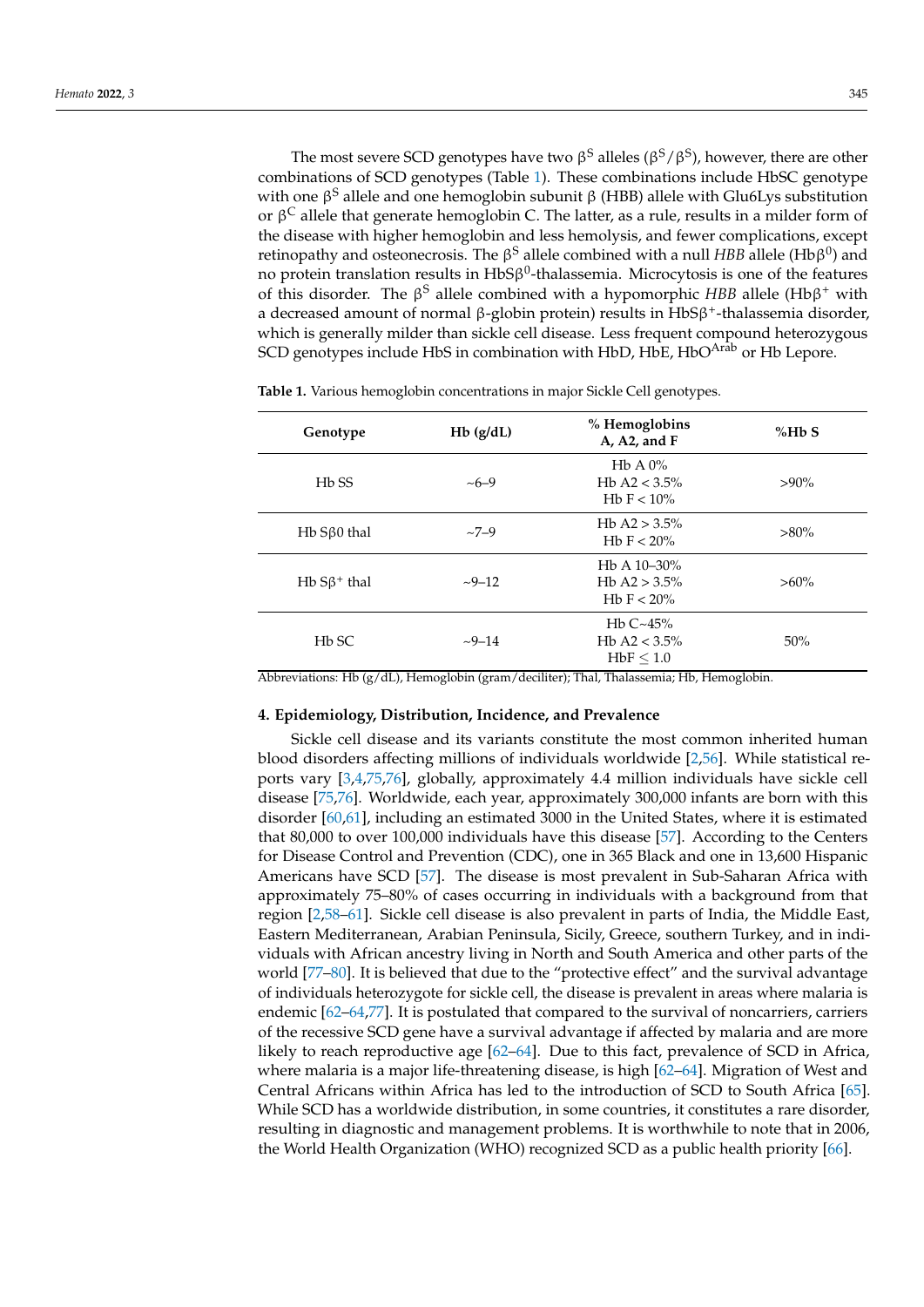# **5. Pathophysiology**

As previously noted, hemoglobin S forms polymers under deoxygenation conditions and has marked decreased solubility and molecular stability. Upon deoxygenation, hemoglobin S forms "tactoids", a gel-like substance containing hemoglobin crystals. A number of other factors including concentration of Hb S, and the presence of other hemoglobins, have the potential to influence in this phenomenon. The sickling process results in gradual development of a parallel array of filaments called polymer formation. As a result of changes in the hemoglobin structure, ultimately, with recurrent episodes of sickling and membrane damage, erythrocytes can assume the characteristic biconcave sickled shape with rigid membranes. In addition to change in shape, sickling results in loss of potassium, gain in intracellular sodium and calcium in the sickled erythrocytes. The latter is, at least partially, due to the membrane permeability to calcium, in part due to the impairment in the Ca<sup>++</sup> pump that depends on adenosine triphosphatase (ATPase). Oxygen affinity of hemoglobin S is much less than that of the normal hemoglobin (Hemoglobin A). This affinity is further reduced by the high levels of 2,3-diphosphoglycerate (2,3-DPG), which is a glycolytic intermediate, and is known to be present in sickle cell erythrocytes and to interact with deoxygenated  $\beta$ -globin subunits, reducing the oxygen affinity of the hemoglobin. Reduced hemoglobin and low oxygen affinity further exacerbate hemoglobin S polymerization and sickle cell formation, and ultimately results in painful crises [\[80\]](#page-19-13).

Mechanisms leading to sickling process are diverse and complicated. Kinetics of polymerization depend on erythrocyte dehydration causing increased hemoglobin concentration within the erythrocytes. As noted above, ion transport pathways including K-Cl cotransport and  $Ca(2+)$ -activated K+ channel play an important role in the process of sickle cell erythrocyte dehydration. Normally, Gardos channel can prevent erythrocyte dehydration. In SCD, the Gardos channel, alone or in conjunction with K-Cl cotransport, plays a major role in cell dehydration. The transport pathway regulating volume in reticulocytes, the potassium-chloride cotransporter (KCC), does not function normally in SCD, resulting in hemoglobin concentration, causing the reticulocyte to sickle. In a fraction of sickle erythrocytes, polymerization caused by deoxygenation of Hb S activates a nonselective cation leak pathway. Calcium entry by this sickling-induced pathway results in activation of the Gardos channel. This mediates rapid KCl and water loss. In the sickle reticulocytes, abnormal KCC activity can facilitate a cascade of events in which sickling and Gardos channel activation reinforce each other to dehydrate the erythrocytes.

The pathophysiology of the SCD is complex and multi-systemic. This, as noted previously, starts with polymerization of HbS under low oxygen tension, changing the shape, structure and function of the erythrocytes, and reducing their lifespan. Sickled erythrocytes are highly adhesive and along with other events which occur in SCD, cause occlusion of blood vessels in nearly every organ and chronic hemolytic anemia, the hallmarks of the disease. These, along with a cascade of other pro-inflammatory events set off a number of pathophysiological factors which, among others, involve neutrophils, platelets, and vascular endothelium. The sickle red blood cells interact with the vascular endothelium and trigger activation of neutrophils, monocytes, and platelets. Neutrophils interact with erythrocytes and endothelium upregulating expression of cytoadhering molecules such as P- and E-selectins. Activated platelets form aggregates with erythrocytes, neutrophils, and monocytes. In addition, hemolysis and release of cell-free hemoglobin on a continuous basis, depletes hemopexin and haptoglobin, resulting in reduced bioavailability of nitric oxide (NO) and vascular endothelial dysfunction. These, along with other events, terminate in chronic organ damage. Energy metabolism in erythrocytes is based on oxygen responsive variations in flux through the Embden Meyerhof (EMP) or the hexose monophosphate (HMP) pathways. Thus, the generation of ATP, NADH, and 2,3-DPG (EMP) or NADPH (HMP) shifts with the oxygen content of erythrocytes [\[81\]](#page-19-17). This is due to the constant competition between deoxyhemoglobin and key EMP enzymes for binding to the cytoplasmic domain of the Band 3 membrane protein (cdB3). Band 3 and protein 4.2 are the major components of the ankyrin complex. These link their associated proteins and the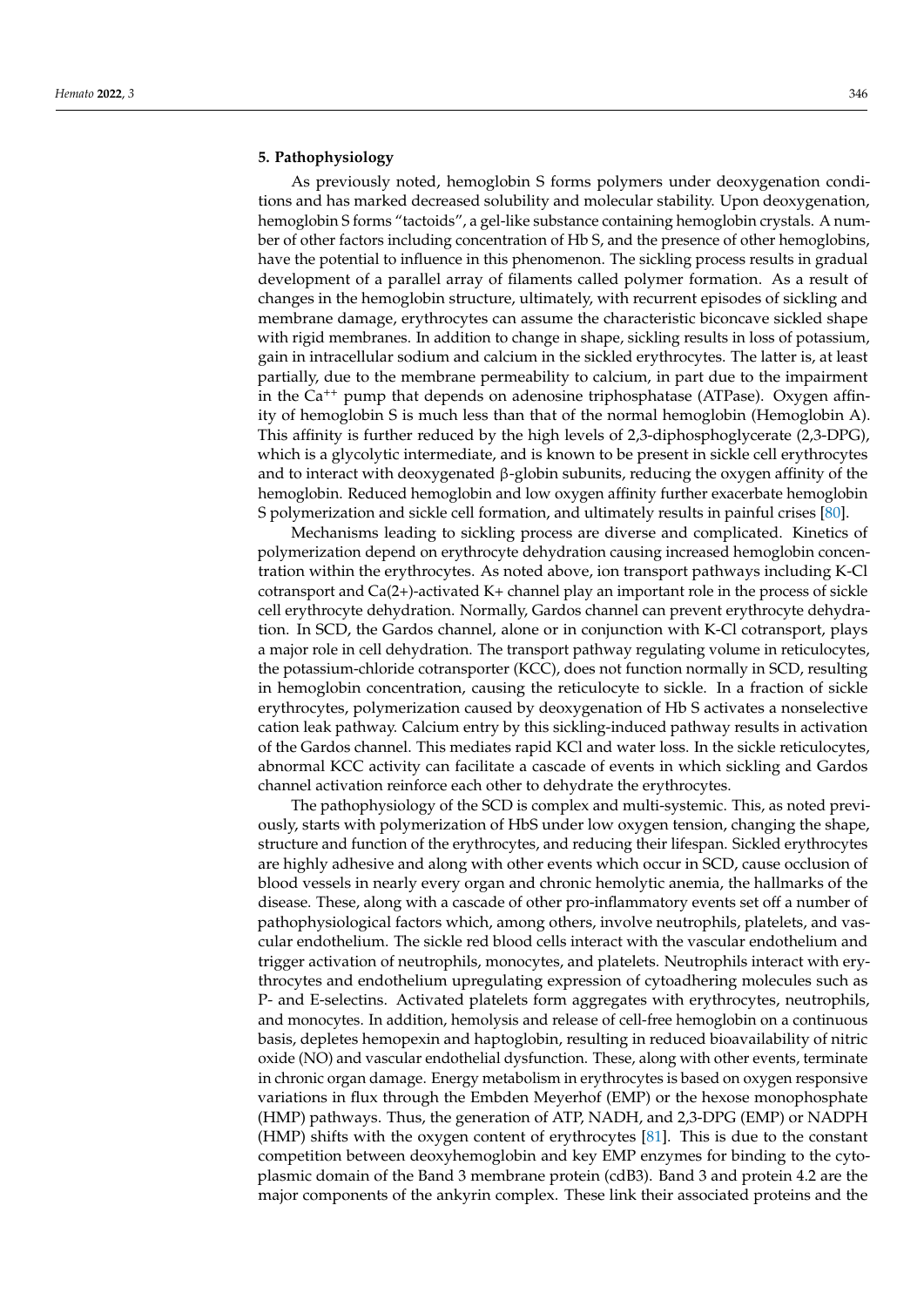lipid bilayer membrane to the spectrin cytoskeleton through ankyrin. It is known that enzyme inactivation by cdB3 sequestration in oxygenated erythrocytes favors HMP flux and NADPH generation. It has been postulated that sickle hemoglobin disrupts cdB3-based regulatory protein complex assembly, thus creating susceptibility to oxidative stress in erythrocytes of patients with sickle cell disease. In this disorder, it has been shown that there is constrained HMP flux, NADPH, and glutathione recycling, and reduced resilience to oxidative stress manifested by membrane protein oxidation and membrane fragility [\[81\]](#page-19-17).

As noted previously, inflammatory events, common in sickle cell disease, trigger a series of events involving neutrophils, platelets, and vascular endothelium. Hemolysis and release of hemoglobin depletes hemopexin and haptoglobin, resulting in the decreased bioavailability of nitric oxide and dysfunction of vascular endothelium with consequent effects that underly the chronic organ damage.

Sickle cell disease is a complex genetic blood disorder that affects multiple organs and systems. Changes which result from hemoglobin S polymerization, alteration of blood flow due to the increased erythrocyte tendency for adhesion, which result in vaso-occlusion, endothelial dysfunction related to hemolysis, and iron-regulated gene expression associated with upregulation of inflammasome pathway gene expression, are major factors involved. The latter results in a 200-fold increase in Toll-like receptor 4 (TLR4) expression in the peripheral blood mononuclear cells. TRL4 is expressed on monocytes and macrophages and its ligand, lipopolysaccharide (LPS), promotes expression of the pro-inflammatory cytokine interleukin 6 (IL-6). It is hypothesized that intracellular iron is involved in this process [\[82](#page-19-18)[–84\]](#page-20-0). A combination of these events and other processes promotes vasoocclusion resulting in pain, end organ injuries, and failure in sickle cell disease. It is shown that high levels of proinflammatory cytokines IL-6 and interleukin 8 (IL-8) are associated with a poor clinical outcome in sickle cell disease [\[85\]](#page-20-1).

Passage of erythrocytes in tissues with high oxygen demand results in the deoxygenation of hemoglobin S tetramers and their binding, resulting in polymerization. This is a major starting event in pathophysiology of SCD. Deoxygenation of hemoglobin S and production of long polymer fibers lead to deformity of erythrocytes resulting in sickled shape, rigidity, and premature hemolysis. Furthermore, cellular dehydration contributes to this phenomenon. The level of polymerization is proportional to that of the erythrocyte hemoglobin S concentration and has an inverse correlation with hemoglobin F content. Coinheritance of hereditary persistence of HbF or α-thalassemia or  $\beta^C$ -allele alongside  $\beta$ <sup>S</sup> modulate these events [\[86](#page-20-2)[,87\]](#page-20-3). High plasma levels of asymmetric dimethylarginine (ADMA) have been detected in children with SCD and appear to correlate with elevated tricuspid regurgitation, pulmonary hypertension, and sickle cell retinopathy [\[88](#page-20-4)[,89\]](#page-20-5).

The flow properties of blood or biorheology are altered by the level of hematocrit, viscosity of plasma and deformability of erythrocytes. As a rule, the level of hematocrit in sickle cell disease is reduced. Increased plasma viscosity, due to the chronic hemolysis and sickled-shape erythrocytes, impaired flow of blood in the microcirculation of high oxygendemanding tissues can obstruct red cells passage through capillaries and postcapillary vessels in sickle cell disease. Furthermore, stiff and poorly deformable sickle erythrocytes can result in the production of damaged red cell membranes, promote exposure of adhesion molecules and an abnormal binding process. Adhesion molecules such as phosphatidyl serine (PS), basal cell adhesion molecule-1/Lutheran (B-CAM-1cff/Lu), integrin-associated protein (IAP), and intercellular-adhesion-molecule-4 (ICAM-4), which interact with the inflammatory and endothelial cells, promote vaso-occlusion and can be involved in the process [\[83,](#page-19-19)[90,](#page-20-6)[91\]](#page-20-7). Reticulocytes are known to have disproportionally increased levels of adhesion molecules such as  $\alpha$ 4 $\beta$ 1 integrin (VLA-4) and CD36, as compared to the mature erythrocytes. Due to anemia, patients with sickle cell disease have increased reticulocytes which promotes the process of vaso-occlusion [\[83,](#page-19-19)[90,](#page-20-6)[91\]](#page-20-7).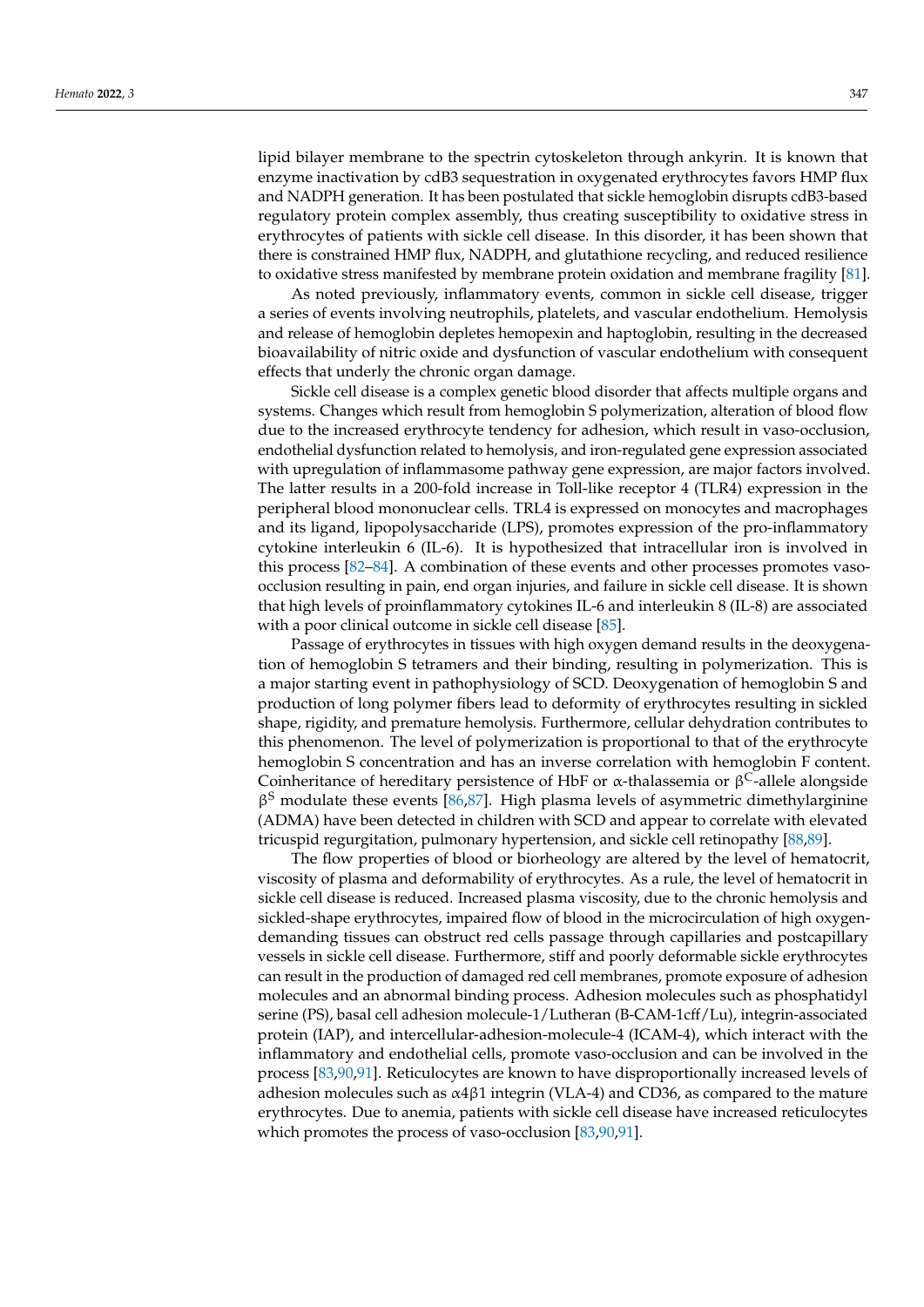# **6. Disease Manifestations**

Individuals with sickle cell disease, homozygous for the  $\beta S$ , are most likely to have characteristic common symptoms and complications of the disease. During early infancy, sickle cell disease is basically asymptomatic. Manifestations of the disease begin with a decline in the fetal hemoglobin. Later in life, a number of intervening factors can alter the symptomatology of sickle cell disease. Some of the common manifestations of the disease include hemolytic anemia and chronic low-level pain, mainly in bones and joints. Intermittent vaso-occlusive crises are common. This disorder is also associated with several complications including hand-foot syndrome, acute chest syndrome, splenic sequestration, loss of vision, growth retardation, leg ulcers, deep vein thrombosis, infections, damage to various tissues and organs including liver and bones [\[10–](#page-17-6)[16\]](#page-17-16). Disorders of the heart, kidneys, liver, gallstones, priapism, and most importantly, stroke and other central nervous system (CNS) complications are common [\[18\]](#page-17-7). Approximately 10 percent of children with SCD can have asymptomatic stroke [\[18\]](#page-17-7). Ischemic stroke, sinovenous thrombosis, posterior leukoencephalopathy, and acute demyelination can result in additional complications including seizures, learning problems, physical disabilities, and coma. Painful crisis due to vaso-occlusion and bone infarction frequently occurs [\[92–](#page-20-8)[103\]](#page-20-9). While acute pain crisis is most often managed at home, it is the common reason for patients with this disease to seek medical attention and constitutes the most frequent cause for emergency room visits and hospitalization [\[97](#page-20-10)[,104](#page-20-11)[–110\]](#page-20-12). Dactylitis or bony infarction of digits, resulting in pain and swelling of fingers or toes, are often seen in infants. Recurrent vaso-occlusions and infarctions result in avascular necrosis of bones and articular surfaces, especially heads of long bones [\[10,](#page-17-6)[13,](#page-17-17)[14\]](#page-17-18). Osteopenia and osteoporosis are frequent findings in sickle cell disease and can cause vertebral collapse and chronic back pain [\[13\]](#page-17-17). Increased rates of bone infarction have been reported to be influenced by the higher levels of hematocrit and the concomitant presence of α-thalassemia trait [\[11\]](#page-17-19). The latter, however, is based on a small number of patients and not statistically significant data [\[11\]](#page-17-19).

The most common symptoms and morbidities associated with SCD include pain crises, acute chest syndrome, cerebrovascular accidents, and splenic and renal dysfunction.

#### *6.1. Pain Crises*

Acute pain episodes are one of the principal symptoms of sickle cell disease [\[92](#page-20-8)[–102\]](#page-20-13). In a study of children and adolescents with SCD which required keeping a daily diary, pain was reported on 2592 days of 18,377 days on the study [\[94\]](#page-20-14). In an unrelated investigation by the Cooperative Study of Sickle Cell Disease (CSSCD) of 3578 patients with various types of sickle cell disorders, there were 12,290 episodes of pain in 18,356 patientyears [\[92\]](#page-20-8). This averaged 0.8 episode per patient-year in the homozygous SCD, 1.0 episode per patient-year in sickle  $\beta^0$ -thalassemia, and 0.4 episode per patient-year in hemoglobin SC disease and sickle β<sup>+</sup>-thalassemia. Alpha thalassemia had no effect on pain, except for its association with an increased hematocrit. While the most severe SCD genotypes have two β<sup>S</sup> alleles (β<sup>S</sup>/β<sup>S</sup>), there are other combination SCD genotypes. These combinations include HbSC genotype with one β<sup>S</sup> allele and one hemoglobin subunit β (HBB) allele with Glu6Lys substitution or β<sup>C</sup> allele that generates hemoglobin C, which, as a rule, results in a milder form of the disease with higher hemoglobin and less hemolysis and fewer complications, except retinopathy and osteonecrosis [\[93\]](#page-20-15).

The  $\beta$ <sup>S</sup> allele combined with a null HBB allele (Hb $\beta^0$ ) and no protein translation results in HbS $\beta^0$ -thalassemia. Microcytosis is one of the features of this disorder. The  $\beta^{\rm S}$  allele combined with a hypomorphic *HBB* allele (Hbβ + ; with a decreased amount of normal β-globin protein) results in HbSβ + -thalassemia disorder which is generally a milder disease than SC. Less frequent compound heterozygous SCD genotypes include HbS in combination with HbD, HbE, HbO<sup>Arab</sup> or Hb Lepore.

It is of interest that the frequency of pain crisis is variable. As noted before, some individuals may have as many as six or more vaso-occlusive episodes annually, while others have less frequent pain crisis or do not experience this complication. In one study,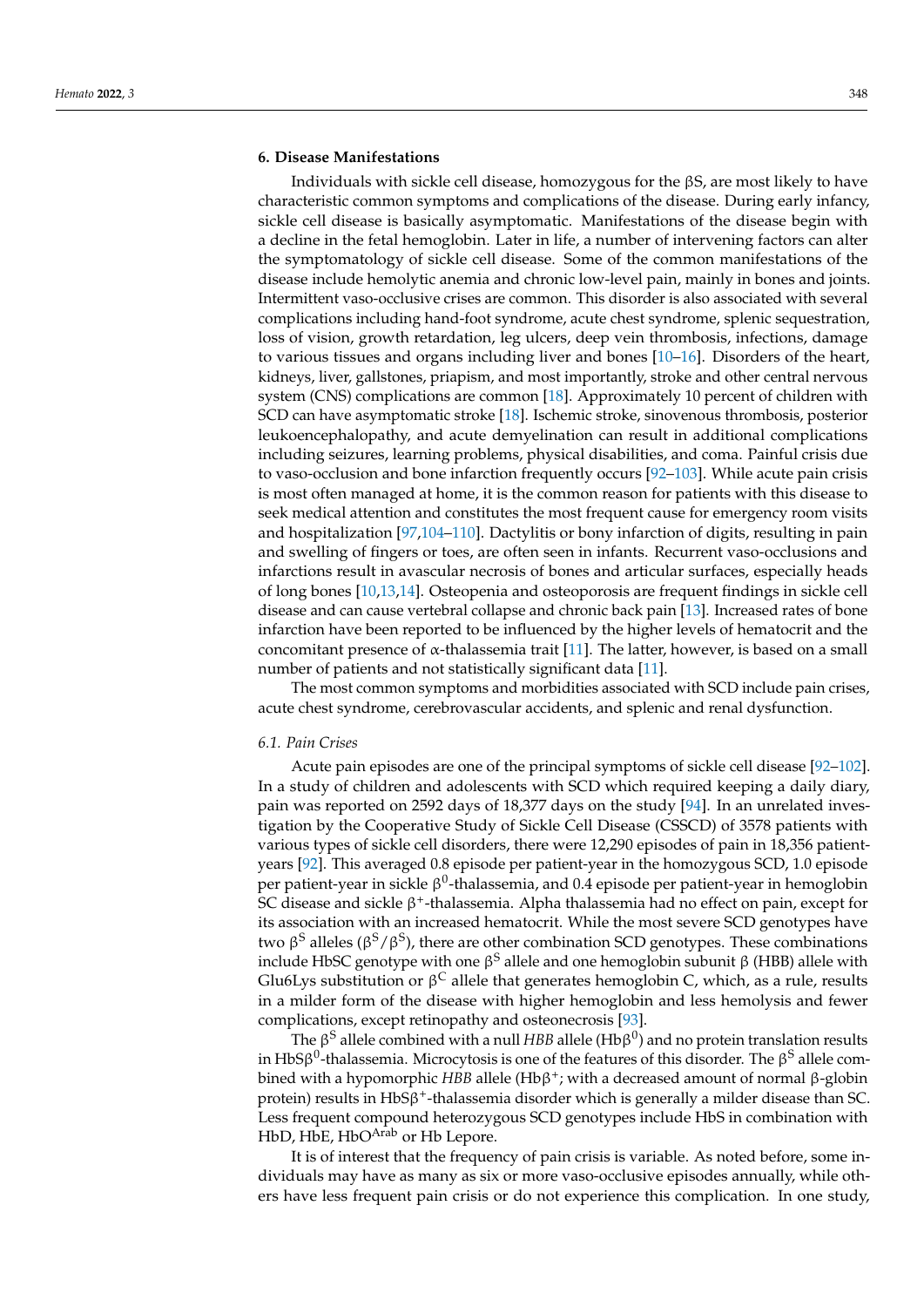39 percent of patients with sickle cell disease had no episodes of pain, and 1 percent had more than six episodes per year [\[92\]](#page-20-8). Furthermore, 32.9 percent of all episodes in study patients occurred in 5.2 percent of patients with 3 to 10 episodes per year. In the above study, frequency of pain crisis was found to have a correlation with the survival of patients over age 20, with those who had high rates of pain episodes being more likely to die earlier than those with low rates. This is collaborated with other studies [\[48\]](#page-18-12). There is a significant interindividual variability in the type and combination of pain with some individuals having acute episodes of pain accompanied by hemolysis and other manifestations of active SCD [\[95](#page-20-16)[,96\]](#page-20-17). The use of analgesics also varies among patients. In a multicenter study of hydroxyurea in SCD, at-home analgesics were used for pain during 40% of diary days and on 80% of two-week follow-ups. Oxycodone and codeine were used most frequently for the pain relief [\[97\]](#page-20-10).

Pain in SCD has generally been divided into four groups, i.e., painful vaso-occlusive crises, neuropathic pain, chronic pain with or without an identifiable cause, and chronic pain without obvious pathology [\[96\]](#page-20-17). Painful vaso-occlusive crisis is defined as a sudden onset of severe and continuous pain. The pain can be confined to a certain area or be associated with other complications such as acute chest syndrome. Pathophysiology of VOC is complex and can be due to hemoglobin S polymerization, alteration of blood flow, increased erythrocyte tendency for adhesion, endothelial dysfunction, upregulation of inflammasome pathway, and other factors. Tissue injuries result in the release of inflammatory mediators, macrophages, mast cells, and platelets, which activate the peripheral afferent nerves and lead to nociceptive pain. Generally, the frequency of VOC resulting in hospitalizations is increased with increasing age, higher hematocrit, and lower fetal hemoglobin [\[92,](#page-20-8)[102\]](#page-20-13). As described before, in infants, dactylitis and bone infarctions of finger along with pain is seen. Recurrence of infarctions in bones over time result in avascular necrosis [\[13,](#page-17-17)[14,](#page-17-18)[99](#page-20-18)[,103\]](#page-20-9). Frequency of VOC and duration of pain-free periods between consecutive episodes vary but, as a rule, become shorter with increasing age [\[94](#page-20-14)[,111\]](#page-20-19). Chronic pain in SCD generally is not that of continuation of the vaso-occlusion, but often secondary to avascular necrosis of the bones involved. While acute pain crisis is usually managed at home, it is the most common reason for patients to seek medical attention and constitutes the most frequent cause for emergency room visits and hospitalization.

Pain associated with cholelithiasis, and its complications are common in sickle cell disease. Most gallstones are produced from excess bilirubin, can be a source of secondary infection, and may require cholecystectomy.

When contrast imaging studies are needed, hyperosmolar contrast media can potentially induce erythrocyte dehydration, polymerization, and sickling resulting in sickle crisis. Therefore, low osmolar or isotonic contrast media should be used in SCD patients. Additionally, radiologic contrast should be avoided in patients with renal failure.

### *6.2. Acute Chest Syndrome*

Acute chest syndrome (ACS) is a frequent complication of sickle cell disease with a frequency second only to the painful crisis [\[112](#page-20-20)[–125\]](#page-21-0). This syndrome is defined as development of a new radiodensity on chest radiograph accompanied by fever and/or respiratory symptoms. It may be associated with pain crisis. Acute chest syndrome has the risk of respiratory failure, the development of chronic lung disease, and death in patients with sickle cell disease [\[112\]](#page-20-20). ACS accounts for the second most common reason for hospitalizations of patients with SCD. Recurrent episodes of acute chest syndrome and hypoxemia may lead to debilitating chronic pulmonary disease, chronic disability and death in these patients [\[48,](#page-18-12)[113](#page-21-1)[–117\]](#page-21-2). The mortality due to this syndrome is age dependent and much higher in adults than children, amounting to <1% in those less than 9 years of age to 2% for ages 10–19 and 9% for adults [\[124\]](#page-21-3).

The pathogenesis of acute chest syndrome is not entirely clear. Pulmonary vascular occlusion can be a cause. Interaction of sickled erythrocyte with dysfunctional pulmonary microvasculature, increased expression of vascular adhesion molecules, activation of coag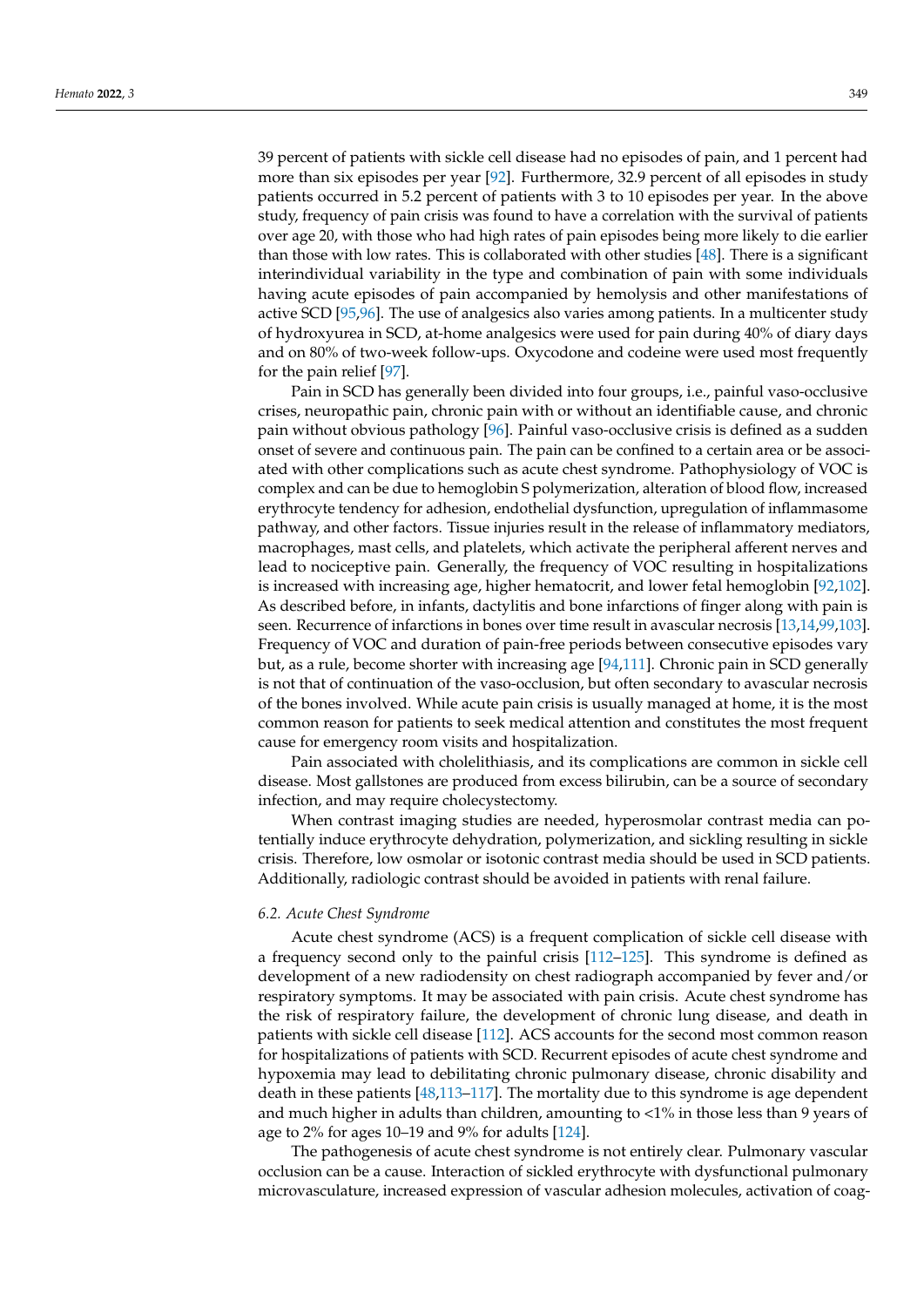ulation factors, retention of sickled erythrocytes in the pulmonary circulation, activation of the transcription factor nuclear factor-kappa B (NF-κB), upregulation of the expression of the adhesion molecule VCAM-1 and its effects on endothelium, as well as a number of other factors for pulmonary complications in SCD have been suggested [\[113](#page-21-1)[–118\]](#page-21-4). Among other factors involved are pulmonary embolism, opiate narcosis, fluid overload, and hypoventilation. Infections can also have a role in the development of acute chest syndrome [\[119\]](#page-21-5). Vaso-occlusive crisis and acute chest syndrome due to coronavirus disease (COVID-19) have been reported [\[119\]](#page-21-5).

Fever, cough, chest pain, dyspnea, tachypnea, tachycardia, wheezing, intercostal recession, nasal flaring, skeletal pain, hypoxia, and hemoptysis are main symptoms at presentation. The disease can manifest as a combination of fever, chest pain, symptoms of pulmonary disease, cough, dyspnea, pleuritic chest pain, and pleural effusion [\[120\]](#page-21-6).

Laboratory investigations should include radiography, high-resolution computerized tomography of the chest, complete blood count, biochemistry, blood and nasal culture, bacterial and viral studies, blood gas measurements, and bronchoalveolar lavage, if needed. Leukocytosis, thrombocytopenia, and increased anemia can be seen. Radiological findings may include multiple lobe infiltrates and pleural effusion. Recurrent infiltrates are common. Duration of the clinical illness varies significantly and clearing of the radiological infiltrates may take several days to weeks [\[121](#page-21-7)[–124\]](#page-21-3). If symptoms of acute chest syndrome exist, absence of abnormal findings in a chest X-ray does not necessarily exclude the diagnosis of ACS. Severe hypoxia can be a predictor of severity of the disease and outcome. It is important to monitor the patients for hypoxia, increased respiratory rate, reduced platelet count and hemoglobin levels, progress of the pulmonary involvement, and the development of any possible neurological complications. Early recognition and prevention of the progression to acute respiratory failure is essential [\[125\]](#page-21-0).

Treatment of ACS is by and large those of the symptoms and related complications, with the aim of prevention or reversal of the acute respiratory failure. The treatments often include administration of fluids and electrolytes, oxygen, antibiotics, regular or exchange blood transfusion to reduce HbS levels, and respiratory therapy and ventilation, if necessary. Some recommend administration of antibiotic coverage for atypical respiratory organisms such as Mycoplasma and Chlamydophila [\[125](#page-21-0)[–127\]](#page-21-8). If the H1N1 subtype of the Influenza A virus is found, it must be aggressively treated.

#### *6.3. Cardiac Complication*

Cardiac complications are common in SCD and can cause significant morbidity and mortality. Chronic anemia results in increased cardiac output, but only a minimal elevation of heart rate. Anemia causes an increased left ventricular stroke volume with significant dilation of the left ventricle, and eventually, development of eccentric hypertrophy and myofibers resulting in an increased left ventricular mass and elongation, as well as diastolic dysfunction [\[128](#page-21-9)[–134\]](#page-21-10). Pulmonary hypertension and right ventricular dysfunction have also been reported [\[135\]](#page-21-11).

### *6.4. Genitourinary Complications*

Patients with sickle cell disease may have a wide variety of renal dysfunctions [\[136–](#page-21-12)[141\]](#page-22-0). Relative hypoxia in the renal medulla and decreased blood flow in the vasa recta can result in sickle formation of the erythrocytes causing veno-occlusion and infarction. The manifestations of sickle cell nephropathy can include impairment of urinary concentrating ability, some degree of hypophosphatemia and increased creatinine clearance, and impairment of urinary acidification and potassium excretion. Hematuria, proteinuria, tubular disturbances, and chronic kidney disease are common in sickle cell disease patients. Painless hematuria is often seen and is usually benign. Tubular functional defects and proteinuria may be signs of the development of chronic sickle cell nephropathy.

Priapism can be a very painful and serious complication of sickle cell disease [\[142](#page-22-1)[–144\]](#page-22-2). The probability of having at least one episode of priapism by age 20 can be 89%. While conser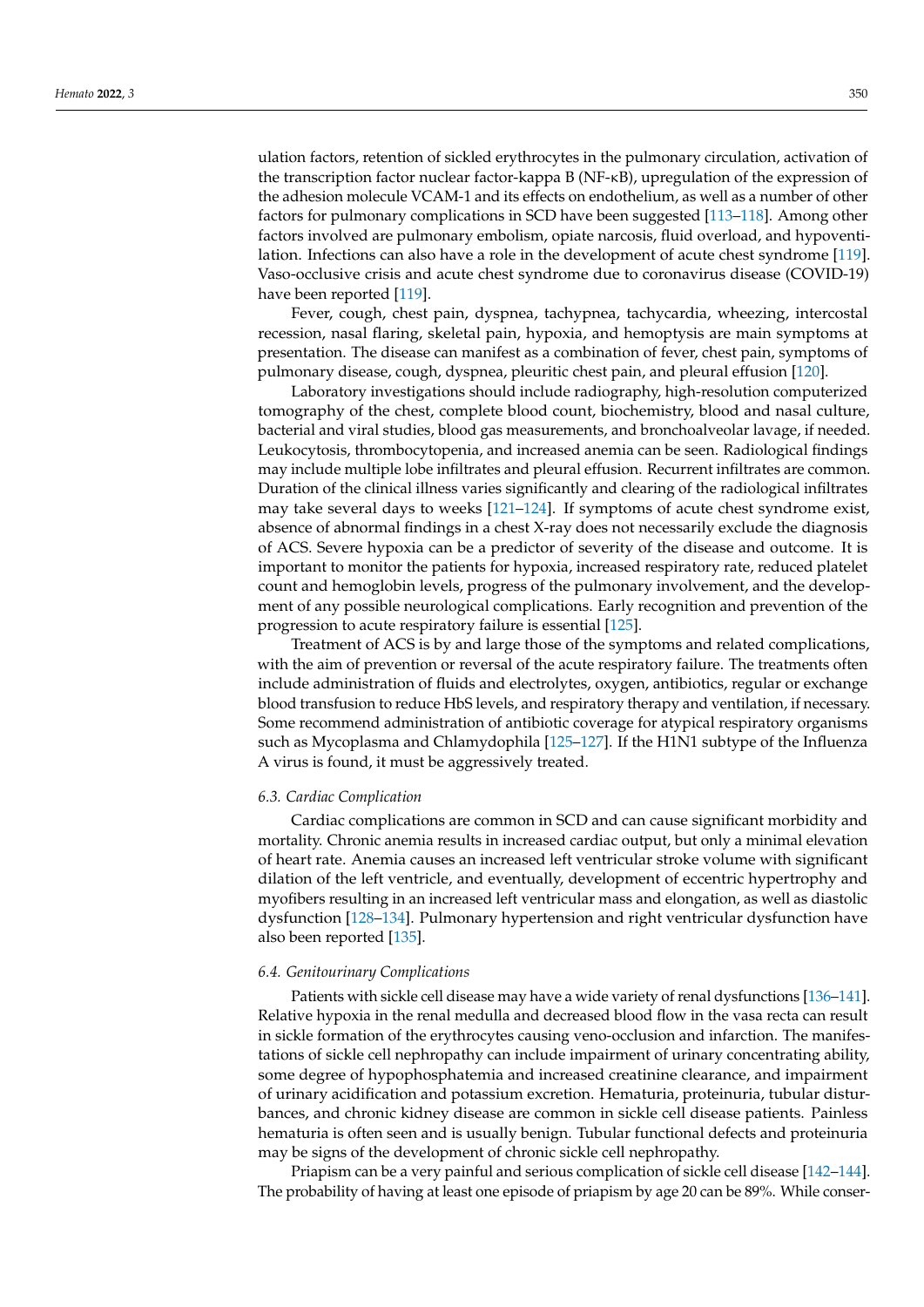vative therapy is often sufficient, treatment with hydroxyurea, etilefrine, pseudoephedrine, leuprolide, sildenafil, and other agents are deemed to be helpful. The role of other treatments such as nitric oxide is uncertain. Possible use of polyethylene glycol-modified ADA (PEG-ADA) enzyme therapy and A(2B)R antagonists as a future novel treatment for priapism have been suggested. If an episode, despite hydration and analgesic therapy persists, intracavernosal aspiration and instillation of an  $\alpha$ -agonist and surgery may be considered.

#### *6.5. Hepatobiliary Complications*

Hepatobiliary system is commonly affected in SCD. The "sickle cell hepatopathy" can have a broad spectrum of manifestation ranging from benign hyperbilirubinemia to liver failure. Hyperbilirubinemia due to sickling process can lead to ischemia, sequestration and cholestasis. Cholelithiasis is common in sickle cell disease affecting 15% of children with this disorder before 10 years of age and 80% of patients over age 30 [\[145](#page-22-3)[,146\]](#page-22-4). While the best option for asymptomatic cholelithiasis is not clear and should be decided son an individual patient's basis, laparoscopic cholecystectomy appears to be the treatment of choice in patients with clinically symptomatic disease [\[145,](#page-22-3)[146\]](#page-22-4).

#### *6.6. Infections*

There is a high incidence of bacterial infections including pneumonia, urinary tract infection, osteomyelitis, meningitis, and septicemia in sickle cell disease. Osteomyelitis and septic arthritis, often due to Salmonella, Staphylococcus aureus, and Gram-negative enteric bacilli, are relatively common [\[16\]](#page-17-16). The pathological basis for susceptibility to infections in these patients is complex. Defective splenic function, opsonization, complement pathway, antibody production, leucocyte function, and cell-mediated immunity are among more common reasons for an increased rate of infections [\[147,](#page-22-5)[148\]](#page-22-6).

#### *6.7. Neurological Complications*

The neurological complications of sickle cell disease include silent cerebral infarcts (39% by age 18 years), headache (both acute and chronic: 36% in children), ischemic strokes (9 to ∼11% in children with sickle cell anemia (SCA) without screening), hemorrhagic stroke in children and adults with SCA (3% and 10%, respectively), intracerebral hemorrhage, including subarachnoid hemorrhage (SAH), and cerebral infarction [\[149–](#page-22-7)[153\]](#page-22-8). Aneurysms are not uncommon in these patients.

Sickle cell disease is associated with a high risk of stroke [\[149–](#page-22-7)[153\]](#page-22-8). This is the case, especially in children, where it confers a risk of stroke more than any other disease. Silent cerebral infarcts producing no symptoms are common. However, while asymptomatic, these can be progressive and can result in neurocognitive impairments and reduced academic performance. The risk of first stroke is highest during the first decade of life at 1.02% per year between ages 2 and 5 years [\[153\]](#page-22-8). By age 20, approximately 11% and by age 45, approximately 24% of all patients with SCD can develop an overt stroke. A second stroke can develop in 75% of children with a history of first stroke within the first 2–3 years of the initial event [\[154\]](#page-22-9). The risk of stroke can be determined by using transcranial Doppler ultrasound and measurement of blood velocities in the middle cerebral and internal carotid arteries. The occurrence of the first stroke in children can be reduced by 70% by transfusion and keeping HbS concentrations at <30% [\[155\]](#page-22-10). Discontinuation of transfusion therapy, or its substitution, has been shown to result in further strokes [\[156\]](#page-22-11). Regular blood transfusions can reduce the incidence of silent cerebral infarctions and their consequences [\[152](#page-22-12)[–158\]](#page-22-13).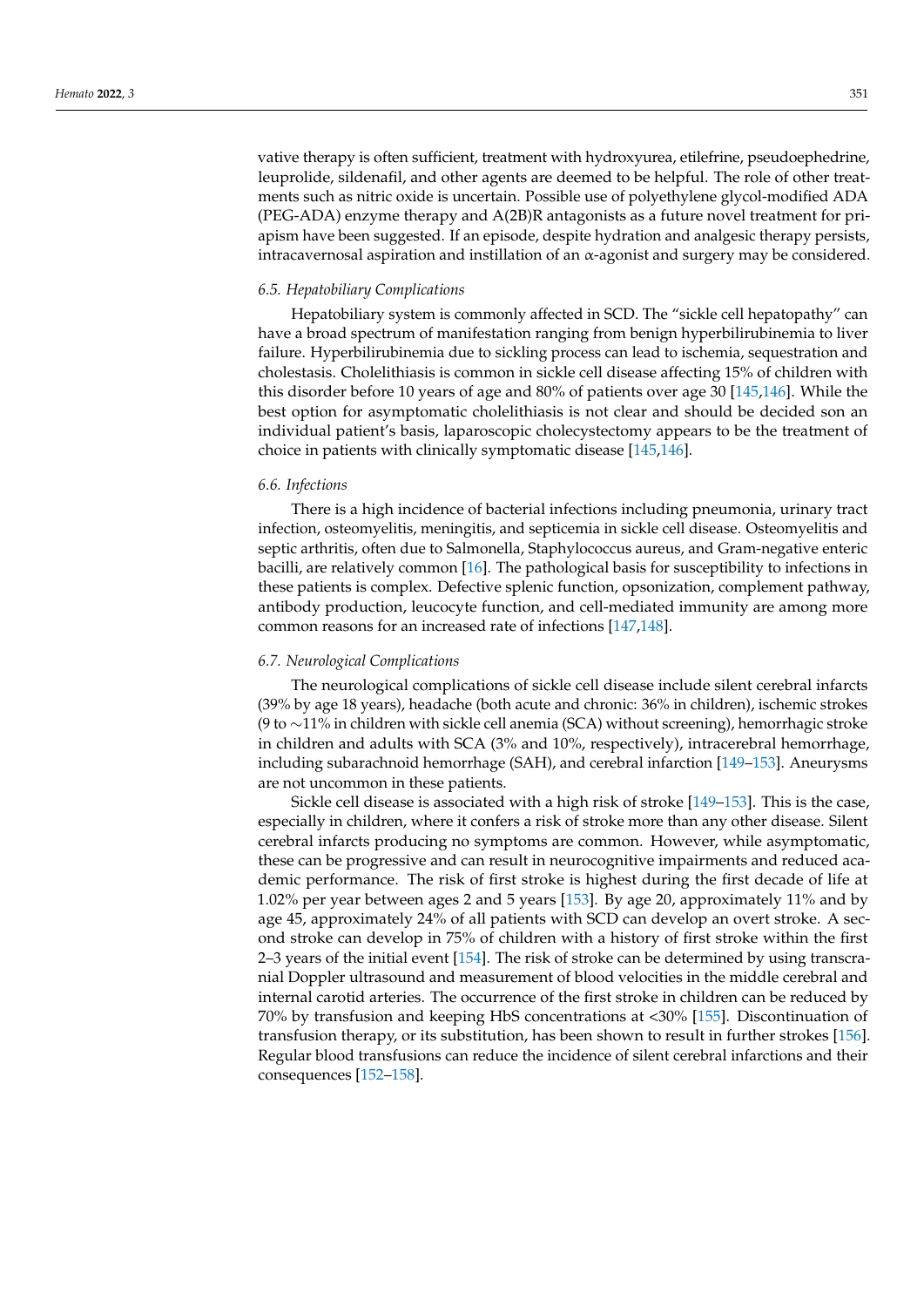Splenic sequestration is a result of blood pooling, and in life-threatening instances, it can be associated with severe anemia and hypovolemic shock. Individuals with sickle cell disease become susceptible to bacterial infections due to functional asplenia and disordered humoral immunity.

#### **7. Screening, Diagnosis, and Prevention**

Sickle cell disease can be prevented prenatally, diagnosed in utero or in the newborn period by screening, or be detected at any time during life [\[159](#page-22-14)[–164\]](#page-22-15). For the prenatal management, pre-embryonic diagnosis of sickle cell disease can be done by testing oocytes for the maternal sickle cell allele by PCR analysis of the first and second polar body, and selection of mutation-free oocytes detected by polar body analysis [\[165\]](#page-22-16).

Preimplantation diagnosis of sickle cell disease in 8-cell embryos of heterozygous parents can be performed, and only those without sickle cell are selected. Discarding embryos that are found to be abnormal during preimplantation genetic diagnosis may be ethically unacceptable to some parents. In these cases, pre-embryonic diagnostic technique eliminates post-embryonic selection of a normal fetus in in vitro fertilization.

Fetal DNA is present in the plasma during pregnancy and can be used for noninvasive prenatal diagnosis. The detection of paternally inherited fetal mutations can be done in the maternal plasma. Advances in the single-molecule counting allows the mutation dosage of the fetus to be analyzed. With this technique, noninvasive prenatal diagnosis of several hemoglobinopathies is possible [\[163\]](#page-22-17). Prenatal diagnosis can be performed at 8–12 weeks of gestation to obtain DNA samples from chorionic villus (also called CVS). DNA also can be obtained by sampling amniotic fluid cells at 16 weeks' gestation. Extracted DNA is subjected to amplification refractory mutation system (ARMS-PCR) to detect sickle cell mutation (GAG→GTG) in the sixth codon of  $\beta$  globin gene. The laboratory procedures employed are fairly rapid and sensitive. Since traditional chronic villus biopsy, amniocentesis and cordocentesis are invasive, and can potentially be associated with a risk of fetal loss, isolation of fetal cells from maternal blood for DNA assay may be a preferred technique. The cell-free fetal DNA (cffDNA) in maternal plasma and serum provides an opportunity for noninvasive prenatal diagnosis (NIPD). The presence of paternally inherited alleles in maternal plasma of sickle cell disease may allow the diagnosis of the disorder or exclusion of autosomal recessive diseases in the fetus. Genotyping can be done using high-resolution melting (HRM) without utilizing labeled probes [\[166\]](#page-22-18). More complex regions can be analyzed with unlabeled hybridization probes.

Newborn screening at birth is used to detect sickle cell disease, prior to the development of any symptoms. This has been shown to be effective in reducing death. While two types of programs, i.e., a selective program targeting high-risk parents and universal screening exist; the latter is preferable and generally, more cost-effective. Selective screening is used in certain areas of France [\[167\]](#page-22-19), Spain [\[168\]](#page-22-20), and India [\[169\]](#page-22-21), where the targeted residents have a larger number of high-risk populations or are restricted to newborn babies whose parents both originate from SCD-endemic regions. Universal screening programs, predominantly using HPLC and isoelectric focusing with DNA analysis confirmation, have been in effect in the United States since 1975, starting with New York State in 1972. Several countries such as Brazil [\[170\]](#page-23-0), England [\[171\]](#page-23-1), Italy [\[172\]](#page-23-2), and Germany [\[173\]](#page-23-3) have also implemented systematic screening for sickle cell disease. In sub-Saharan Africa, generally, screening programs are on a small-scale or on pilot basis or are still lacking.

Currently, clinically utilized means for the diagnosis sickle cell disorders are based on the clinical picture of the disease, including chronic hemolytic anemia, vaso-occlusive crisis, and laboratory tests. Hemoglobin electrophoresis is used to confirm the diagnosis of homozygous sickle cell disease and to exclude other hemoglobin disorders such as hemoglobin S-beta+ thalassemia or hemoglobin SC disease. More detailed molecular genetic testing is also available.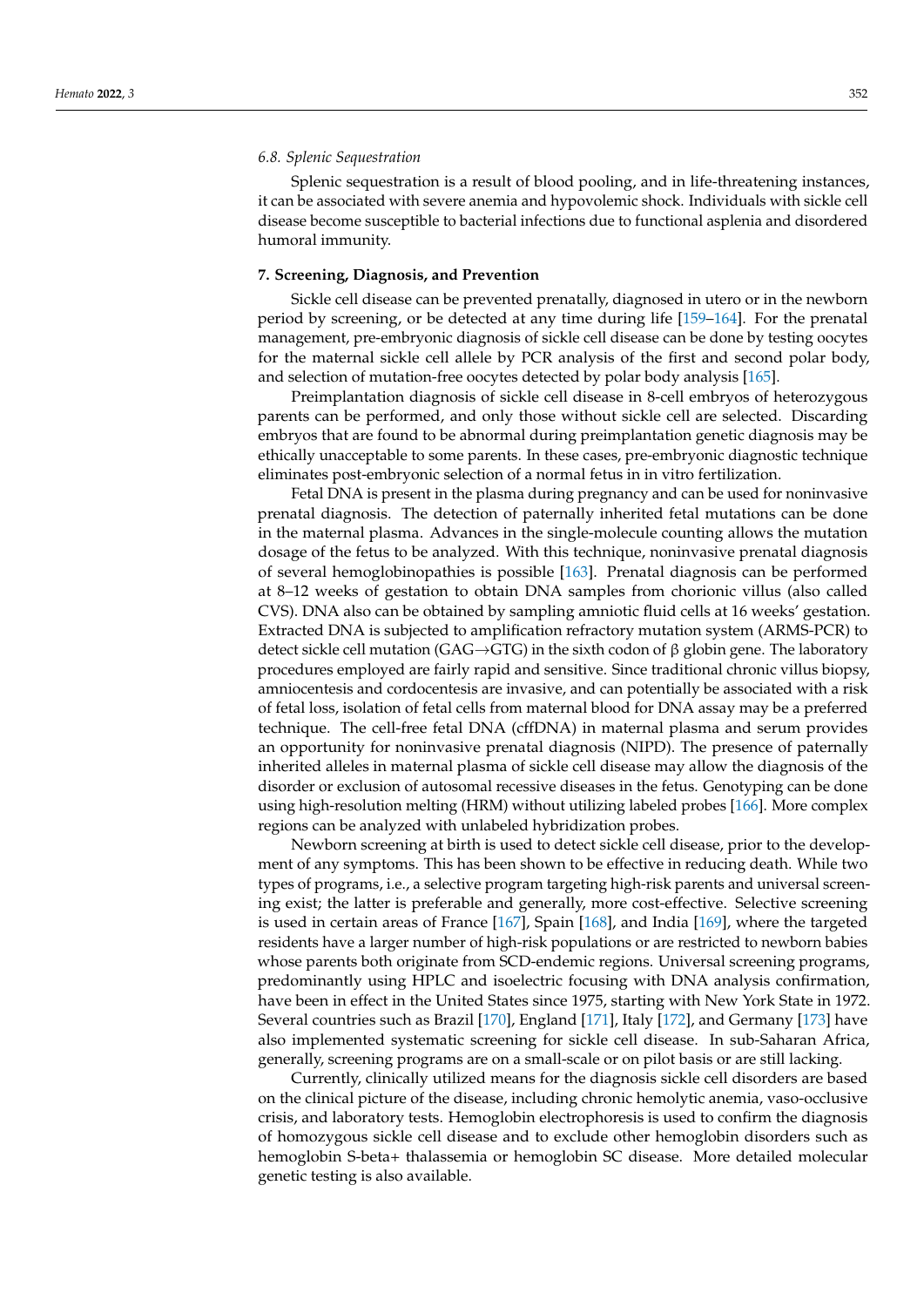Sickle cell disease and its complications have a very significant social and psychological effect on the patients and their families [\[174\]](#page-23-4). Management of the disease and its complications pose a challenge to patients, their families and medical care providers. Among the major problems causing psychological problems are coping with the symptoms of the disorder and its complications, restrictions in daily functioning imposed by the disease, anxiety and stress due to unforeseen events, and neurocognitive impairments. Effects of the disease and its treatments on the social functions, education, and occupation of the patients can be substantial. Attention to the effects of the psychological consequences of the disease, its complications, and treatment on the patients and their families is extremely important and needs attention. This requires a consistent management and involvement of the medical staff, social workers, and psychologists throughout the course of the disease, especially during hospitalizations. Frequent interruption of education during childhood and adolescence, and requirements for care can interrupt family dynamics and affect parents and siblings. The psychosocial effects of the disease, its complications and treatments, and interruption of a patient's activities and work can be considerable and need to be addressed. Psychological adaptation to SCD and its complications can be difficult. This depends on a number of factors, some of which include an individual's community, home, social and family environment, personality structure, and available resources. In communities where the patient belongs to a minority group, this can have a potential negative affect on a patient's adaptation to the disease. Educating patients about their disease, providing counseling, hope, encouragement, and participation in some group meetings and activities can potentially improve the patient's adaptation.

### *7.2. Cost of Care for SCD*

Complications associated with sickle cell disease require frequent medical interventions resulting in significant inactivity, emotional, psychosocial, sleep, and educational disturbances which affects the quality of life for the patients and their families. These can cause a significant interruption of parents' activities and patient's work or school activities and loss of income. More complex future treatments likely will add to the cost of care [\[175\]](#page-23-5). The changes associated with SCD result in decreased life expectancy. While in recent years, the mortality rate for sickle cell disorders in the United States has decreased, still, it remains high with approximately 15,654 disease-related deaths per year. Complications of sickle cell disease result in significant utilization of medical resources and expenditures [\[176](#page-23-6)[–178\]](#page-23-7). These require frequent emergency room visits and hospitalizations with high medical costs. For example, in the United States (US), for the year 2004, 113,000 patients with sickle cell disease were hospitalized with the cost of approximately USD 488 million. Available data dating back from 1989 through to 1993 reveals that in the US, an average of 75,000 hospitalizations related to SCD had occurred, costing approximately USD 475 million per year. Based on the US Centers for Disease Control and Prevention (CDC), during 2005, medical expenditures for children with SCD averaged USD 11,702 for those with Medicaid coverage and USD 14,772 for those with employer-sponsored insurance. About 40% of both groups had at least one hospitalization.

# **8. Bases of Treatment**

Currently, in most cases, goals for the treatment of sickle cell disease include prevention and control of symptoms and complications (Table [2\)](#page-13-0). Early intervention and treatment of the complications of sickle cell disease is essential. This includes obtaining timely and serial transcranial doppler ultrasounds for the prevention of stroke, detection and treatment of pulmonary hypertension, and detection and treatment of complications and damages to the various organs and systems which are associated with this disease. Preventive treatments with hydroxyurea, P-selectin inhibitors, e.g., crizanlizumab hemoglobin oxygen-affinity modulators, e.g., Voxelotor are commercially available [\[179–](#page-23-8)[186\]](#page-23-9). Hydroxyurea increases total and fetal hemoglobin in SCD, thus reducing gelation and sickling of erythrocytes.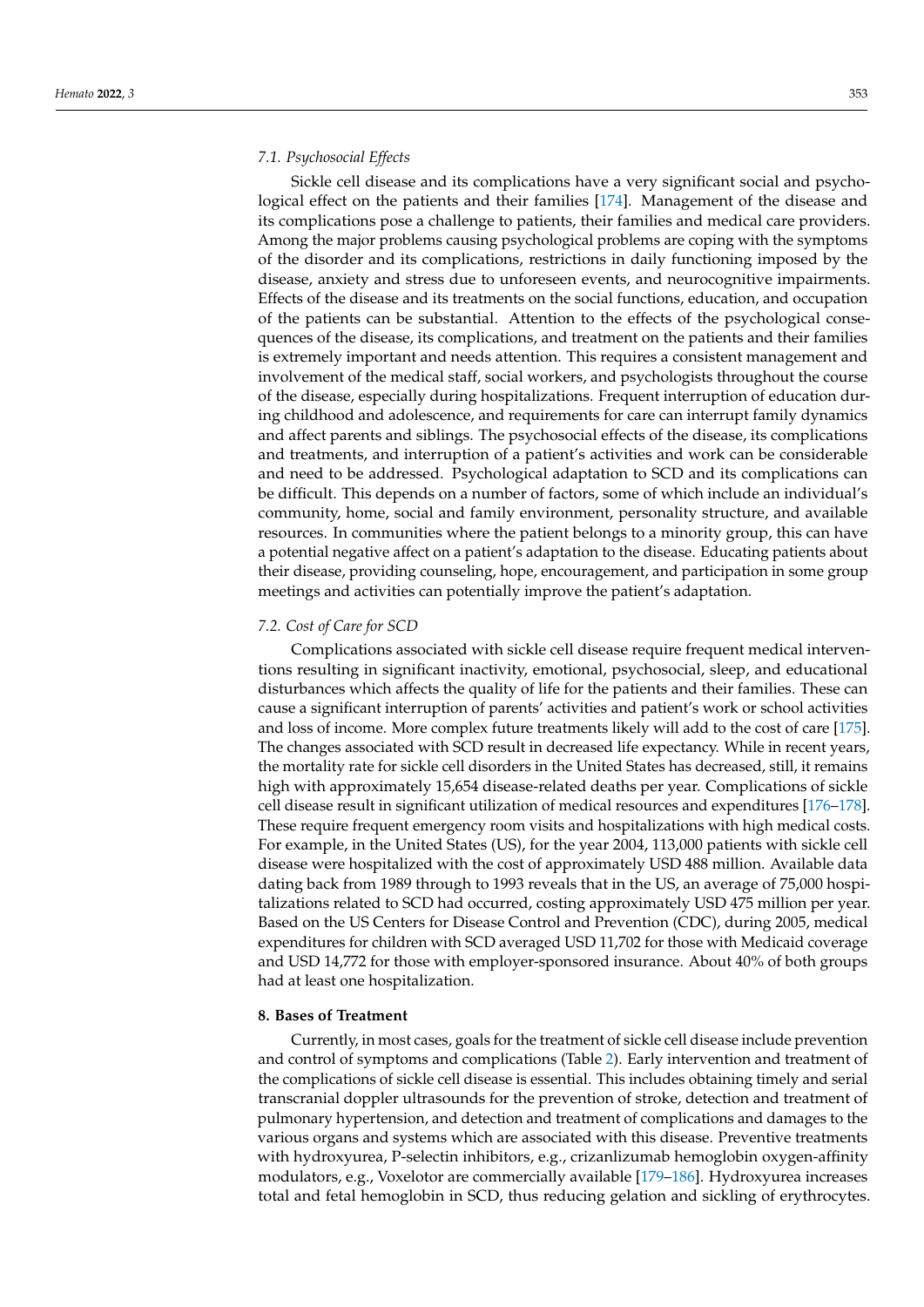It also reduces the levels of circulating leukocytes, which decreases the adherence of neutrophils to the vascular endothelium [\[182\]](#page-23-10). Voxelotor is a hemoglobin S polymerization inhibitor designed to reversibly bind to hemoglobin in order to stabilize the oxygenated hemoglobin state [\[185–](#page-23-11)[187\]](#page-23-12).

<span id="page-13-0"></span>**Table 2.** Treatment of sickle cell disease.

#### **Prevention**

- Prevention and treatment of infections
- Prevention of the complications including various organ damages associated with the disease
- Prevention of stroke
- Early detection and treatment of pulmonary hypertension

#### **Management**

- Vaso-occlusive crisis
- Chronic pain syndromes
- Chronic hemolytic anemia

### **Transfusion**

• Transfusion or exchange transfusion

# **Pharmacotherapy**

- Vigorous hydration (plus analgesics): For vaso-occlusive crisis
- Analgesics (aspirin, acetaminophen, ibuprofen, ketorolac)
- Opioid analgesics (oxycodone, morphine sulfate, oxycodone/acetaminophen, fentanyl, nalbuphine, codeine, codeine, methadone)
- Tricyclic antidepressants (amitriptyline)
- Antibiotics (Prophylactic penicillin VK, cefuroxime, amoxicillin/clavulanate, ceftriaxone, azithromycin, cefaclor)
- Vaccines (pneumococcal, meningococcal, influenza, COVID 19, and recommended childhood/adult vaccinations)
- Endothelin-1 receptor antagonists (bosentan)
- Phosphodiesterase inhibitors (sildenafil, tadalafil)
- Vitamins particularly folic acid
- L-glutamine
- Ribonucleotide diphosphate reductase inhibitor (Hydroxyurea)
- α-Globin reversible binding, Oxbryta (Voxelotor)
- Poloxamer/Vepoloaxmer
- Antiemetics (e.g., promethazine)
- Other approaches to treatment of SCD

# **Modification of patient's genotype**

- Allogeneic stem cell transplant
- Autologous transplant

#### **Gene therapy**

- Lentiviral strategies
- Induction of fetal hemoglobin
- Gene editing

Newer treatments being considered in the treatment of SCD include agents that can reduce polymerization by various means including Pan histone deacetylase inhibitors [LBH589/Panobinostat (NCT01245179)], DNMT1 inhibitors [Decitabine/THU (NCT01685515)], agents targeting carbon monoxide delivery [Sanguinate (NCT02411708)],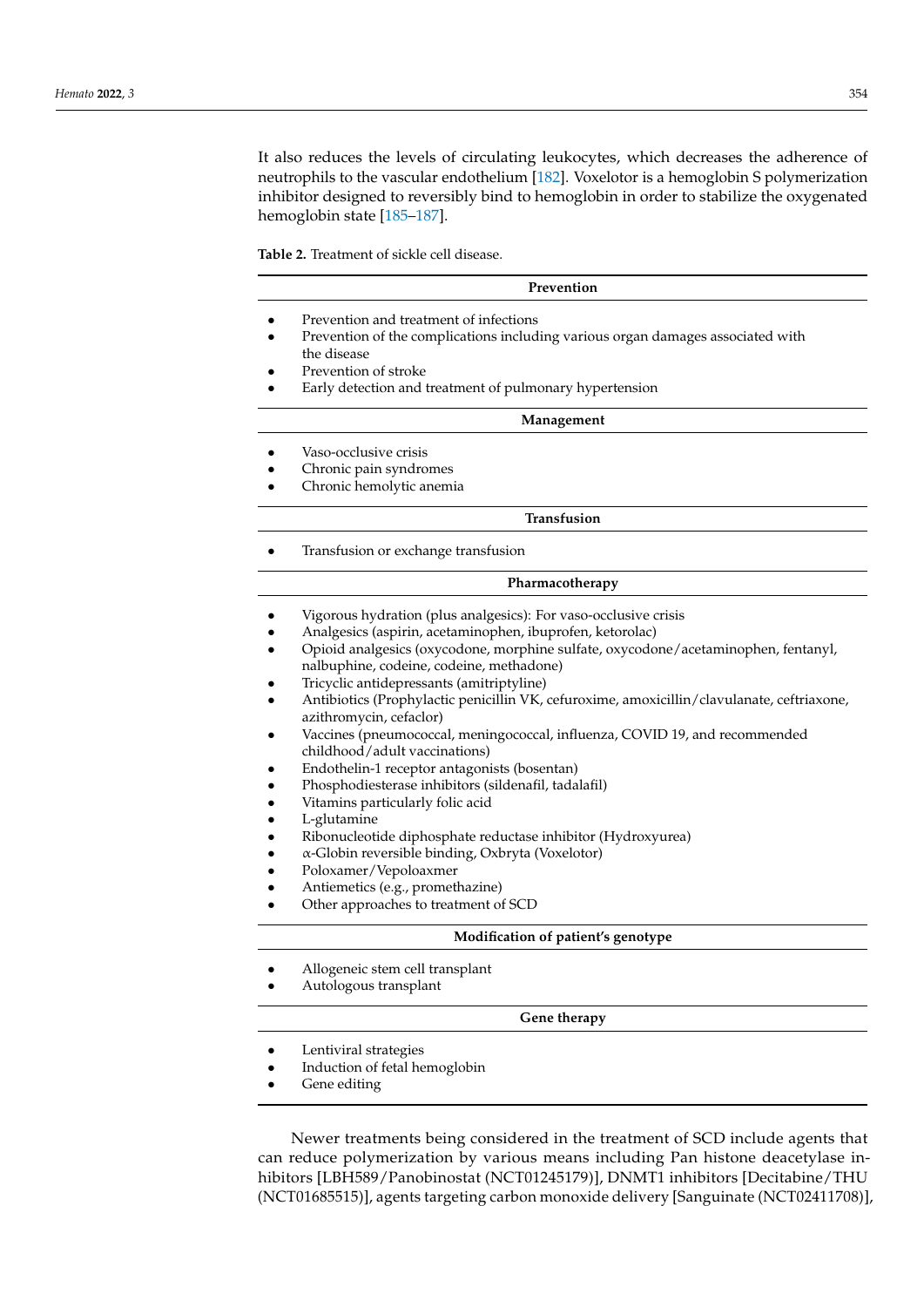and phosphodiesterase 9 inhibitors [IMR-687 (NCT04053803)]. For prevention of vasoocclusion agents, nonionic block copolymer surfactant such as Poloxamer and Vepoloxamer are tried. For inflammation, which is a major player in complications of sickle cell disease, P2Y2 inhibitors [Prasugrel, ticagrelor (NCT02482298)], agents which affect neutrophils and monocytes activation [Intravenous immunoglobulin (NCT01783691), vascular endothelium [Simvastatin (NCT03599609)], anti-factor Xa [Rivaroxaban (NCT02072668)], and agents reducing effects of oxidative stress [*N*-Acetylcysteine (NCT01800526)] are considered [\[187\]](#page-23-12).

In a steady state, generally, patients with sickle cell disease have normal values for platelets and white blood cells including neutrophils and monocytes. These values usually increase during acute events. Neutrophilia has been shown to correlate with the severity of sickle cell disease. Neutrophils interact with erythrocytes and endothelium resulting in the upregulation of the expression of cytoadhering molecules including P- and E-selectins. Pathogenesis of vaso-occlusion and sickle cell-related pain crises involve the up-regulation of P-selectin in endothelial cells and platelets. Platelet aggregation is shown to be dependent on P-selectin. Crizanlizumab, an antibody against the adhesion molecule P-selectin, can reduce the rate of sickle cell-related pain crises in sickle cell disease [\[188\]](#page-23-13). Chronic therapy with phosphodiesterase inhibitors such as sildenafil and tadalafil in sickle cell disease patients with mild-to-moderate pulmonary hypertension can improve pulmonary arterial systolic pressure and exercise capacity [\[189\]](#page-23-14). Tadalafil, a phosphodiesterase-5 inhibitor, has been used for chronic treatment of stuttering priapism, prevention of recurrent priapic episodes, and restoration of erectile function [\[190\]](#page-23-15). Oral therapy with pharmaceutical-grade l-glutamine (USAN, glutamine) has been shown to increase the proportion of the reduced form of nicotinamide adenine dinucleotides in sickle cell erythrocytes, and there is evidence that it reduces oxidative stress and could result in fewer episodes of sickle cell-related pain. Food and Drug Administration has approved hydroxyurea and l-glutamine for the treatment of sickle cell disease in the United States.

Vaccination with pneumococcal, meningococcal, and influenza, in addition to general recommended immunizations, reduces occurrence of major infections.

Surgery in sickle cell disease has a potential risk of vaso-occlusive crisis, acute chest syndrome, post-operative infections, and congestive heart and organ failures with a significant morbidity and mortality. Therefore, significant pre-operative assessment and management, including transfusion or exchange transfusion, are required.

#### *8.1. Treatment Strategies*

Major commonly available treatments for sickle cell disease currently include standard general patient care and therapy, blood transfusion or exchange transfusion, hydroxy urea,  $\widetilde{\text{Voxelotor}}/\text{GBT440}$  (Oxbryta $\overline{\text{TM}}$ ), Crizanlizumab (Adakveo®), L-glutamine, and hematopoietic stem cell transplantation. Agents that target bases of complications seen in sickle cell disease such as inflammation, cellular adhesion, oxidant injury, platelets and coagulation, vascular tone, hemoglobin polymerization, and ultimately, gene therapy to correct the β <sup>s</sup> point mutation are presently under active investigation. Studies to better understand mechanisms of switching from fetal to adult hemoglobin, and the role of transcriptional regulators such as BCL11A, can provide genomic-based methods for therapeutic reactivation of HbF as a treatment approach for this disease [\[175\]](#page-23-5).

Transfusion: Currently, general patient care and blood transfusion or exchange transfusion remain essential parts and portions of management of care, acute or chronic complications of sickle cell disease, and prevention of primary and secondary strokes [\[125](#page-21-0)[–192\]](#page-23-16). Blood transfusion decreases the HbS percentage and improves the oxygen-carrying capacity and microvascular perfusion. Transfusion, however, is associated with several limiting factors and complications. This includes availability of fully compatible blood, and many adverse events including risks of hemolytic transfusion reaction, erythrocyte alloimmunization and iron overload. These complications significantly increase with repeated transfusions. These are more evident in countries predominantly inhabited by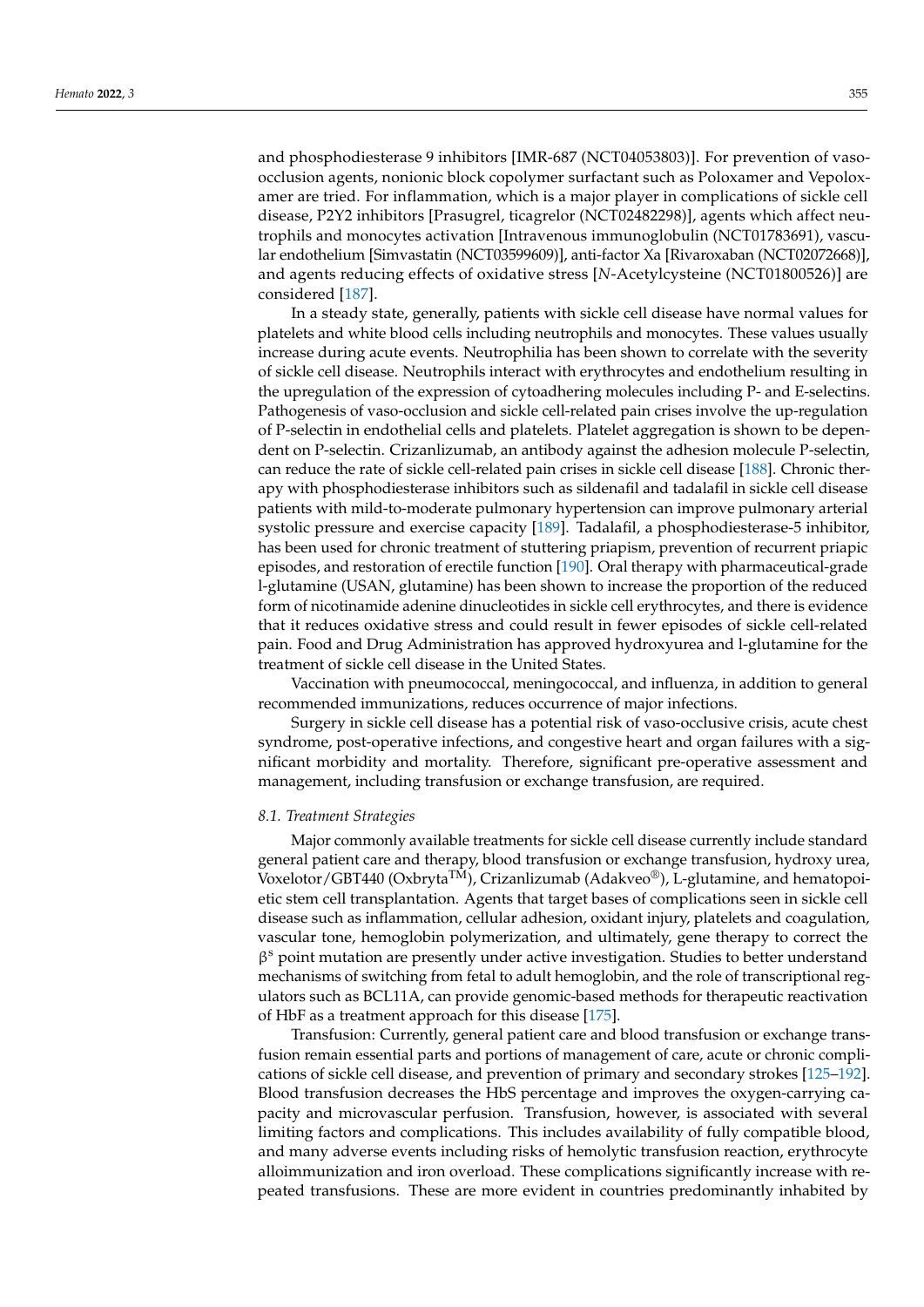a white population, since the recipients are ethnically mostly of African descent [\[193,](#page-23-17)[194\]](#page-23-18). A major cause of the mismatch is often the difference between serologic Rh phenotype and *RHD* or *RHCE* genotype due to variant *RH* alleles [\[193,](#page-23-17)[194\]](#page-23-18).

Hydroxyurea (HU): Hydroxyurea is a major current therapeutic agent for the treatment of sickle cell disease. The effect of this agent is via induction of fetal hemoglobin (HbF,  $\alpha$ 2γ2), improvement of RBC hydration and reduction of neutrophil count, leucocyte adhesion, and pro-inflammatory markers. Hydroxy urea also serves as NO donor, thus inducing vasodilation [\[182](#page-23-10)[,195,](#page-23-19)[196\]](#page-24-0). While the effects of Hydroxyurea, due to its uneven and variable effects on hematopoietic cells and increase in fetal hemoglobin, is not uniform, currently, this agent is one of the most effective therapies available for sickle cell disease [\[197\]](#page-24-1). The effect of Hydroxyurea is found to be comparable to that of blood transfusion in preventing primary, but not secondary, stroke [\[198\]](#page-24-2).

Hydroxycarbamide is reported to reduce episodes of pain and acute chest syndrome, hospitalization, and transfusions in adults and children with SCD [\[198,](#page-24-2)[199\]](#page-24-3). Among mechanisms of the effects of Hydroxyurea is its stimulation of cyclic guanosine monophosphate (cGMP). Phosphodiesterase 9 (PDE9) is an enzyme in the neutrophils and RBCs of patients with SCD which degrades cGMP.

PDE9 inhibitors: A selective PDE9 inhibitor (IMR-687) is shown, in vitro, to increase levels of cGMP and fetal hemoglobin F, and is the subject of clinical investigation for the treatment of sickle cell disease [\[200\]](#page-24-4), gene therapy, and genetic alteration.

Gene therapy: Recent progress made in understanding the molecular pathways controlling mammalian erythropoiesis and globin switching, as well as advances in genome engineering tools, particularly the gene-editing technique CRISPR/Cas9, has opened a venue for genetic base treatment of sickle cell disease [\[201](#page-24-5)[–208\]](#page-24-6). Understanding the genetics and transcription factors which have a role in the production or suppression of fetal hemoglobin is important [\[209\]](#page-24-7). Progress in genetic engineering has made genetic correction in induced pluripotent stem cells and patient-derived hematopoietic stem and progenitor cells possible. Ex vivo gene therapy via globin gene addition can be a curative treatment of this disorder. This is currently being investigated in clinical trials with significant success and encouraging results. Gene therapy, along with the use of LentiGlobin for the treatment of sickle cell disease consists of autologous transplantation of hematopoietic stem and progenitor cells transduced with the BB305 lentiviral vector encoding a modified β-globin gene, which produces an anti-sickling hemoglobin,  $H\rightarrow A^{T87Q}$ . One-time treatment with LentiGlobin is reported to result in sustained production of  $HbA^{T87Q}$  in most erythrocytes, thus a reduction in the hemolysis and complete resolution of severe vaso-occlusive events [\[201–](#page-24-5)[203\]](#page-24-8).

Gene-editing to correct defective DNA in its native location is another approach. An example is a clinical trial where a patient's own *BCL11A* gene is disrupted to induce fetal hemoglobin expression [\[210\]](#page-24-9). Genetic therapy using a patient's own stem cells has been pursued, however, this technique has the disadvantage of myeloablative conditioning. Additionally, gene therapy, while very promising, is costly and not free of side effects [\[211](#page-24-10)[–214\]](#page-24-11). Acute myeloid leukemia after gene therapy for sickle cell disease has been reported [\[212](#page-24-12)[,213\]](#page-24-13).

# *8.2. Alteration of Coagulation Cascade and Other Therapies*

As noted before, inflammatory state and coagulation cascade have a significant role in the development of the arterial and venous thrombotic events of SCD and can be used for therapeutic purposes [\[215](#page-24-14)[–222\]](#page-25-0). P-selectin plays a role in the platelets and neutrophils aggregations which are a part of this cascade. These and other findings regarding pathogenesis of SCD are used to an advantage to explore new therapeutic strategies for this disease. In this regard, Crizanlizumab (Adakveo®), is a monoclonal antibody which binds to P-selectin molecule and was approved by the US Food and Drug Administration (FDA) for the treatment of vaso-occlusive crisis of SCD.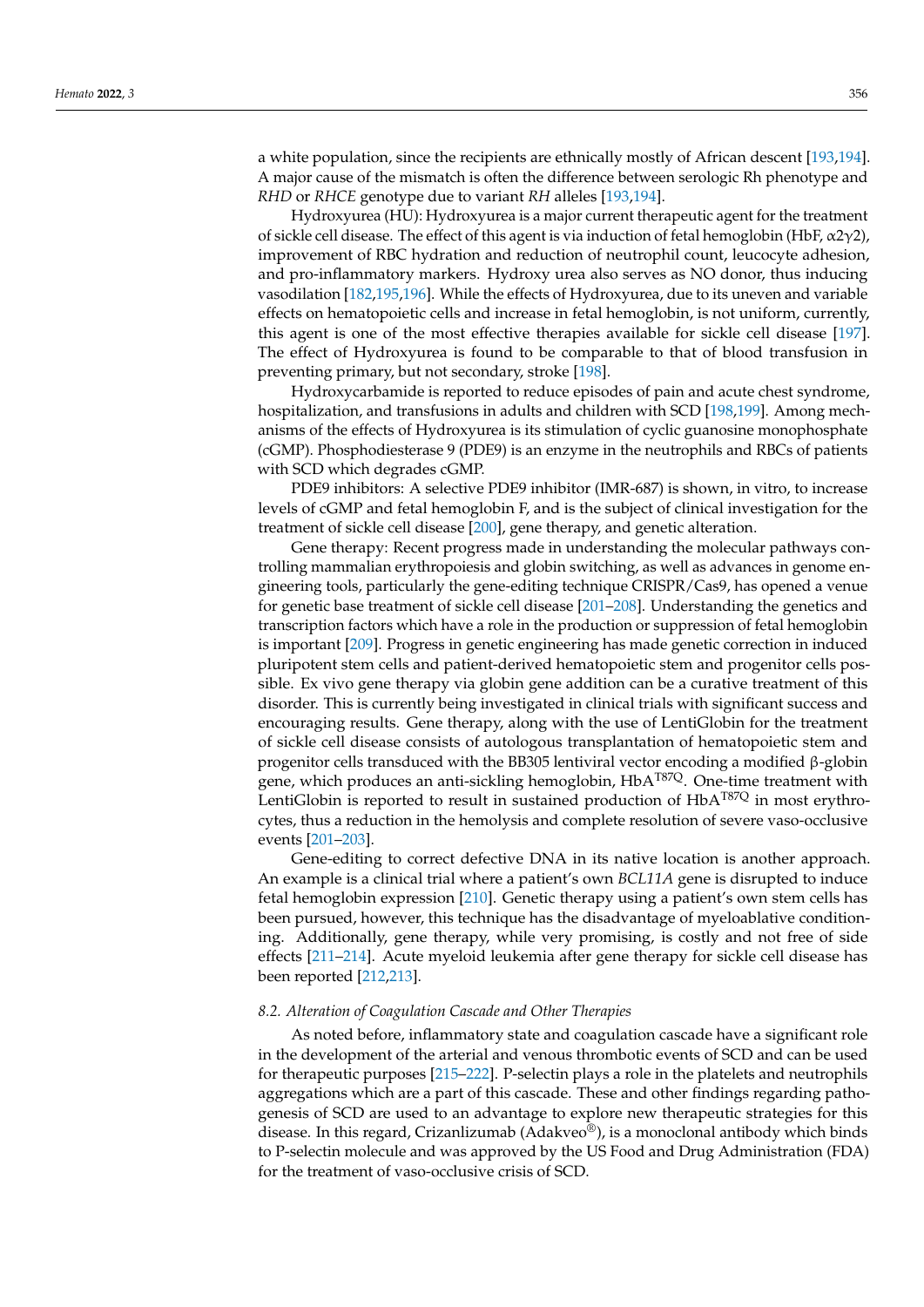An approach for the prevention of VOD is increasing oxygen affinity of the hemoglobin molecule, to prevent sickle cell formation. Voxelotor/GBT440 ( $Ox$ bryta<sup>TM</sup>), a polymerization inhibitor, was approved by the US FDA as an anti-sickling agent. Voxelotor binds to the N-terminal valine of the alpha chain of hemoglobin S, prevents its polymerization, thus reduces sickling, and increases the half-life of the erythrocytes [\[186,](#page-23-9)[219,](#page-24-15)[220\]](#page-24-16).

To remedy inflammation which is one of the important factors in VOC, and other relevant causes involved in the development of complications in SCD, the effects of various means to control the process have been evaluated. These include Intravenous immunoglobulin (IVIG), statins, and *N*-Acetylcysteine (NAC). The use of other agents such as poloxamer that reduces blood viscosity and cell–cell interactions to lower the duration of vaso-occlusive episodes has been unsuccessful [\[223\]](#page-25-1).

#### **9. Transplantation**

Currently, the "curative" treatment for SCD is transplantation with stem cells from an immunologically matched sibling [\[224\]](#page-25-2). However, this approach may be limited by the lack of availability of matched sibling donors. Of course, transplantation is costly and fraught with multiple short- and long-term complications, including graft versus host disease (GVHD), morbidity, and mortality [\[225\]](#page-25-3).

Progress in gene editing and the use of genetically engineered autologous cells for transplantation eliminates the need to find a genetically matched donor and required immunosuppression and eliminates the risks of GVHD and graft rejection [\[225\]](#page-25-3). Ideally, therapeutic reactivation of HbF or prevention of switching from fetal to adult hemoglobin can be a treatment of choice for SCD. A better understanding of transcriptional regulators such as BCL11A, provides genomic-based approaches for prevention of switching or reactivation of fetal hemoglobin production [\[209](#page-24-7)[,210\]](#page-24-9). Gene therapy of the beta-hemoglobinopathies by lentiviral transfer of the beta (A(T87Q))-globin gene is an approach in this regard [\[201](#page-24-5)[–208\]](#page-24-6).

#### **10. Conclusions**

Since the first description of sickle cell disease in 1910 and discovery of its genetic origin in 1945, there has been significant progress in understanding the complex pathophysiology, pathobiology, clinical manifestation, educational, psychological effects and complication of this disease. Until recently, however, progress in the treatment of sickle cell disease has been limited to addressing and prevention of its acute events and complications. With significant advances made in gene therapy, future treatment of sickle cell disease may be a genetic alteration which may permanently resolve the disease and prevent the significant known complications and long-term social, psychological, disabilities and mortality of this genetic disorder.

**Funding:** This research received no external funding.

**Institutional Review Board Statement:** Not applicable.

**Informed Consent Statement:** Not applicable.

**Data Availability Statement:** Not applicable.

**Conflicts of Interest:** The author declares no conflict of interest.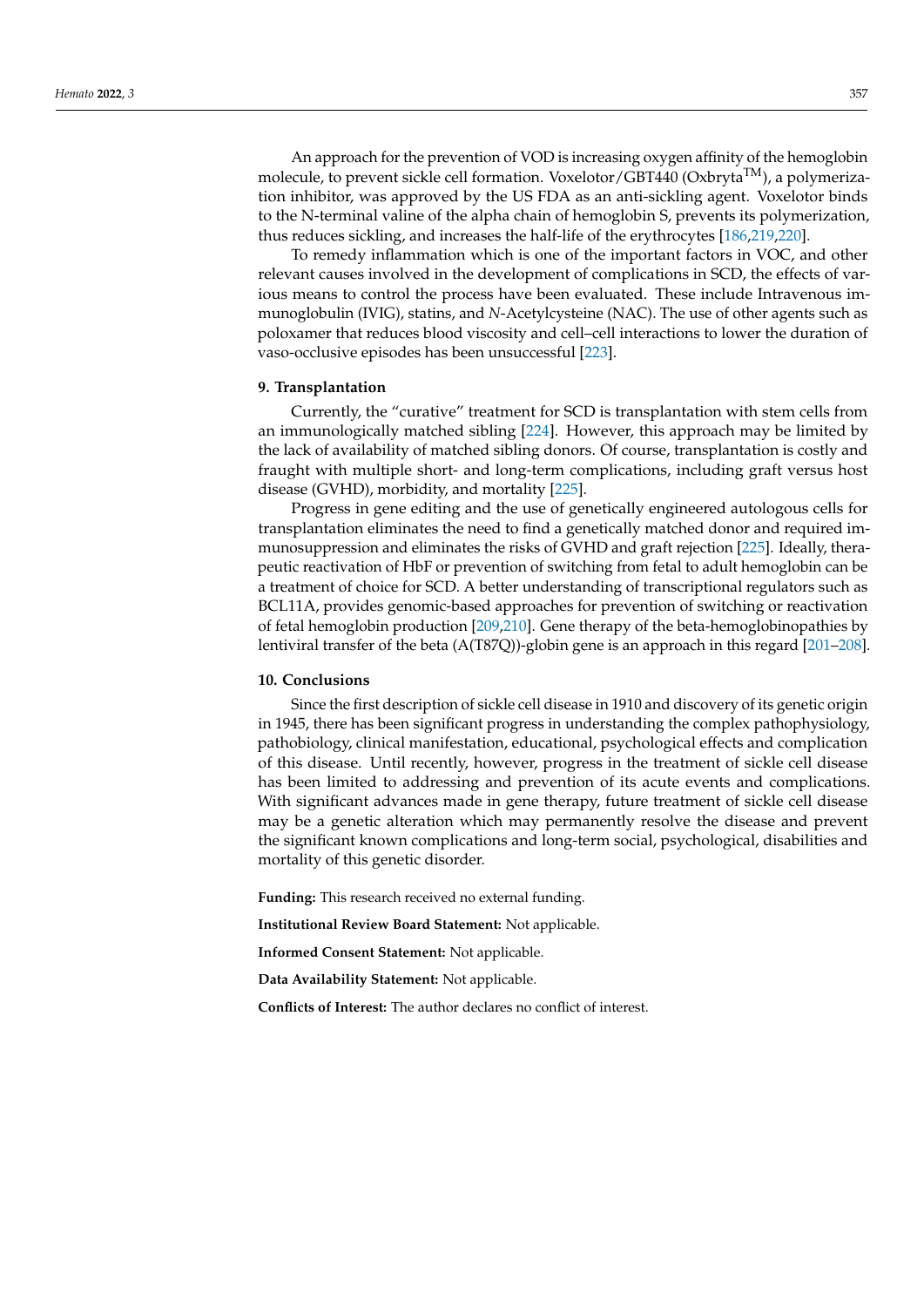# **References**

- <span id="page-17-0"></span>1. Neel, J.V. The Inheritance of Sickle Cell Anemia. *Science* **1949**, *110*, 64–66. [\[CrossRef\]](http://doi.org/10.1126/science.110.2846.64) [\[PubMed\]](http://www.ncbi.nlm.nih.gov/pubmed/17774955)
- <span id="page-17-1"></span>2. Rees, D.C.; Williams, T.N.; Gladwin, M.T. Sickle-cell disease. *Lancet* **2010**, *376*, 2018–2031. [\[CrossRef\]](http://doi.org/10.1016/S0140-6736(10)61029-X)
- <span id="page-17-2"></span>3. Ansari, J.; Moufarrej, Y.E.; Pawlinski, R.; Gavins, F.N. Sickle cell disease: A malady beyond a hemoglobin defect in cerebrovascular disease. *Expert Rev. Hematol.* **2018**, *11*, 45–55. [\[CrossRef\]](http://doi.org/10.1080/17474086.2018.1407240)
- <span id="page-17-3"></span>4. Piel, F.B.; Tatem, A.J.; Huang, Z.; Gupta, S.; Williams, T.N.; Weatherall, D.J. Global migration and the changing distribution of sickle haemoglobin: A quantitative study of temporal trends between 1960 and 2000. *Lancet Glob. Health* **2014**, *2*, e80–e89. [\[CrossRef\]](http://doi.org/10.1016/S2214-109X(13)70150-5)
- <span id="page-17-5"></span>5. Steinberg, M.H.; Sebastiani, P. Genetic modifiers of sickle cell disease. *Am. J. Hematol.* **2012**, *87*, 795–803. [\[CrossRef\]](http://doi.org/10.1002/ajh.23232)
- <span id="page-17-9"></span>6. Mohandas, N.; Evans, E. Adherence of sickle erythrocytes to vascular endothelial cells: Requirement for both cell membrane changes and plasma factors. *Blood* **1984**, *64*, 282–287. [\[CrossRef\]](http://doi.org/10.1182/blood.V64.1.282.282)
- 7. Fawaz, N.A.; Bashawery, L.; Al-Sheikh, I.; Qatari, A.; Al-Othman, S.S.; Almawi, W.Y. Factor V-Leiden, prothrombin G20210A, and MTHFR C677T mutations among patients with sickle cell disease in Eastern Saudi Arabia. *Am. J. Hematol.* **2004**, *76*, 307–309. [\[CrossRef\]](http://doi.org/10.1002/ajh.20087)
- 8. Pandey, S.K.; Meena, A.; Kishor, K.; Mishra, R.M.; Pandey, S.; Saxena, R. Prevalence of Factor V Leiden G1691A, MTHFR C677T, and Prothrombin G20210A Among Asian Indian Sickle Cell Patients. *Clin. Appl. Thromb.* **2011**, *18*, 320–323. [\[CrossRef\]](http://doi.org/10.1177/1076029611425830)
- <span id="page-17-4"></span>9. Moreira Neto, F.; Lourenço, D.M.; Noguti, M.A.E.; Morelli, V.M.; Gil, I.C.P.; Beltrão, A.C.S.; Figueiredo, M.S. The clinical impact of MTHFR polymorphism on the vascular complications of sickle cell disease. *Braz. J. Med. Biol. Res.* **2006**, *39*, 1291–1295. [\[CrossRef\]](http://doi.org/10.1590/S0100-879X2006001000004)
- <span id="page-17-6"></span>10. Horan, J.; Lerner, N. Prediction of Adverse Outcomes in Children with Sickle Cell Disease. *N. Engl. J. Med.* **2000**, *342*, 1612–1613. [\[CrossRef\]](http://doi.org/10.1056/nejm200005253422114)
- <span id="page-17-19"></span>11. Adekile, A.; Gupta, R.; Yacoub, F.; Sinan, T.; Al-Bloushi, M.; Haider, M. Avascular Necrosis of the Hip in Children with Sickle Cell Disease and High Hb F: Magnetic Resonance Imaging Findings and Influence of α-Thalassemia Trait. *Acta Haematol.* **2001**, *105*, 27–31. [\[CrossRef\]](http://doi.org/10.1159/000046529) [\[PubMed\]](http://www.ncbi.nlm.nih.gov/pubmed/11340250)
- 12. Marouf, R.; Gupta, R.; Haider, M.; Al-Wazzan, H.; Adekile, A. Avascular necrosis of the femoral head in adult Kuwaiti sickle cell disease patients. *Acta Haematol.* **2003**, *110*, 11–15. [\[CrossRef\]](http://doi.org/10.1159/000072406) [\[PubMed\]](http://www.ncbi.nlm.nih.gov/pubmed/12975550)
- <span id="page-17-17"></span>13. Almeida, A.; Roberts, I. Bone involvement in sickle cell disease. *Br. J. Haematol.* **2005**, *129*, 482–490. [\[CrossRef\]](http://doi.org/10.1111/j.1365-2141.2005.05476.x) [\[PubMed\]](http://www.ncbi.nlm.nih.gov/pubmed/15877730)
- <span id="page-17-18"></span>14. Mahadeo, K.M.; Oyeku, S.; Taragin, B.; Rajpathak, S.N.; Moody, K.; Santizo, R.; Driscoll, M.C. Increased prevalence of osteonecrosis of the femoral head in children and adolescents with sickle-cell disease. *Am. J. Hematol.* **2011**, *86*, 806–808. [\[CrossRef\]](http://doi.org/10.1002/ajh.22103)
- 15. Tantawy, A.A.; Ibrahim, S.W.; Abdel-Aziz, T.T.; Rabie, A.N.; Makkeyah, S.M.; Ragab, I.A. Inner Ear Complications in Children and Adolescents with Sickle Cell Disease. *Hemoglobin* **2020**, *44*, 411–417. [\[CrossRef\]](http://doi.org/10.1080/03630269.2020.1837863)
- <span id="page-17-16"></span>16. Burnett, M.W.; Bass, J.W.; Cook, B.A. Etiology of Osteomyelitis Complicating Sickle Cell Disease. *Pediatrics* **1998**, *101*, 296–297. [\[CrossRef\]](http://doi.org/10.1542/peds.101.2.296)
- 17. Neonato, M.G.; Guilloud-Bataille, M.; Beauvais, P.; Bégué, P.; Belloy, M.; Benkerrou, M.; Ducrocq, R.; Maier-Redelsperger, M.; De Montalembert, M.; Quinet, B.; et al. Acute clinical events in 299 homozygous sickle cell patients living in France. *Eur. J. Haematol.* **2000**, *65*, 155–164. [\[CrossRef\]](http://doi.org/10.1034/j.1600-0609.2000.90210.x)
- <span id="page-17-7"></span>18. Kirkham, F.J.; DeBaun, M.R. Stroke in children with sickle cell disease. *Curr. Treat. Options Neurol.* **2004**, *6*, 357–375. [\[CrossRef\]](http://doi.org/10.1007/s11940-996-0028-4)
- <span id="page-17-8"></span>19. Kaul, D.; Hebbel, R. Hypoxia/reoxygenation causes inflammatory response in transgenic sickle mice but not in normal mice. *J. Clin. Investig.* **2000**, *106*, 411–420. [\[CrossRef\]](http://doi.org/10.1172/JCI9225)
- 20. Chiang, E.Y.; Frenette, P.S. Sickle cell vaso-occlusion. *Hematol. Oncol. Clin. N. Am.* **2002**, *9*, 771–794. [\[CrossRef\]](http://doi.org/10.1016/j.hoc.2005.08.002)
- 21. Frenette, P.S.; Atweh, G.F. Sickle cell disease: Old discoveries, new concepts, and future promise. *J. Clin. Investig.* **2007**, *117*, 850–858. [\[CrossRef\]](http://doi.org/10.1172/JCI30920) [\[PubMed\]](http://www.ncbi.nlm.nih.gov/pubmed/17404610)
- 22. Hebbel, R.P.; Osarogiagbon, R.; Kaul, D. The endothelial biology of sickle cell disease: Inflammation and a chronic vasculopathy. *Microcirculation* **2004**, *11*, 129–151. [\[CrossRef\]](http://doi.org/10.1080/mic.11.2.129.151) [\[PubMed\]](http://www.ncbi.nlm.nih.gov/pubmed/15280088)
- 23. Elion, J.E.; Brun, M.; Odievre, M.H.; Lapoumeroulie, C.L.; Krishnamoorthy, R. Vaso-occlusion in sickle cell anemia: Role of interactions between blood cells and endothelium. *Hematol. J.* **2004**, *5*, S195–S198. [\[CrossRef\]](http://doi.org/10.1038/sj.thj.6200452) [\[PubMed\]](http://www.ncbi.nlm.nih.gov/pubmed/15190308)
- <span id="page-17-10"></span>24. Solovey, A.; Lin, Y.; Browne, P.; Choong, S.; Wayner, E.; Hebbel, R.P. Circulating Activated Endothelial Cells in Sickle Cell Anemia. *N. Engl. J. Med.* **1997**, *337*, 1584–1590. [\[CrossRef\]](http://doi.org/10.1056/NEJM199711273372203)
- <span id="page-17-11"></span>25. Stonestrom, A.J.; Levine, R.L. The hematopoietic saga of clonality in sickle cell disease. *J. Clin. Investig.* **2022**, *132*, 158251. [\[CrossRef\]](http://doi.org/10.1172/JCI158251)
- <span id="page-17-12"></span>26. Mack, A.K.; Kato, G.J. Sickle cell disease and nitric oxide: A paradigm shift? *Int. J. Biochem. Cell Biol.* **2006**, *38*, 1237–1243. [\[CrossRef\]](http://doi.org/10.1016/j.biocel.2006.01.010)
- <span id="page-17-13"></span>27. Kato, G.J. Defective nitric oxide metabolism in sickle cell disease. *Pediatr. Blood Cancer* **2014**, *62*, 373–374. [\[CrossRef\]](http://doi.org/10.1002/pbc.25297)
- <span id="page-17-15"></span>28. Silva, D.G.H.; Junior, E.B.; de Almeida, E.A.; Bonini-Domingos, C.R. Oxidative stress in sickle cell disease: An overview of erythrocyte redox metabolism and current antioxidant therapeutic strategies. *Free Radic. Biol. Med.* **2013**, *65*, 1101–1109. [\[CrossRef\]](http://doi.org/10.1016/j.freeradbiomed.2013.08.181)
- <span id="page-17-14"></span>29. Reiter, C.D.; Wang, X.; Tanus-Santos, J.E.; Hogg, N.; Cannon, R.O.; Schechter, A.N.; Gladwin, M.T. Cell-free hemoglobin limits nitric oxide bioavailability in sickle-cell disease. *Nat. Med.* **2002**, *8*, 1383–1389. [\[CrossRef\]](http://doi.org/10.1038/nm1202-799)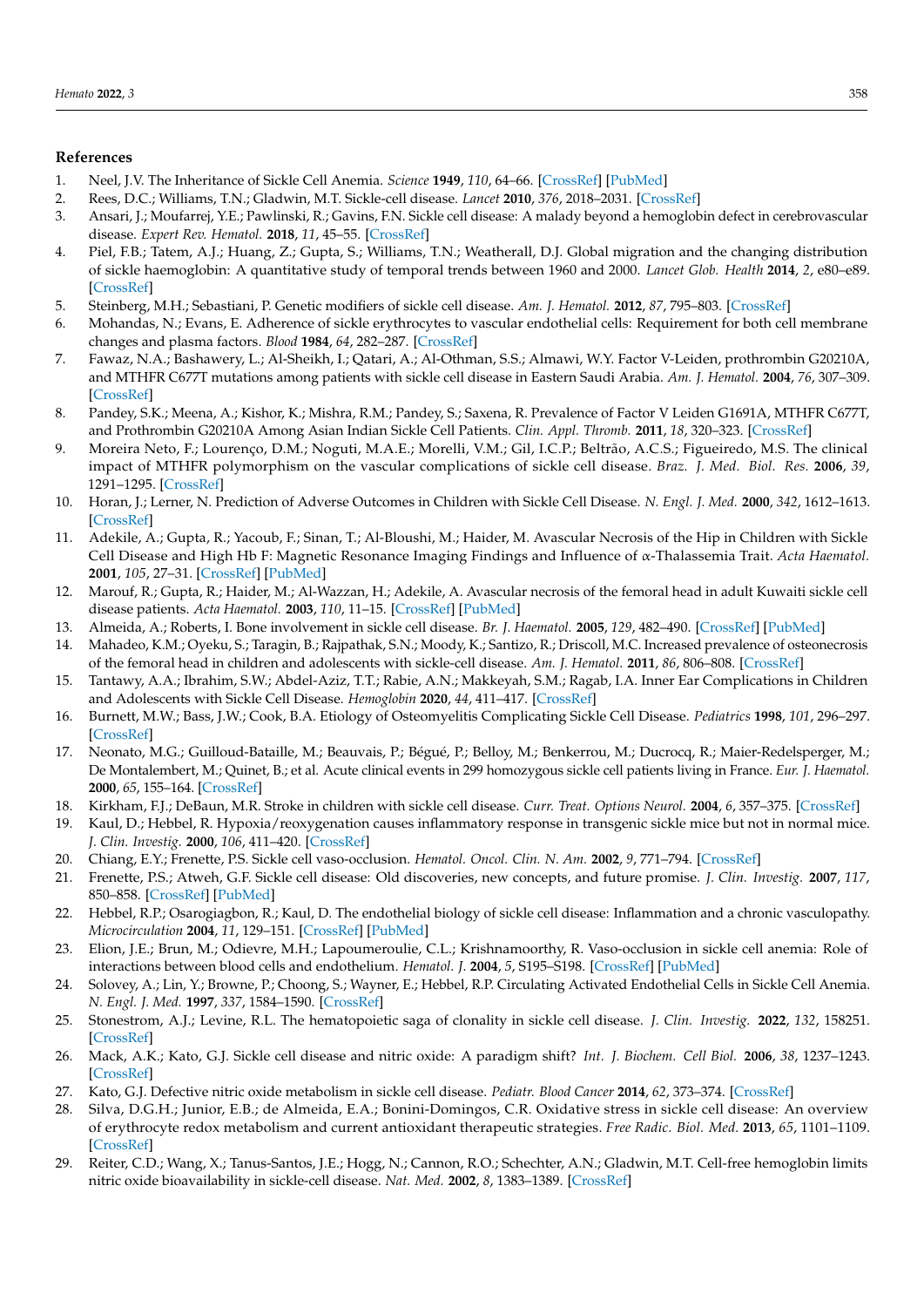- <span id="page-18-0"></span>30. Morris, C.R.; Kato, G.J.; Poljakovic, M.; Wang, X.; Blackwelder, W.C.; Sachdev, V.; Hazen, S.L.; Vichinsky, E.P.; Morris, S.M.; Gladwin, M.T. Dysregulated arginine metabolism, hemolysis-associated pulmonary hypertension, and mortality in sickle cell disease. *JAMA* **2005**, *294*, 81–90. [\[CrossRef\]](http://doi.org/10.1001/jama.294.1.81)
- <span id="page-18-1"></span>31. Chen, S.-Y.; Wang, Y.; Telen, M.J.; Chi, J.-T. The Genomic Analysis of Erythrocyte microRNA Expression in Sickle Cell Diseases. *PLoS ONE* **2008**, *3*, e2360. [\[CrossRef\]](http://doi.org/10.1371/journal.pone.0002360) [\[PubMed\]](http://www.ncbi.nlm.nih.gov/pubmed/18523662)
- <span id="page-18-2"></span>32. Kato, G.J.; Gladwin, M.T.; Steinberg, M. Deconstructing sickle cell disease: Reappraisal of the role of hemolysis in the development of clinical subphenotypes. *Blood Rev.* **2007**, *21*, 37–47. [\[CrossRef\]](http://doi.org/10.1016/j.blre.2006.07.001) [\[PubMed\]](http://www.ncbi.nlm.nih.gov/pubmed/17084951)
- <span id="page-18-3"></span>33. Green, D. Thrombosis in sickle cell disease. *J. Lab. Clin. Med.* **1999**, *134*, 329–330. [\[CrossRef\]](http://doi.org/10.1016/S0022-2143(99)90145-2)
- <span id="page-18-4"></span>34. Kurantsin-Mills, J.; Ofosu, F.A.; Safa, T.K.; Siegel, R.S.; Lessin, L.S. Plasma factor VII and thrombin–antithrombin III levels indicate increased tissue factor activity in sickle cell patients. *Br. J. Haematol.* **1992**, *81*, 539–544. [\[CrossRef\]](http://doi.org/10.1111/j.1365-2141.1992.tb02989.x) [\[PubMed\]](http://www.ncbi.nlm.nih.gov/pubmed/1390242)
- 35. Peters, M.; Plaat, B.; Cate, H.T.; Wolters, H.J.; Weening, R.S.; Brandjes, D.P. Enhanced thrombin generation in children with sickle cell disease. *Thromb. Haemost.* **1994**, *71*, 169–172.
- 36. Hagger, D.; Wolff, S.; Owen, J.; Samson, D. Changes in coagulation and fibrinolysis in patients with sickle cell disease compared with healthy Black controls. *Blood Coagul. Fibrinolysis* **1995**, *6*, 93–99. [\[CrossRef\]](http://doi.org/10.1097/00001721-199504000-00001)
- 37. Nsiri, B.; Gritli, N.; Bayoudh, F.; Messaoud, T.; Fattoum, S.; Machghoul, S. Abnormalities of coagulation and fibrinolysis in homozygous sickle cell disease. *Hematol. Cell Ther.* **1996**, *38*, 279–284. [\[CrossRef\]](http://doi.org/10.1007/s00282-996-0279-2) [\[PubMed\]](http://www.ncbi.nlm.nih.gov/pubmed/8974793)
- 38. Key, N.S.; Slungaard, A.; Dandelet, L.; Nelson, S.C.; Moertel, C.; Styles, L.A.; Kuypers, F.A.; Bach, R.R. Whole blood tissue factor procoagulant activity is elevated in patients with sickle cell disease. *Blood* **1998**, *91*, 4216–4223. [\[CrossRef\]](http://doi.org/10.1182/blood.V91.11.4216)
- 39. Westerman, M.P.; Green, D.; Gilman-Sachs, A.; Beaman, K.; Freels, S.; Boggio, L.; Allen, S.; Zuckerman, L.; Schlegel, R.; Williamson, P. Antiphospholipid antibodies, proteins C and S, and coagulation changes in sickle cell disease. *J. Lab. Clin. Med.* **1999**, *134*, 352–362. [\[CrossRef\]](http://doi.org/10.1016/S0022-2143(99)90149-X)
- 40. Setty, B.N.Y.; Rao, A.K.; Stuart, M.J. Thrombophilia in sickle cell disease: The red cell connection. *Blood* **2001**, *98*, 3228–3233. [\[CrossRef\]](http://doi.org/10.1182/blood.V98.12.3228)
- <span id="page-18-5"></span>41. Noubouossie, D.; Key, N.S.; Ataga, K.I. Coagulation abnormalities of sickle cell disease: Relationship with clinical outcomes and the effect of disease modifying therapies. *Blood Rev.* **2016**, *30*, 245–256. [\[CrossRef\]](http://doi.org/10.1016/j.blre.2015.12.003) [\[PubMed\]](http://www.ncbi.nlm.nih.gov/pubmed/26776344)
- <span id="page-18-6"></span>42. Tomer, A.; Harker, L.A.; Kasey, S.; Eckman, J.R. Thrombogenesis in sickle cell disease. *J. Lab. Clin. Med.* **2001**, *137*, 398–407. [\[CrossRef\]](http://doi.org/10.1067/mlc.2001.115450) [\[PubMed\]](http://www.ncbi.nlm.nih.gov/pubmed/11385360)
- <span id="page-18-7"></span>43. Stuart, M.J.; Nagel, R.L. Sickle-cell disease. *Lancet* **2004**, *364*, 1343–1360. [\[CrossRef\]](http://doi.org/10.1016/S0140-6736(04)17192-4)
- <span id="page-18-8"></span>44. Odièvre, M.-H.; Verger, E.; Silva-Pinto, A.C.; Elion, J. Pathophysiological insights in sickle cell disease. *Indian J. Med. Res.* **2011**, *134*, 532–537. [\[PubMed\]](http://www.ncbi.nlm.nih.gov/pubmed/22089617)
- <span id="page-18-9"></span>45. Booth, C.; Inusa, B.; Obaro, S.K. Infection in sickle cell disease: A review. *Int. J. Infect. Dis.* **2010**, *14*, e2–e12. [\[CrossRef\]](http://doi.org/10.1016/j.ijid.2009.03.010) [\[PubMed\]](http://www.ncbi.nlm.nih.gov/pubmed/19497774)
- <span id="page-18-10"></span>46. Messonnier, L.A. Mitochondrial function in sickle cell disease. *Blood* **2022**, *139*, 1616–1617. [\[CrossRef\]](http://doi.org/10.1182/blood.2021015216)
- 47. Dosunmu-Ogunbi, A.; Yuan, S.; Reynolds, M.; Giordano, L.; Sanker, S.; Sullivan, M.; Stolz, D.B.; Kaufman, B.A.; Wood, K.C.; Zhang, Y.; et al. SOD2 V16A amplifies vascular dysfunction in sickle cell patients by curtailing mitochondria complex IV activity. *Blood* **2022**, *139*, 1760–1765. [\[CrossRef\]](http://doi.org/10.1182/blood.2021013350)
- <span id="page-18-12"></span>48. Platt, O.S.; Brambilla, D.J.; Rosse, W.F.; Milner, P.F.; Castro, O.; Steinberg, M.H.; Klug, P.P. Mortality in sickle cell disease: Life expectancy and risk factors for early death. *N. Engl. J. Med.* **1994**, *330*, 1639. [\[CrossRef\]](http://doi.org/10.1056/NEJM199406093302303)
- <span id="page-18-11"></span>49. Lanzkron, S.; Carroll, C.P.; Haywood, C., Jr. Mortality Rates and Age at Death from Sickle Cell Disease: U.S., 1979–2005. *Public Health Rep.* **2013**, *128*, 110–116. [\[CrossRef\]](http://doi.org/10.1177/003335491312800206)
- <span id="page-18-13"></span>50. Ngo, D.; Bae, H.; Steinberg, M.H.; Sebastiani, P.; Solovieff, N.; Baldwin, C.T.; Melista, E.; Safaya, S.; Farrer, L.A.; Al-Suliman, A.M.; et al. Fetal hemoglobin in sickle cell anemia: Genetic studies of the Arab-Indian haplotype. *Blood Cells Mol. Dis.* **2013**, *51*, 22–26. [\[CrossRef\]](http://doi.org/10.1016/j.bcmd.2012.12.005)
- 51. Akinsheye, I.; Alsultan, A.; Solovieff, N.; Ngo, D.; Baldwin, C.T.; Sebastiani, P.; Chui, D.H.K.; Steinberg, M.H. Fetal hemoglobin in sickle cell anemia. *Blood* **2011**, *118*, 19–27. [\[CrossRef\]](http://doi.org/10.1182/blood-2011-03-325258)
- 52. Ma, Q.; Wyszynski, D.F.; Farrell, J.J.; Kutlar, A.; Farrer, L.; Baldwin, C.T.; Steinberg, M. Fetal hemoglobin in sickle cell anemia: Genetic determinants of response to hydroxyurea. *Pharm. J.* **2007**, *7*, 386–394. [\[CrossRef\]](http://doi.org/10.1038/sj.tpj.6500433) [\[PubMed\]](http://www.ncbi.nlm.nih.gov/pubmed/17299377)
- 53. Tewari, S.; Brousse, V.; Piel, F.B.; Menzel, S.; Rees, D.C. Environmental determinants of severity in sickle cell disease. *Haematologica* **2015**, *100*, 1108–1116. [\[CrossRef\]](http://doi.org/10.3324/haematol.2014.120030) [\[PubMed\]](http://www.ncbi.nlm.nih.gov/pubmed/26341524)
- 54. Italia, K.; Kangne, H.; Shanmukaiah, C.; Nadkarni, A.H.; Ghosh, K.; Colah, R.B. Variable phenotypes of sickle cell disease in India with the Arab-Indian haplotype. *Br. J. Haematol.* **2014**, *168*, 156–159. [\[CrossRef\]](http://doi.org/10.1111/bjh.13083) [\[PubMed\]](http://www.ncbi.nlm.nih.gov/pubmed/25135424)
- <span id="page-18-14"></span>55. Jones, S.; Duncan, E.R.; Thomas, N.; Walters, J.; Dick, M.C.; Height, S.E.; Stephens, A.D.; Thein, S.L.; Rees, D.C. Windy weather and low humidity are associated with an increased number of hospital admissions for acute pain and sickle cell disease in an urban environment with a maritime temperate climate. *Br. J. Haematol.* **2005**, *131*, 530–533. [\[CrossRef\]](http://doi.org/10.1111/j.1365-2141.2005.05799.x) [\[PubMed\]](http://www.ncbi.nlm.nih.gov/pubmed/16281945)
- <span id="page-18-15"></span>56. Piel, F.B.; Patil, A.P.; Howes, R.E.; Nyangiri, O.A.; Gething, P.W.; Dewi, M.; Temperley, W.H.; Williams, T.N.; Weatherall, D.J.; Hay, S.I. Global epidemiology of sickle haemoglobin in neonates: A contemporary geostatistical model-based map and population estimates. *Lancet* **2013**, *381*, 142–151. [\[CrossRef\]](http://doi.org/10.1016/S0140-6736(12)61229-X)
- <span id="page-18-16"></span>57. Centers for Disease Control and Prevention. *The National Center on Birth Defects and Developmental Disabilities*; Centers for Disease Control and Prevention: Atlanta, GA, USA, 21 October 2019.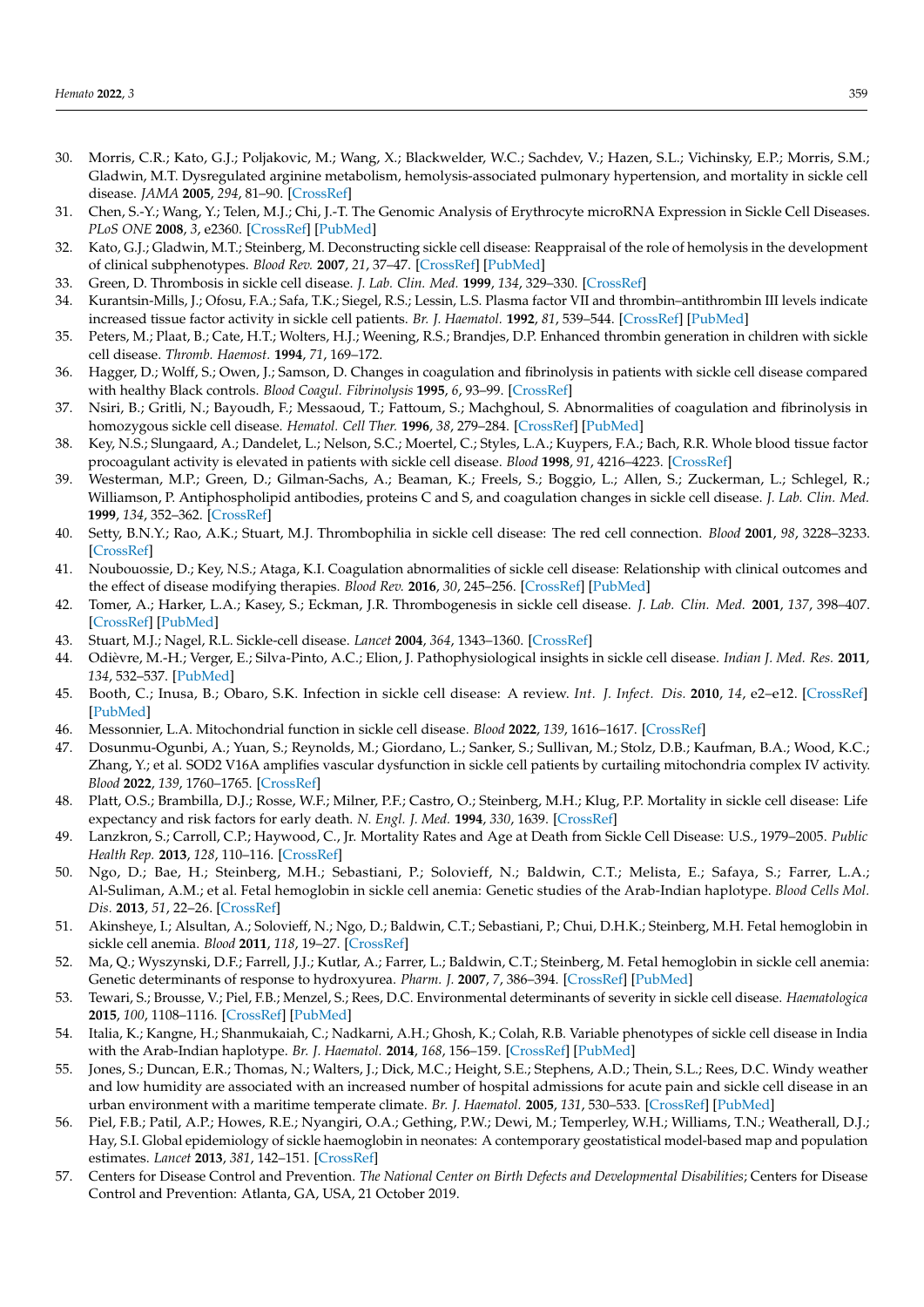- <span id="page-19-11"></span>58. World Health Organization. *"Sickle cell anemia. Agenda item 11.4", in 59th World Health Assembly, 27 May 2006*; World Health Organization: Geneva, Switzerland, 2006.
- 59. Diallo, D.; Tchernia, G. Sickle cell disease in Africa. *Curr. Opin. Hematol.* **2002**, *9*, 111–116. [\[CrossRef\]](http://doi.org/10.1097/00062752-200203000-00005) [\[PubMed\]](http://www.ncbi.nlm.nih.gov/pubmed/11844993)
- <span id="page-19-9"></span>60. Chakravorty, S.; Williams, T.N. Sickle cell disease: A neglected chronic disease of increasing global health importance. *Arch. Dis. Child.* **2015**, *100*, 48–53. [\[CrossRef\]](http://doi.org/10.1136/archdischild-2013-303773)
- <span id="page-19-10"></span>61. Kato, G.J.; Piel, F.B.; Reid, C.D.; Gaston, M.H.; Ohene-Frempong, K.; Krishnamurti, L.; Smith, W.R.; Panepinto, J.A.; Weatherall, D.J.; Costa, F.F.; et al. Sickle cell disease. *Nat. Rev. Dis. Primers* **2018**, *4*, 18010. [\[CrossRef\]](http://doi.org/10.1038/nrdp.2018.10)
- <span id="page-19-14"></span>62. Aidoo, M.; Terlouw, D.J.; Kolczak, M.S.; McElroy, P.D.; ter Kuile, F.O.; Kariuki, S.; Nahlen, B.L.; Lal, A.A.; Udhayakumar, V. Protective effects of the sickle cell gene against malaria morbidity and mortality. *Lancet* **2002**, *359*, 1311–1312. [\[CrossRef\]](http://doi.org/10.1016/S0140-6736(02)08273-9)
- 63. Enevold, A.; Lusingu, J.P.; Mmbando, B.; Alifrangis, M.; Lemnge, M.M.; Bygbjerg, I.C.; Theander, T.G.; Vestergaard, L.S. Reduced risk of uncomplicated malaria episodes in children with alpha+-thalassemia in Northeastern Tanzania. *Am. J. Trop. Med. Hyg.* **2008**, *78*, 714–720. [\[CrossRef\]](http://doi.org/10.4269/ajtmh.2008.78.714) [\[PubMed\]](http://www.ncbi.nlm.nih.gov/pubmed/18458302)
- <span id="page-19-15"></span>64. Williams, T.N.; Wambua, S.; Uyoga, S.; Macharia, A.; Mwacharo, J.K.; Newton, C.; Maitland, K. Both heterozygous and homozygous α+ thalassemias protect against severe and fatal Plasmodium falciparum malaria on the coast of Kenya. *Blood* **2005**, *106*, 368–371. [\[CrossRef\]](http://doi.org/10.1182/blood-2005-01-0313) [\[PubMed\]](http://www.ncbi.nlm.nih.gov/pubmed/15769889)
- <span id="page-19-16"></span>65. Beighton, P.; Botha, M.C. Inherited disorders in the black population of southern Africa. Part I. Historical and demographic background; genetic haematological conditions. *S. Afr. Med. J.* **1986**, *69*, 247–249. [\[PubMed\]](http://www.ncbi.nlm.nih.gov/pubmed/3485313)
- <span id="page-19-0"></span>66. World Health Organisation, Genomics and World Health. *Report of the Advisory Committee on Health Research*; World Health Organisation: Geneva, Switzerland, 2002.
- <span id="page-19-1"></span>67. Trabuchet, G.; Elion, J.; Baudot, G.; Pagnier, J.; Bouhass, R.; Nigon, V.M.; Labie, D.; Krishnamoorthy, R. Origin and spread of beta-globin gene mutations in India, Africa, and Mediterranea: Analysis of the 5<sup>'</sup> flanking and intragenic sequences of beta S and beta C genes. *Hum. Biol.* **1991**, *63*, 241–252. [\[PubMed\]](http://www.ncbi.nlm.nih.gov/pubmed/1676014)
- <span id="page-19-2"></span>68. Zago, M.A.; Silva, W.A., Jr.; Dalle, B.; Gualandro, S.; Hutz, M.H.; Lapoumeroulie, C.; Tavella, M.H.; Araujo, A.G.; Krieger, J.E.; Elion, J.; et al. Atypical β <sup>S</sup> haplotypes are generated by diverse genetic mechanisms. *Am. J. Hematol.* **2000**, *63*, 79–84. [\[CrossRef\]](http://doi.org/10.1002/(SICI)1096-8652(200002)63:2<79::AID-AJH4>3.0.CO;2-D)
- <span id="page-19-3"></span>69. Kulozik, A.E.; Wainscoat, J.S.; Serjeant, G.R.; Kar, B.C.; Al-Awamy, B.; Essan, G.J.F.; Falusi, A.G.; Haque, S.K.; Hilali, A.M.; Kate, S.; et al. Geographical survey of βs-globin gene haplotypes: Evidence for an independent Asian origin of the sickle-cell mutation. *Am. J. Hum. Genet.* **1986**, *39*, 239–244.
- <span id="page-19-4"></span>70. Colah, R.; Mukherjee, M.; Ghosh, K. Sickle cell disease in India. *Curr. Opin. Hematol.* **2014**, *21*, 215–223. [\[CrossRef\]](http://doi.org/10.1097/MOH.0000000000000029)
- 71. Rao, V.R. Genetics and epidemiology of sickle cell anemia in India. *Indian J. Med. Sci.* **1988**, *42*, 87–90.
- <span id="page-19-5"></span>72. Serjeant, G.R.; Ghosh, K.; Patel, J. Sickle cell disease in India: A perspective. *Indian J. Med. Res.* **2016**, *143*, 21–24. [\[CrossRef\]](http://doi.org/10.4103/0971-5916.178582)
- <span id="page-19-6"></span>73. Hockham, C.; Bhatt, S.; Colah, R.; Mukherjee, M.B.; Penman, B.; Gupta, S.; Piel, F.B. The spatial epidemiology of sickle-cell anaemia in India. *Sci. Rep.* **2018**, *8*, 17685. [\[CrossRef\]](http://doi.org/10.1038/s41598-018-36077-w)
- 74. Arbefeville, E.F.; Tebbi, C.K.; Chrostowski, L.; Adams, V.I. Sudden Death After Exercise in an Adolescent with Hemoglobin SE. *Am. J. Forensic Med. Pathol.* **2011**, *32*, 341–343. [\[CrossRef\]](http://doi.org/10.1097/PAF.0b013e3181d8e390) [\[PubMed\]](http://www.ncbi.nlm.nih.gov/pubmed/22101436)
- <span id="page-19-7"></span>75. Vos, T.; Allen, C.; Arora, M.; Barber, R.M.; Bhutta, Z.A.; Brown, A.; Carter, A.; Casey, D.C.; Charlson, F.J.; Chen, A.Z.; et al. Global, regional, and national incidence, prevalence, and years lived with disability for 310 diseases and injuries, 1990–2015: A systematic analysis for the Global Burden of Disease Study 2015. *Lancet* **2016**, *388*, 1545–1602. [\[CrossRef\]](http://doi.org/10.1016/S0140-6736(16)31678-6)
- <span id="page-19-8"></span>76. Vos, T.; Barber, R.M.; Bell, B.; Bertozzi-Villa, A.; Biryukov, S.; Bolliger, I.; Charlson, F.; Davis, A.; Degenhardt, L.; Dicker, D.; et al. Global, regional, and national incidence, prevalence, and years lived with disability for 301 acute and chronic diseases and injuries in 188 countries, 1990–2013: A systematic analysis for the Global Burden of Disease Study 2013. *Lancet* **2015**, *386*, 743–800. [\[CrossRef\]](http://doi.org/10.1016/S0140-6736(15)60692-4)
- <span id="page-19-12"></span>77. Jastaniaha, W. Epidemiology of sickle cell disease in Saudi Arabia. *Ann. Saudi Med.* **2011**, *31*, 289–293. [\[CrossRef\]](http://doi.org/10.4103/0256-4947.81540)
- 78. Livingstone, F.B. Anthropological Implications of Sickle Cell Gene Distribution in West Africa1. *Am. Anthr.* **1958**, *60*, 533–562. [\[CrossRef\]](http://doi.org/10.1525/aa.1958.60.3.02a00110)
- 79. Chebloune, Y.; Pagnier, J.; Trabuchet, G.; Faure, C.; Verdier, G.; Labie, D.; Nigon, V. Structural analysis of the 5' flanking region of the beta-globin gene in African sickle cell anemia patients: Further evidence for three origins of the sickle cell mutation in Africa. *Proc. Natl. Acad. Sci. USA* **1988**, *85*, 4431–4435. [\[CrossRef\]](http://doi.org/10.1073/pnas.85.12.4431)
- <span id="page-19-13"></span>80. Darbari, D.S.; Wang, Z.; Kwak, M.; Hildesheim, M.; Nichols, J.; Allen, D.; Seamon, C.; Peters-Lawrence, M.; Conrey, A.; Hall, M.K.; et al. Severe Painful Vaso-Occlusive Crises and Mortality in a Contemporary Adult Sickle Cell Anemia Cohort Study. *PLoS ONE* **2013**, *8*, e79923. [\[CrossRef\]](http://doi.org/10.1371/journal.pone.0079923)
- <span id="page-19-17"></span>81. Rogers, S.C.; Ross, J.G.C.; D'Avignon, A.; Gibbons, L.B.; Gazit, V.; Hassan, M.N.; McLaughlin, D.; Griffin, S.; Neumayr, T.; DeBaun, M.; et al. Sickle hemoglobin disturbs normal coupling among erythrocyte O2 content, glycolysis, and antioxidant capacity. *Blood* **2013**, *121*, 1651–1662. [\[CrossRef\]](http://doi.org/10.1182/blood-2012-02-414037)
- <span id="page-19-18"></span>82. Dagur, P.K.; McCoy, J.P.; Nichols, J.; Mendelsohn, L.; Seamon, C.; Kato, G.J.; Van Beers, E.J. Haem augments and iron chelation decreases toll-like receptor 4 mediated inflammation in monocytes from sickle cell patients. *Br. J. Haematol.* **2017**, *181*, 552–554. [\[CrossRef\]](http://doi.org/10.1111/bjh.14663)
- <span id="page-19-19"></span>83. Sundd, P.; Gladwin, M.T.; Novelli, E.M. Pathophysiology of Sickle Cell Disease. Annu. Rev. *Pathol. Mech. Dis.* **2019**, *14*, 263–292. [\[CrossRef\]](http://doi.org/10.1146/annurev-pathmechdis-012418-012838)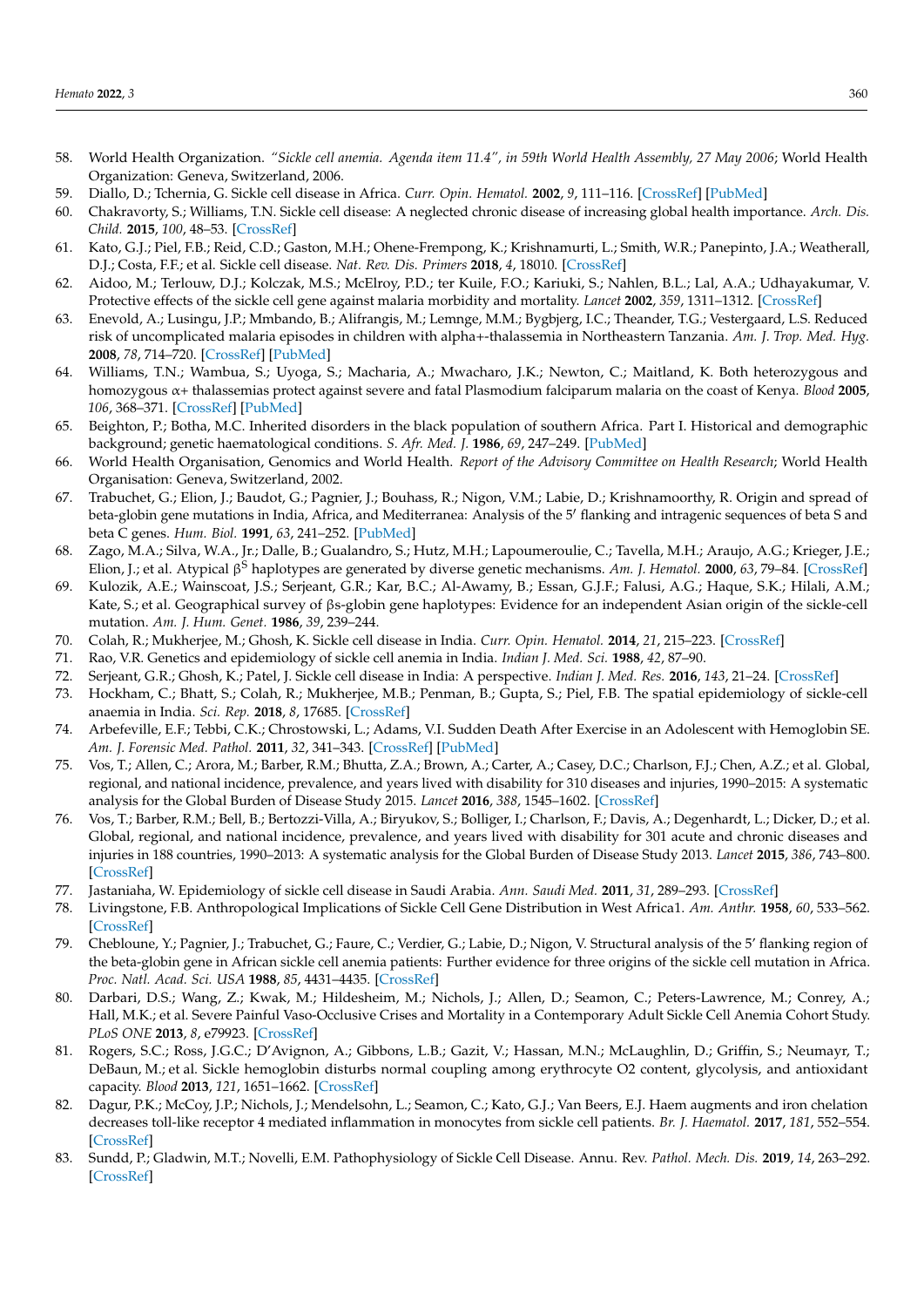- <span id="page-20-0"></span>84. Zhang, D.; Xu, C.; Manwani, D.; Frenette, P.S. Neutrophils, platelets, and inflammatory pathways at the nexus of sickle cell disease pathophysiology. *Blood* **2016**, *127*, 801–809. [\[CrossRef\]](http://doi.org/10.1182/blood-2015-09-618538) [\[PubMed\]](http://www.ncbi.nlm.nih.gov/pubmed/26758915)
- <span id="page-20-1"></span>85. Domingos, I.F.; Pereira-Martins, D.A.; Sobreira, M.J.V.C.; Oliveira, R.T.D.; Alagbe, A.E.; Lanaro, C.; Albuquerque, D.M.; Blotta, M.H.S.L.; Araujo, A.S.; Costa, F.F.; et al. High levels of proinflammatory cytokines IL-6 and IL-8 are associated with a poor clinical outcome in sickle cell anemia. *Ann. Hematol.* **2020**, *99*, 947–953. [\[CrossRef\]](http://doi.org/10.1007/s00277-020-03978-8) [\[PubMed\]](http://www.ncbi.nlm.nih.gov/pubmed/32140892)
- <span id="page-20-2"></span>86. Barabino, G.A.; Platt, M.O.; Kaul, D.K. Sickle Cell Biomechanics. *Annu. Rev. Biomed. Eng.* **2010**, *12*, 345–367. [\[CrossRef\]](http://doi.org/10.1146/annurev-bioeng-070909-105339) [\[PubMed\]](http://www.ncbi.nlm.nih.gov/pubmed/20455701)
- <span id="page-20-3"></span>87. Ware, R.E.; de Montalembert, M.; Tshilolo, L.; Abboud, M.R. Sickle cell disease. *Lancet* **2017**, *390*, 311–323. [\[CrossRef\]](http://doi.org/10.1016/S0140-6736(17)30193-9)
- <span id="page-20-4"></span>88. El-Shanshory, M.; Badraia, I.; Donia, A.; Abd El-hameed, F.; Mabrouk, M. Asymmetric dimethylarginine levels in children with sickle cell disease and its correlation to tricuspid regurgitant jet velocity. *Eur. J. Haematol.* **2013**, *91*, 55–61. [\[CrossRef\]](http://doi.org/10.1111/ejh.12114) [\[PubMed\]](http://www.ncbi.nlm.nih.gov/pubmed/23551575)
- <span id="page-20-5"></span>89. Elhawary, E.E.; Khedr, S.F.; Nagy, H.M.; El-Bradey, M.H.; Elshanshory, M.R. Correlation of Asymmetric Dimethyl Arginine Level to Sickle Retinopathy in Children with Sickle Cell Disease. *J. Pediatr. Hematol.* **2022**. [\[CrossRef\]](http://doi.org/10.1097/MPH.0000000000002435)
- <span id="page-20-6"></span>90. Kaul, D.K.; Finnegan, E.; Barabino, G. Sickle Red Cell–Endothelium Interactions. *Microcirculation* **2009**, *16*, 97–111. [\[CrossRef\]](http://doi.org/10.1080/10739680802279394)
- <span id="page-20-7"></span>91. Kato, G.; Steinberg, M.H.; Gladwin, M.T. Intravascular hemolysis and the pathophysiology of sickle cell disease. *J. Clin. Investig.* **2017**, *127*, 750–760. [\[CrossRef\]](http://doi.org/10.1172/JCI89741)
- <span id="page-20-8"></span>92. Platt, O.S.; Thorington, B.D.; Brambilla, D.J.; Milner, P.F.; Rosse, W.F.; Vichinsky, E.; Kinney, T.R. Pain in sickle cell disease. Rates and risk factors. *N. Engl. J. Med.* **1991**, *325*, 11–16. [\[CrossRef\]](http://doi.org/10.1056/NEJM199107043250103)
- <span id="page-20-15"></span>93. Gualandro, S.F.M.; Fonseca, G.H.H.; Yokomizo, I.K.; Gualandro, D.M.; Suganuma, L.M. Cohort study of adult patients with haemoglobin SC disease: Clinical characteristics and predictors of mortality. *Br. J. Haematol.* **2015**, *171*, 631–637. [\[CrossRef\]](http://doi.org/10.1111/bjh.13625)
- <span id="page-20-14"></span>94. Dampier, C.; Ely, B.; Brodecki, D.; O'Neal, P. Characteristics of pain managed at home in children and adolescents with sickle cell disease by using diary self-reports. *J. Pain* **2002**, *3*, 461–470. [\[CrossRef\]](http://doi.org/10.1054/jpai.2002.128064) [\[PubMed\]](http://www.ncbi.nlm.nih.gov/pubmed/14622732)
- <span id="page-20-16"></span>95. Diggs, L.W. The Crisis in Sickle Cell Anemia. Hematologic Studies. *Am. J. Clin. Pathol.* **1956**, *26*, 1109–1118. [\[CrossRef\]](http://doi.org/10.1093/ajcp/26.10.1109) [\[PubMed\]](http://www.ncbi.nlm.nih.gov/pubmed/13362165)
- <span id="page-20-17"></span>96. Ballas, S.K.; Gupta, K.; Adams-Graves, P. Sickle cell pain: A critical reappraisal. *Blood* **2012**, *120*, 3647–3656. [\[CrossRef\]](http://doi.org/10.1182/blood-2012-04-383430) [\[PubMed\]](http://www.ncbi.nlm.nih.gov/pubmed/22923496)
- <span id="page-20-10"></span>97. Ballas, S.K.; Bauserman, R.L.; McCarthy, W.F.; Castro, O.L.; Smith, W.R.; Waclawiw, M.A. Hydroxyurea and Acute Painful Crises in Sickle Cell Anemia: Effects on Hospital Length of Stay and Opioid Utilization During Hospitalization, Outpatient Acute Care Contacts, and at Home. *J. Pain Symptom Manag.* **2010**, *40*, 870–882. [\[CrossRef\]](http://doi.org/10.1016/j.jpainsymman.2010.03.020) [\[PubMed\]](http://www.ncbi.nlm.nih.gov/pubmed/20864308)
- 98. Darbari, D.S.; Ballas, S.K.; Clauw, D.J. Thinking beyond sickling to better understand pain in sickle cell disease. *Eur. J. Haematol.* **2014**, *93*, 89–95. [\[CrossRef\]](http://doi.org/10.1111/ejh.12340)
- <span id="page-20-18"></span>99. Darbari, D.S.; Sheehan, V.A.; Ballas, S.K. The vaso-occlusive pain crisis in sickle cell disease: Definition, pathophysiology, and management. *Eur. J. Haematol.* **2020**, *105*, 237–246. [\[CrossRef\]](http://doi.org/10.1111/ejh.13430)
- 100. Franck, L.S.; Treadwell, M.; Jacob, E.; Vichinsky, E. Assessment of Sickle Cell Pain in Children and Young Adults Using the Adolescent Pediatric Pain Tool. *J. Pain Symptom Manag.* **2002**, *23*, 114–120. [\[CrossRef\]](http://doi.org/10.1016/S0885-3924(01)00407-9)
- 101. Brandow, A.M.; Farley, R.A.; Panepinto, J.A. Existence of Neuropathic Pain in Patients with Sickle Cell Disease. *Blood* **2012**, *120*, 4254. [\[CrossRef\]](http://doi.org/10.1182/blood.V120.21.4254.4254)
- <span id="page-20-13"></span>102. Darbari, D.S.; Onyekwere, O.; Nouraie, M.; Minniti, C.P.; Luchtman-Jones, L.; Rana, S.; Sable, C.; Ensing, G.; Dham, N.; Campbell, A.; et al. Markers of Severe Vaso-Occlusive Painful Episode Frequency in Children and Adolescents with Sickle Cell Anemia. *J. Pediatr.* **2012**, *160*, 286–290. [\[CrossRef\]](http://doi.org/10.1016/j.jpeds.2011.07.018)
- <span id="page-20-9"></span>103. Adesina, O.; Brunson, A.; Keegan, T.H.; Wun, T. Osteonecrosis of the femoral head in sickle cell disease: Prevalence, comorbidities, and surgical outcomes in California. *Blood Adv.* **2017**, *1*, 1287–1295. [\[CrossRef\]](http://doi.org/10.1182/bloodadvances.2017005256)
- <span id="page-20-11"></span>104. Zempsk, W.T. Evaluation and Treatment of Sickle Cell Pain in the Emergency Department: Paths to a Better Future. *Clin. Pediatr. Emerg. Med.* **2010**, *11*, 265. [\[CrossRef\]](http://doi.org/10.1016/j.cpem.2010.09.002) [\[PubMed\]](http://www.ncbi.nlm.nih.gov/pubmed/21499553)
- 105. Ballas, S.K. The sickle cell painful crisis in adults: Phases and objective signs. *Hemoglobin* **1995**, *19*, 323. [\[CrossRef\]](http://doi.org/10.3109/03630269509005824) [\[PubMed\]](http://www.ncbi.nlm.nih.gov/pubmed/8718691)
- 106. Uwaezuoke, S.N.; Ayuk, A.C.; Ndu, I.K.; Eneh, C.I.; Mbanefo, N.R.; Ezenwosu, O.U. Vaso-occlusive crisis in sickle cell disease: Current paradigm on pain management. *J. Pain Res.* **2018**, *11*, 3141. [\[CrossRef\]](http://doi.org/10.2147/JPR.S185582) [\[PubMed\]](http://www.ncbi.nlm.nih.gov/pubmed/30588066)
- 107. Gil, K.M.; Abrams, M.R.; Phillips, G.; Keefe, F.J. Sickle cell disease pain: Relation of coping strategies to adjustment. *J. Consult. Clin. Psychol.* **1989**, *57*, 725. [\[CrossRef\]](http://doi.org/10.1037/0022-006X.57.6.725) [\[PubMed\]](http://www.ncbi.nlm.nih.gov/pubmed/2600243)
- 108. Benjamin, L.J.; Swinson, G.I.; Nagel, R.L. Sickle cell anemia day hospital: An approach for the management of uncomplicated painful crises. *Blood* **2000**, *95*, 1130–1136. [\[CrossRef\]](http://doi.org/10.1182/blood.V95.4.1130.003k03a_1130_1136) [\[PubMed\]](http://www.ncbi.nlm.nih.gov/pubmed/10666181)
- 109. Tanabe, P.; Hafner, J.W.; Martinovich, Z.; Artz, N. Adult Emergency Department Patients with Sickle Cell Pain Crisis: Results From a Quality Improvement Learning Collaborative Model to Improve Analgesic Management. *Acad. Emerg. Med.* **2012**, *19*, 430–438. [\[CrossRef\]](http://doi.org/10.1111/j.1553-2712.2012.01330.x)
- <span id="page-20-12"></span>110. Kavanagh, P.L.; Sprinz, P.G.; Wolfgang, T.L.; Killius, K.; Champigny, M.; Sobota, A.; Dorfman, D.; Barry, K.; Miner, R.; Moses, J.M. Improving the Management of Vaso-Occlusive Episodes in the Pediatric Emergency Department. *Pediatrics* **2015**, *136*, e1016–e1025. [\[CrossRef\]](http://doi.org/10.1542/peds.2014-3470)
- <span id="page-20-19"></span>111. McClish, D.K.; Smith, W.R.; Dahman, B.A.; Levenson, J.L.; Roberts, J.D.; Penberthy, L.T.; Aisiku, I.P.; Roseff, S.D.; Bovbjerg, V.E. Pain site frequency and location in sickle cell disease: The PiSCES project. *Pain* **2009**, *145*, 246–251. [\[CrossRef\]](http://doi.org/10.1016/j.pain.2009.06.029)
- <span id="page-20-20"></span>112. Charache, S. "Acute chest syndrome" in adults with sickle cell anemia. Microbiology, treatment, and prevention. *Arch. Intern. Med.* **1979**, *139*, 67–69. [\[CrossRef\]](http://doi.org/10.1001/archinte.1979.03630380047016)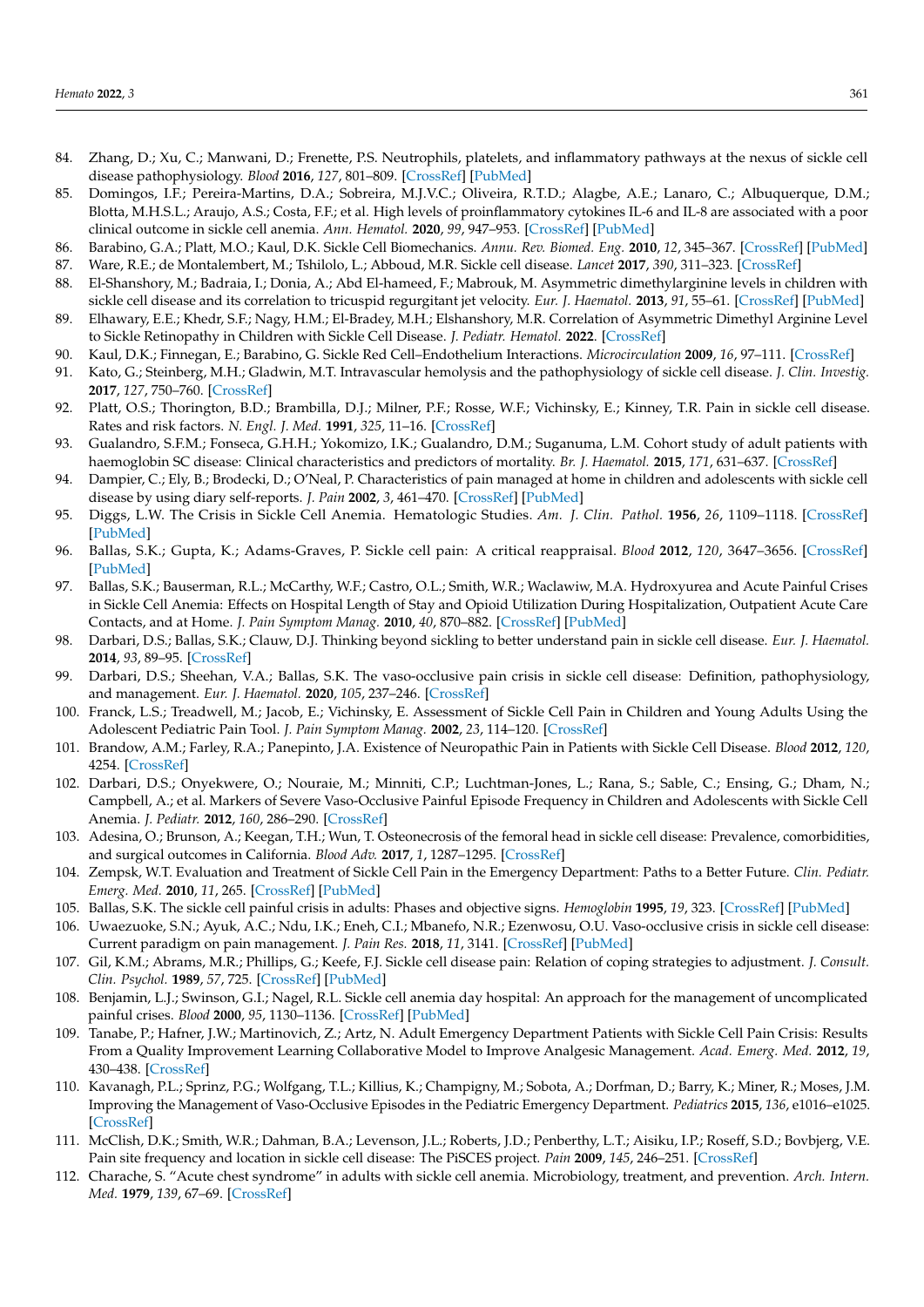- <span id="page-21-1"></span>113. Barrett-Connor, E. Acute pulmonary disease and sickle cell anemia. *Am. Rev. Respir. Dis.* **1971**, *104*, 159–165. [\[CrossRef\]](http://doi.org/10.1164/arrd.1971.104.2.159)
- 114. Gray, A.; Anionwu, E.N.; Davies, S.C.; Brozovic, M. Patterns of mortality in sickle cell disease in the United Kingdom. *J. Clin. Pathol.* **1991**, *44*, 459–463. [\[CrossRef\]](http://doi.org/10.1136/jcp.44.6.459)
- 115. Babiker, M.A.; Obeid, H.A.; Ashong, E.F. Acute reversible pulmonary ischemia: A cause of the acute chest syndrome in sickle cell disease. *Clin. Pediatr.* **1985**, *24*, 716–718. [\[CrossRef\]](http://doi.org/10.1177/000992288502401209) [\[PubMed\]](http://www.ncbi.nlm.nih.gov/pubmed/4064460)
- 116. Aldrich, T.K.; Dhuper, S.K.; Patwa, N.S.; Makolo, E.; Suzuka, S.M.; Najeebi, S.A.; Santhanakrishnan, S.; Nagel, R.L.; Fabry, M.E. Pulmonary entrapment of sickle cells: The role of regional alveolar hypoxia. *J. Appl. Physiol.* **1996**, *80*, 531–539. [\[CrossRef\]](http://doi.org/10.1152/jappl.1996.80.2.531) [\[PubMed\]](http://www.ncbi.nlm.nih.gov/pubmed/8929595)
- <span id="page-21-2"></span>117. Chaturvedi, S.; Ghafuri, D.L.; Glassberg, J.; Kassim, A.A.; Rodeghier, M.; DeBaun, M.R. Rapidly progressive acute chest syndrome in individuals with sickle cell anemia: A distinct acute chest syndrome phenotype. *Am. J. Hematol.* **2016**, *91*, 1185–1190. [\[CrossRef\]](http://doi.org/10.1002/ajh.24539) [\[PubMed\]](http://www.ncbi.nlm.nih.gov/pubmed/27543812)
- <span id="page-21-4"></span>118. Bhalla, M.; Abboud, M.R.; McLoud, T.C.; Shepard, J.A.; Munden, M.M.; Jackson, S.M.; Beaty, J.R.; Laver, J.H. Acute chest syndrome in sickle cell disease: CT evidence of microvascular occlusion. *Radiology* **1993**, *187*, 45–49. [\[CrossRef\]](http://doi.org/10.1148/radiology.187.1.8451435) [\[PubMed\]](http://www.ncbi.nlm.nih.gov/pubmed/8451435)
- <span id="page-21-5"></span>119. Nur, E.; Gaartman, A.E.; Van Tuijn, C.F.J.; Tang, M.W.; Biemond, B.J. Vaso-occlusive crisis and acute chest syndrome in sickle cell disease due to 2019 novel coronavirus disease (COVID-19). *Am. J. Hematol.* **2020**, *95*, 725–726. [\[CrossRef\]](http://doi.org/10.1002/ajh.25821)
- <span id="page-21-6"></span>120. Vichinsky, E.P.; Neumayr, L.D.; Earles, A.N.; Illiams, R.O.W.; Lennette, E.T.; Ean, D.E.D.; Ickerson, B.R.N.; Rringer, E.U.O.; Ie, V.I.M.C.K.; Ellevue, R.I.B.; et al. Causes and Outcomes of the Acute Chest Syndrome in Sickle Cell Disease. *N. Engl. J. Med.* **2000**, *342*, 1855–1865. [\[CrossRef\]](http://doi.org/10.1056/NEJM200006223422502)
- <span id="page-21-7"></span>121. Graham, L.M., Jr. The effect of sickle cell disease on the lung. *Clin. Pulm. Med.* **2004**, *11*, 369. [\[CrossRef\]](http://doi.org/10.1097/01.cpm.0000140181.02195.b7)
- 122. Powars, D.; Weidman, J.A.; Odom-Maryon, T.; Niland, J.C.; Johnson, C. Sickle cell chronic lung disease: Prior morbidity and the risk of pulmonary failure. *Medicine* **1988**, *67*, 66–76. [\[CrossRef\]](http://doi.org/10.1097/00005792-198801000-00005)
- 123. Castro, O.; Brambilla, D.J.; Thorington, B.; Reindorf, C.A.; Scott, R.B.; Gillette, P.; Vera, J.C.; Levy, P.S. The acute chest syndrome in sickle cell disease: Incidence and risk factors. *Blood* **1994**, *84*, 643–649. [\[CrossRef\]](http://doi.org/10.1182/blood.V84.2.643.643)
- <span id="page-21-3"></span>124. Vichinsky, E.P.; Styles, L.A.; Colangelo, L.H.; Wright, E.C.; Castro, O.; Nickerson, B. Acute chest syndrome in sickle cell disease: Clinical presentation and course. Cooperative Study of Sickle Cell Disease. *Blood* **1997**, *89*, 1787. [\[CrossRef\]](http://doi.org/10.1182/blood.V89.5.1787) [\[PubMed\]](http://www.ncbi.nlm.nih.gov/pubmed/9057664)
- <span id="page-21-0"></span>125. Howard, J.; Hart, N.; Roberts-Harewood, M.; Cummins, M.; Awogbade, M.; Davis, B. The BCSH Committee Guideline on the management of acute chest syndrome in sickle cell disease. *Br. J. Haematol.* **2015**, *169*, 492–505. [\[CrossRef\]](http://doi.org/10.1111/bjh.13348) [\[PubMed\]](http://www.ncbi.nlm.nih.gov/pubmed/25824256)
- 126. Harris, M.; Clark, J.; Coote, N.; Fletcher, P.; Harnden, A.; Mckean, M.; Thomson, A. On behalf of the British Thoracic Society Standards of Care Committee British Thoracic Society guidelines for the management of community acquired pneumonia in children: Update 2011. *Thorax* **2011**, *66* (Suppl. S2), ii1–ii23. [\[CrossRef\]](http://doi.org/10.1136/thoraxjnl-2011-200598) [\[PubMed\]](http://www.ncbi.nlm.nih.gov/pubmed/21903691)
- <span id="page-21-8"></span>127. Lim, W.S.; Baudouin, S.V.; George, R.C.; Hill, A.T.; Jamieson, C.; Le Jeune, I.; Macfarlane, J.T.; Read, R.C.; Roberts, H.J.; Levy, M.L.; et al. BTS guidelines for the management of community acquired pneumonia in adults: Update 2009. *Thorax* **2009**, *64*, iii1–iii55. [\[CrossRef\]](http://doi.org/10.1136/thx.2009.121434) [\[PubMed\]](http://www.ncbi.nlm.nih.gov/pubmed/19783532)
- <span id="page-21-9"></span>128. Sachdev, V.; Rosing, D.R.; Thein, S.L. Cardiovascular complications of sickle cell disease. *Trends Cardiovasc. Med.* **2020**, *31*, 187–193. [\[CrossRef\]](http://doi.org/10.1016/j.tcm.2020.02.002)
- 129. Lester, L.A.; Sodt, P.C.; Hutcheon, N.; Arcilla, R.A. Cardiac Abnormalities in Children with Sickle Cell Anemia. *Chest* **1990**, *98*, 1169–1174. [\[CrossRef\]](http://doi.org/10.1378/chest.98.5.1169)
- 130. Grossman, W.; Jones, D.; McLaurin, L.P. Wall stress and patterns of hypertrophy in the human left ventricle. *J. Clin. Investig.* **1975**, *56*, 56–64. [\[CrossRef\]](http://doi.org/10.1172/JCI108079)
- 131. Gerry, J.L.; Baird, M.G.; Fortuin, N.J. Evaluation of left ventricular function in patients with sickle cell anemia. *Am. J. Med.* **1976**, *60*, 968–972. [\[CrossRef\]](http://doi.org/10.1016/0002-9343(76)90568-4)
- 132. Balfour, I.C.; Covitz, W.; Arensman, F.W.; Eubig, C.; Garrido, M.; Jones, C. Left ventricular filling in sickle cell anemia. *Am. J. Cardiol.* **1988**, *61*, 395–399. [\[CrossRef\]](http://doi.org/10.1016/0002-9149(88)90952-6)
- 133. Hankins, J.S.; McCarville, M.B.; Hillenbrand, C.; Loeffler, R.; Ware, R.E.; Song, R.; Smeltzer, M.P.; Joshi, V. Ventricular diastolic dysfunction in sickle cell anemia is common but not associated with myocardial iron deposition. *Pediatr. Blood Cancer* **2010**, *55*, 495–500. [\[CrossRef\]](http://doi.org/10.1002/pbc.22587)
- <span id="page-21-10"></span>134. Johnson, M.C.; Kirkham, F.; Redline, S.; Rosen, C.L.; Yan, Y.; Roberts, I.; Gruenwald, J.; Marek, J.; DeBaun, M.R. Left ventricular hypertrophy and diastolic dysfunction in children with sickle cell disease are related to asleep and waking oxygen desaturation. *Blood* **2010**, *116*, 16–21. [\[CrossRef\]](http://doi.org/10.1182/blood-2009-06-227447) [\[PubMed\]](http://www.ncbi.nlm.nih.gov/pubmed/20378754)
- <span id="page-21-11"></span>135. Chinawa, J.M.; Chukwu, B.F.; Chinawa, A.T.; Ossai, E.N.; Ikefuna, A.N.; Aronu, A.E.; Obidike, E.O. Right ventricular function among South East Nigeria children with sickle cell anaemia. *BMC Pediatr.* **2020**, *20*, 240. [\[CrossRef\]](http://doi.org/10.1186/s12887-020-02143-4) [\[PubMed\]](http://www.ncbi.nlm.nih.gov/pubmed/32438903)
- <span id="page-21-12"></span>136. Osegbe, D.N. Haematuria and sickle cell disease: A report of 12 cases and review of the literature. *Trop. Geogr. Med.* **1990**, *42*, 22–27. [\[PubMed\]](http://www.ncbi.nlm.nih.gov/pubmed/2260192)
- 137. Scheinman, J.I. Sickle cell disease and the kidney. *Nat. Clin. Pract. Nephrol.* **2009**, *5*, 78–88. [\[CrossRef\]](http://doi.org/10.1038/ncpneph1008)
- 138. Pandya, K.K.; Koshy, M.; Brown, N.; Presman, D. Renal Papillary Necrosis in Sickle Cell Hemoglobinopathies. *J. Urol.* **1976**, *115*, 497–501. [\[CrossRef\]](http://doi.org/10.1016/S0022-5347(17)59255-1)
- 139. Odita, J.C.; Ugbodaga, C.I.; Okafor, L.A.; Ojogwu, L.I.; Ogisi, O.A. Urographic changes in homozygous sickle cell disease. *Diagn Imaging* **1983**, *52*, 259–263.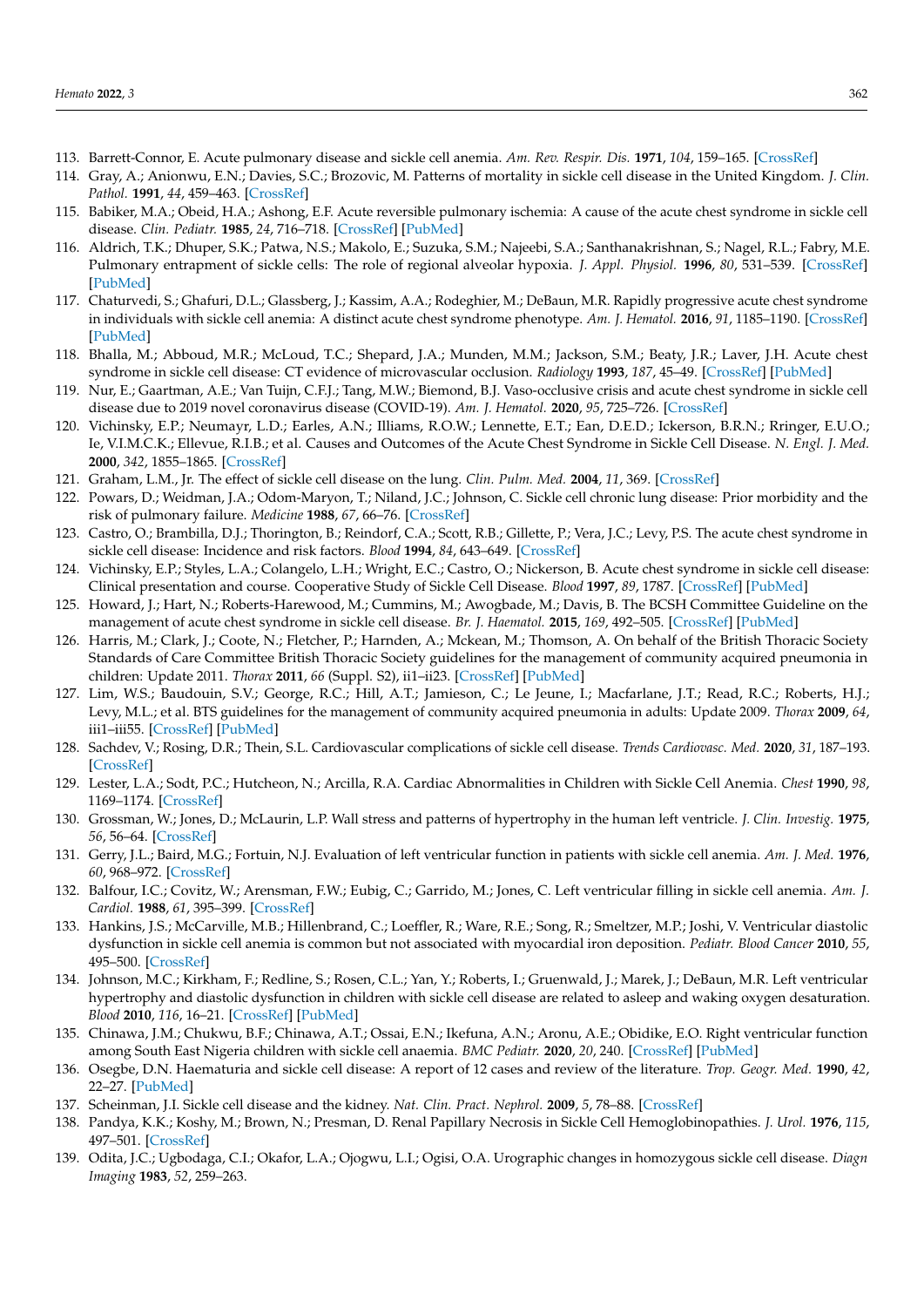- 140. Walker, T.M.; Serjeant, G.R. Increased renal reflectivity in sickle cell disease: Prevalence and characteristics. *Clin. Radiol.* **1995**, *50*, 56669. [\[CrossRef\]](http://doi.org/10.1016/S0009-9260(05)83194-0)
- <span id="page-22-0"></span>141. Baddam, S.; Aban, I.; Hilliard, L.; Howard, T.; Askenazi, D.; Lebensburger, J.D. Acute kidney injury during a pediatric sickle cell vaso-occlusive pain crisis. *Pediatr. Nephrol.* **2017**, *32*, 1451–1456. [\[CrossRef\]](http://doi.org/10.1007/s00467-017-3623-6)
- <span id="page-22-1"></span>142. Anele, U.; Burnett, A.L. Erectile Dysfunction after Sickle Cell Disease–Associated Recurrent Ischemic Priapism: Profile and Risk Factors. *J. Sex. Med.* **2015**, *12*, 713–719. [\[CrossRef\]](http://doi.org/10.1111/jsm.12816)
- 143. Mantadakis, E.; Cavender, J.D.; Rogers, Z.R.; Ewalt, D.H.; Buchanan, G.R. Prevalence of Priapism in Children and Adolescents With Sickle Cell Anemia. *J. Pediatr. Hematol.* **1999**, *21*, 518–522. [\[CrossRef\]](http://doi.org/10.1097/00043426-199911000-00013)
- <span id="page-22-2"></span>144. Kato, G.J. Priapism in Sickle-Cell Disease: A Hematologist's Perspective. *J. Sex. Med.* **2012**, *9*, 70–78. [\[CrossRef\]](http://doi.org/10.1111/j.1743-6109.2011.02287.x) [\[PubMed\]](http://www.ncbi.nlm.nih.gov/pubmed/21554552)
- <span id="page-22-3"></span>145. Alexander-Reindorf, C.; Nwaneri, R.U.; Worrell, R.G.; Ogbonna, A.; Uzoma, C. The significance of gallstones in children with sickle cell anemia. *J. Natl. Med. Assoc.* **1990**, *82*, 645–650. [\[PubMed\]](http://www.ncbi.nlm.nih.gov/pubmed/2213913)
- <span id="page-22-4"></span>146. Martins, R.A.; Soares, R.S.; De Vito, F.B.; Barbosa, V.D.F.; Silva, S.S.; Moraes-Souza, H.; Martins, P.R.J. Cholelithiasis and its complications in sickle cell disease in a university hospital. *Rev. Bras. Hematol. Hemoter.* **2017**, *39*, 28–31. [\[CrossRef\]](http://doi.org/10.1016/j.bjhh.2016.09.009) [\[PubMed\]](http://www.ncbi.nlm.nih.gov/pubmed/28270342)
- <span id="page-22-5"></span>147. Obaro, S.K.; Iroh Tam, P.Y. Preventing Infections in Sickle Cell Disease: The Unfinished Business. *Pediat Blood Cancer* **2016**, *63*, 781–785. [\[CrossRef\]](http://doi.org/10.1002/pbc.25911) [\[PubMed\]](http://www.ncbi.nlm.nih.gov/pubmed/26840500)
- <span id="page-22-6"></span>148. De Ceulaer, K.; Pagliuca, A.; Forbes, M.; Maude, G.; Serjeant, B.; Serjeant, G. Recurrent infections in sickle cell disease: Haematological and immune studies. *Clin. Chim. Acta* **1985**, *148*, 161–165. [\[CrossRef\]](http://doi.org/10.1016/0009-8981(85)90142-1)
- <span id="page-22-7"></span>149. Switzer, J.A.; Hess, D.C.; Nichols, F.T.; Adams, R.J. Pathophysiology and treatment of stroke in sickle-cell disease: Present and future. *Lancet Neurol.* **2006**, *5*, 501–512. [\[CrossRef\]](http://doi.org/10.1016/S1474-4422(06)70469-0)
- 150. Anson, J.A.; Koshy, M.; Ferguson, L.; Crowell, R.M. Subarachnoid hemorrhage in sickle-cell disease. *J. Neurosurg.* **1991**, *75*, 552–558. [\[CrossRef\]](http://doi.org/10.3171/jns.1991.75.4.0552)
- 151. De Baun, M.R.; Kirkham, F.J. Central nervous system complications and management in sickle cell disease. *Blood* **2016**, *127*, 829–838. [\[CrossRef\]](http://doi.org/10.1182/blood-2015-09-618579)
- <span id="page-22-12"></span>152. De Baun, M.R.; Armstrong, F.D.; McKinstry, R.C.; Ware, R.E.; Vichinsky, E.; Kirkham, F. Silent cerebral infarcts: A review on a prevalent and progressive cause of neurologic injury in sickle cell anemia. *Blood* **2012**, *119*, 4587–4596. [\[CrossRef\]](http://doi.org/10.1182/blood-2011-02-272682)
- <span id="page-22-8"></span>153. Ohene-Frempong, K.; Weiner, S.J.; Sleeper, L.A.; Miller, S.T.; Embury, S.; Moohr, J.W.; Wethers, D.L.; Pegelow, C.H.; Gill, F.M. Cerebrovascular accidents in sickle cell disease: Rates and risk factors. *Blood* **1998**, *91*, 288–294.
- <span id="page-22-9"></span>154. Musallam, K.; Khoury, R.A.; Abboud, M.R. Cerebral Infarction in Children with Sickle Cell Disease: A Concise Overview. *Hemoglobin* **2011**, *35*, 618–624. [\[CrossRef\]](http://doi.org/10.3109/03630269.2011.621148) [\[PubMed\]](http://www.ncbi.nlm.nih.gov/pubmed/21967673)
- <span id="page-22-10"></span>155. Adams, R.J.; McKie, V.C.; Hsu, L.; Files, B.; Vichinsky, E.; Pegelow, C.; Abboud, M.; Gallagher, D.; Kutlar, A.; Nichols, F.T.; et al. Prevention of a First Stroke by Transfusions in Children with Sickle Cell Anemia and Abnormal Results on Transcranial Doppler Ultrasonography. *N. Engl. J. Med.* **1998**, *339*, 5–11. [\[CrossRef\]](http://doi.org/10.1056/NEJM199807023390102) [\[PubMed\]](http://www.ncbi.nlm.nih.gov/pubmed/9647873)
- <span id="page-22-11"></span>156. Adams, R.J.; Brambilla, D. Optimizing Primary Stroke Prevention in Sickle Cell Anemia (STOP 2) Trial Investigators Discontinuing Prophylactic Transfusions Used to Prevent Stroke in Sickle Cell Disease. *N. Engl. J. Med.* **2005**, *353*, 2769–2778. [\[CrossRef\]](http://doi.org/10.1056/nejmoa050460) [\[PubMed\]](http://www.ncbi.nlm.nih.gov/pubmed/16382063)
- 157. Ware, R.E.; Helms, R.W.; Investigators, S.W. Stroke with transfusions changing to hydroxyurea (SWiTCH). *Blood* **2012**, *119*, 3925–3932. [\[CrossRef\]](http://doi.org/10.1182/blood-2011-11-392340) [\[PubMed\]](http://www.ncbi.nlm.nih.gov/pubmed/22318199)
- <span id="page-22-13"></span>158. De Baun, M.R.; Gordon, M.; Mc Kinstry, R.C.; Noetzel, M.J.; White, D.; Sarnaik, S.A.; Meier, E.R.; Howard, T.H.; Majumdar, S.; Inusa, B.; et al. Controlled Trial of Transfusions for Silent Cerebral Infarcts in Sickle Cell Anemia. *N. Engl. J. Med.* **2014**, *371*, 699–710. [\[CrossRef\]](http://doi.org/10.1056/NEJMoa1401731)
- <span id="page-22-14"></span>159. Basran, R.K.; Patterson, M.; Walker, L.; Nakamura, L.M.; Eng, B.; Chui, D.H.; Waye, J.S. Prenatal Diagnosis of Hemoglobinopathies in Ontario, Canada. *Ann. N. Y. Acad. Sci.* **2005**, *1054*, 507–510. [\[CrossRef\]](http://doi.org/10.1196/annals.1345.052)
- 160. Hoppe, C.C. Newborn screening for non-sickling hemoglobinopathies. *Hematology* **2009**, *2009*, 19–25. [\[CrossRef\]](http://doi.org/10.1182/asheducation-2009.1.19)
- 161. Hoppe, C.C. Newborn Screening for Hemoglobin Disorders. *Hemoglobin* **2011**, *35*, 556–564. [\[CrossRef\]](http://doi.org/10.3109/03630269.2011.607905)
- 162. Hoppe, C.C. Prenatal and newborn screening for hemoglobinopathies. *Int. J. Lab. Hematol.* **2013**, *35*, 297–305. [\[CrossRef\]](http://doi.org/10.1111/ijlh.12076)
- <span id="page-22-17"></span>163. Lo, Y.D.; Chiu, R.W. Noninvasive Approaches to Prenatal Diagnosis of Hemoglobinopathies Using Fetal DNA in Maternal Plasma. *Hematol. Clin. N. Am.* **2010**, *24*, 1179–1186. [\[CrossRef\]](http://doi.org/10.1016/j.hoc.2010.08.007)
- <span id="page-22-15"></span>164. Mc Gann, P.T.; Schaefer, B.A.; Paniagua, M.; Howard, T.A.; Ware, R.E. Characteristics of a rapid, point-of-care lateral flow immunoassay for the diagnosis of sickle cell disease. *Am. J. Hematol.* **2016**, *91*, 205–210. [\[CrossRef\]](http://doi.org/10.1002/ajh.24232) [\[PubMed\]](http://www.ncbi.nlm.nih.gov/pubmed/26537622)
- <span id="page-22-16"></span>165. Kuliev, A.; Rechitsky, S.; Verlinsky, O.; Strom, C.; Verlinsky, Y. Pre-embryonic diagnosis for sickle cell disease. *Mol. Cell. Endocrinol.* **2001**, *183*, S19–S22. [\[CrossRef\]](http://doi.org/10.1016/S0303-7207(01)00569-X)
- <span id="page-22-18"></span>166. Yenilmez, E.D.; Tuli, A. New Perspectives in Prenatal Diagnosis of Sickle Cell Anemia. In *Sickle Cell Disease—Pain and Common Chronic Complications*; InTech: Rijeka, Croatia, 2016.
- <span id="page-22-19"></span>167. Thuret, I.; Sarles, J.; Merono, F.; Suzineau, E.; Collomb, J.; Lena-Russo, D.; Levy, N.; Bardakdjian, J.; Badens, C. Neonatal screening for sickle cell disease in France: Evaluation of the selective process. *J. Clin. Pathol.* **2010**, *63*, 548–551. [\[CrossRef\]](http://doi.org/10.1136/jcp.2009.068874) [\[PubMed\]](http://www.ncbi.nlm.nih.gov/pubmed/20498028)
- <span id="page-22-20"></span>168. Pereira, M.M.; Corrons, J.-L.V. Neonatal haemoglobinopathy screening in Spain. *J. Clin. Pathol.* **2008**, *62*, 22–25. [\[CrossRef\]](http://doi.org/10.1136/jcp.2008.058834) [\[PubMed\]](http://www.ncbi.nlm.nih.gov/pubmed/19103853)
- <span id="page-22-21"></span>169. Colah, R.B.; Mukherjee, M.B.; Martin, S.; Ghosh, K. Sickle cell disease in tribal populations in India. Indian. *J. Med. Res.* **2015**, *141*, 509–515. [\[CrossRef\]](http://doi.org/10.4103/0971-5916.159492)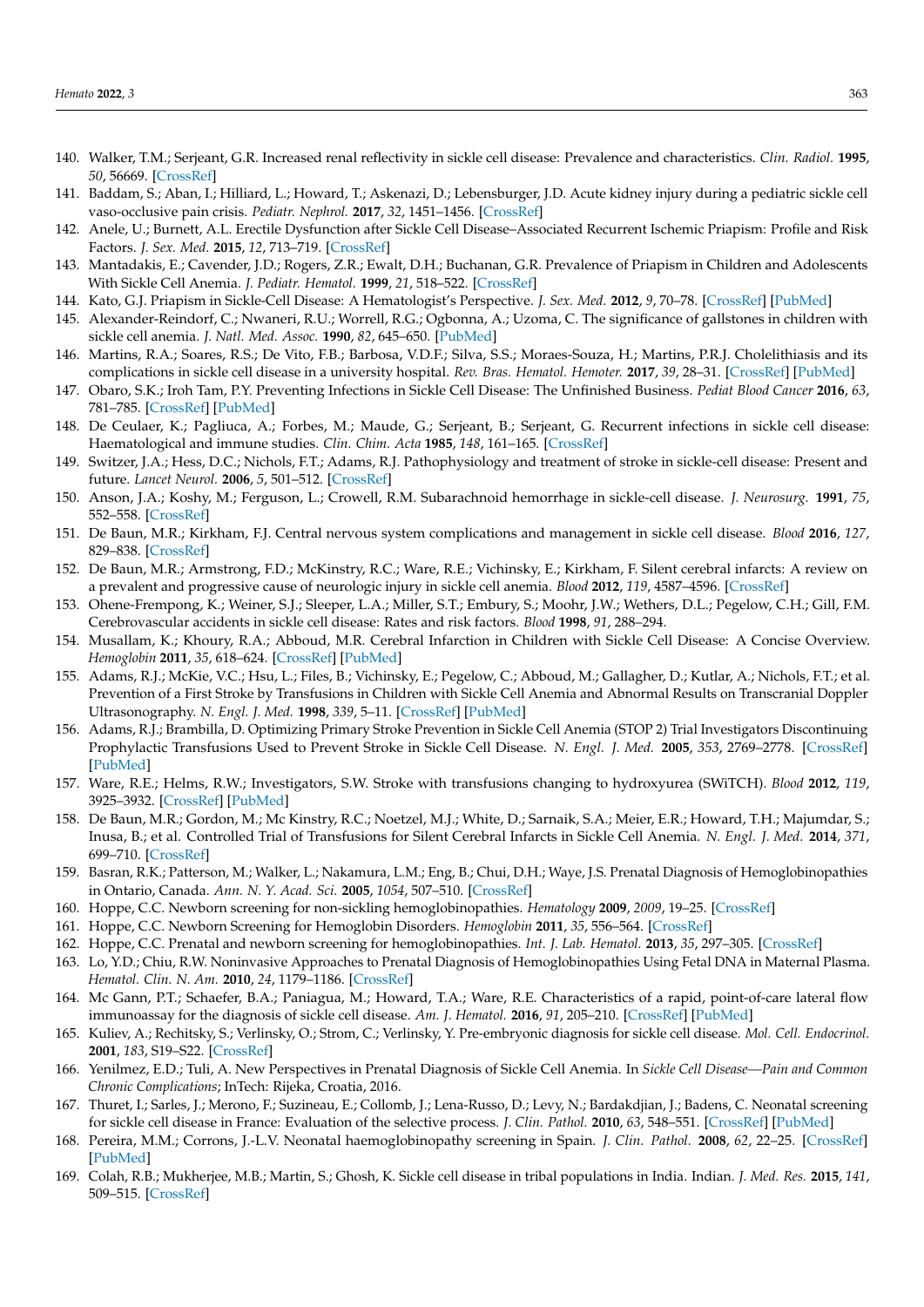- <span id="page-23-0"></span>170. Brandelise, S.; Pinheiro, V.; Gabetta, C.S.; Hambleton, I.; Serjeant, B. Newborn screening for sickle cell disease in Brazil: The Campinas experience. *Int. J. Lab. Hematol.* **2004**, *26*, 15–19. [\[CrossRef\]](http://doi.org/10.1111/j.0141-9854.2003.00576.x)
- <span id="page-23-1"></span>171. Streetly, A.; Latinovic, R.; Henthorn, J. Positive screening and carrier results for the England-wide universal newborn sickle cell screening programme by ethnicity and area for 2005-07. *J. Clin. Pathol.* **2010**, *63*, 626–629. [\[CrossRef\]](http://doi.org/10.1136/jcp.2010.077560)
- <span id="page-23-2"></span>172. Colombatti, R.; Perrotta, S.; Samperi, P.; Casale, M.; Masera, N.; Palazzi, G.; Sainati, L.; Russo, G. Organizing national responses for rare blood disorders: The Italian experience with sickle cell disease in childhood. *Orphanet J. Rare Dis.* **2013**, *8*, 169. [\[CrossRef\]](http://doi.org/10.1186/1750-1172-8-169)
- <span id="page-23-3"></span>173. Kunz, J.B.; Awad, S.; Happich, M.; Muckenthaler, L.; Lindner, M.; Gramer, G.; Okun, J.G.; Hoffmann, G.F.; Bruckner, T.; Muckenthaler, M.U.; et al. Significant prevalence of sickle cell disease in Southwest Germany: Results from a birth cohort study indicate the necessity for newborn screening. *Ann. Hematol.* **2015**, *95*, 397–402. [\[CrossRef\]](http://doi.org/10.1007/s00277-015-2573-y)
- <span id="page-23-4"></span>174. Anie, K.A. Psychological complications in sickle cell disease. *Br. J. Haematol.* **2005**, *129*, 723–729. [\[CrossRef\]](http://doi.org/10.1111/j.1365-2141.2005.05500.x)
- <span id="page-23-5"></span>175. Vinjamur, D.S.; Bauer, D.E.; Orkin, S.H. Recent progress in understanding and manipulating haemoglobin switching for the haemoglobinopathies. *Br. J. Haematol.* **2018**, *180*, 630–643. [\[CrossRef\]](http://doi.org/10.1111/bjh.15038) [\[PubMed\]](http://www.ncbi.nlm.nih.gov/pubmed/29193029)
- <span id="page-23-6"></span>176. Mvundura, M.; Amendah, D.; Kavanagh, P.L.; Sprinz, P.G.; Grosse, S.D. Health care utilization and expenditures for privately and publicly insured children with sickle cell disease in the United States. *Pediatr. Blood Cancer* **2009**, *53*, 642–646. [\[CrossRef\]](http://doi.org/10.1002/pbc.22069) [\[PubMed\]](http://www.ncbi.nlm.nih.gov/pubmed/19492318) 177. Singh, R.; Jordan, R.; Hanlon, C. Economic Impact of Sickle Cell Hospitalization. *Blood* **2014**, *124*, 5971. [\[CrossRef\]](http://doi.org/10.1182/blood.V124.21.5971.5971)
- <span id="page-23-7"></span>178. Murray, C.J.L.; Vos, T.; Lozano, R.; Naghavi, M.; Flaxman, A.D.; Michaud, C.; Ezzati, M.; Shibuya, K.; Salomon, J.A.; Abdalla, S.; et al. Disability-adjusted life years (DALYs) for 291 diseases and injuries in 21 regions, 1990–2010: A systematic
- <span id="page-23-8"></span>analysis for the Global Burden of Disease Study 2010. *Lancet* **2012**, *380*, 2197–2223. [\[CrossRef\]](http://doi.org/10.1016/S0140-6736(12)61689-4) 179. Ashley-Koch, A.; Yang, Q.; Olney, R.S. Sickle Hemoglobin (Hb S) Allele and Sickle Cell Disease: A HuGE Review. *Am. J. Epidemiol.* **2000**, *151*, 839–845. [\[CrossRef\]](http://doi.org/10.1093/oxfordjournals.aje.a010288) [\[PubMed\]](http://www.ncbi.nlm.nih.gov/pubmed/10791557)
- 180. Charache, S.; Terrin, M.L.; Moore, R.D.; Dover, G.J.; Barton, F.B.; Eckert, S.V.; McMahon, R.P.; Bonds, D.R.; The Investigators of the Multicenter Study of Hydroxyurea in Sickle Cell Anemia. Effect of hydroxyurea on the frequency of painful crises in sickle cell anemia. *N. Engl. J. Med.* **1995**, *332*, 1317–1322. [\[CrossRef\]](http://doi.org/10.1056/NEJM199505183322001)
- 181. Steinberg, M.H.; Barton, F.; Castro, O.; Pegelow, C.H.; Ballas, S.K.; Kutlar, A.; Orringer, E.; Bellevue, R.; Olivieri, N.; Eckman, J.; et al. Effect of hydroxyurea on mortality and morbidity in adult sickle cell anemia: Risks and benefits up to 9 years of treatment. *JAMA* **2003**, *289*, 1645–1651. [\[CrossRef\]](http://doi.org/10.1001/jama.289.13.1645)
- <span id="page-23-10"></span>182. King, S.B. *N*-hydroxyurea and acyl nitroso compounds as nitroxyl (HNO) and nitric oxide (NO) donors. *Curr. Top. Med. Chem.* **2005**, *5*, 665–673. [\[CrossRef\]](http://doi.org/10.2174/1568026054679362)
- 183. Herity, L.B.; Vaughan, D.M.; Rodriguez, L.R.; Lowe, D.K. Voxelotor: A Novel Treatment for Sickle Cell Disease. *Ann. Pharmacother.* **2021**, *55*, 240–245. [\[CrossRef\]](http://doi.org/10.1177/1060028020943059)
- 184. Vichinsky, E.; Bernaudin, F.; Forni, G.L.; Gardner, R.; Hassell, K.; Heeney, M.; Inusa, B.; Kutlar, A.; Lane, P.; Mathias, L.; et al. Long-term safety and efficacy of deferasirox (Exjade®) for up to 5 years in transfusional iron-overloaded patients with sickle cell disease. *Br. J. Haematol.* **2011**, *154*, 387–397. [\[CrossRef\]](http://doi.org/10.1111/j.1365-2141.2011.08720.x)
- <span id="page-23-11"></span>185. Metcalf, B.; Chuang, C.; Dufu, K.; Patel, M.P.; Silva-Garcia, A.; Johnson, C.; Lu, Q.; Partridge, J.R.; Patskovska, L.; Patskovsky, Y.; et al. Discovery of GBT440, an Orally Bioavailable R-State Stabilizer of Sickle Cell Hemoglobin. *ACS Med. Chem. Lett.* **2017**, *8*, 321–326. [\[CrossRef\]](http://doi.org/10.1021/acsmedchemlett.6b00491) [\[PubMed\]](http://www.ncbi.nlm.nih.gov/pubmed/28337324)
- <span id="page-23-9"></span>186. Vichinsky, E.; Hoppe, C.C.; Ataga, K.I.; Ware, R.E.; Nduba, V.; El-Beshlawy, A.; Hassab, H.; Achebe, M.M.; Al Kindi, S.; Brown, R.C.; et al. A Phase 3 Randomized Trial of Voxelotor in Sickle Cell Disease. *N. Engl. J. Med.* **2019**, *381*, 509–519. [\[CrossRef\]](http://doi.org/10.1056/NEJMoa1903212) [\[PubMed\]](http://www.ncbi.nlm.nih.gov/pubmed/31199090)
- <span id="page-23-12"></span>187. Oksenberg, D.; Dufu, K.; Patel, M.P.; Chuang, C.; Li, Z.; Xu, Q.; Silva-Garcia, A.; Zhou, C.; Hutchaleelaha, A.; Patskovska, L.; et al. GBT 440 increases haemoglobin oxygen affinity, reduces sickling and prolongs RBC half-life in a murine model of sickle cell disease. *Br. J. Haematol.* **2016**, *175*, 141–153. [\[CrossRef\]](http://doi.org/10.1111/bjh.14214) [\[PubMed\]](http://www.ncbi.nlm.nih.gov/pubmed/27378309)
- <span id="page-23-13"></span>188. Ataga, K.I.; Kutlar, A.; Kanter, J.; Liles, D.; Cancado, R.; Friedrisch, J.; Guthrie, T.H.; Knight-Madden, J.; Alvarez, O.A.; Gordeuk, V.R.; et al. Crizanlizumab for the Prevention of Pain Crises in Sickle Cell Disease. *N. Engl. J. Med.* **2017**, *376*, 429–439. [\[CrossRef\]](http://doi.org/10.1056/NEJMoa1611770) [\[PubMed\]](http://www.ncbi.nlm.nih.gov/pubmed/27959701)
- <span id="page-23-14"></span>189. Machado, R.F.; Martyr, S.; Kato, G.; Barst, R.J.; Anthi, A.; Robinson, M.R.; Hunter, L.; Coles, W.; Nichols, J.; Hunter, C.; et al. Sildenafil therapy in patients with sickle cell disease and pulmonary hypertension. *Br. J. Haematol.* **2005**, *130*, 445–453. [\[CrossRef\]](http://doi.org/10.1111/j.1365-2141.2005.05625.x) [\[PubMed\]](http://www.ncbi.nlm.nih.gov/pubmed/16042696)
- <span id="page-23-15"></span>190. Massenio, P.; D'altilia, N.; Sanguedolce, F.; Carrieri, G.; Cormio, L. Daily tadalafil for the chronic phase of stuttering priapism: A case report. *BMC Urol.* **2018**, *18*, 54. [\[CrossRef\]](http://doi.org/10.1186/s12894-018-0368-x)
- 191. Niihara, Y.; Miller, S.T.; Kanter, J.; Lanzkron, S.; Smith, W.R.; Hsu, L.L.; Gordeuk, V.R.; Viswanathan, K.; Sarnaik, S.; Osunkwo, I.; et al. A Phase 3 Trial ofl-Glutamine in Sickle Cell Disease. *N. Engl. J. Med.* **2018**, *379*, 226–235. [\[CrossRef\]](http://doi.org/10.1056/NEJMoa1715971)
- <span id="page-23-17"></span><span id="page-23-16"></span>192. Howard, J. Sickle cell disease: When and how to transfuse. *Hematology* **2016**, *2016*, 625–631. [\[CrossRef\]](http://doi.org/10.1182/asheducation-2016.1.625)
- 193. Chou, S.T.; Evans, P.; Vege, S.; Coleman, S.L.; Friedman, D.F.; Keller, M.; Westhoff, C.M. RH genotype matching for transfusion support in sickle cell disease. *Blood* **2018**, *132*, 1198–1207. [\[CrossRef\]](http://doi.org/10.1182/blood-2018-05-851360)
- <span id="page-23-18"></span>194. Chou, S.T.; Jackson, T.; Vege, S.; Smith-Whitley, K.; Friedman, D.F.; Westhoff, C.M. High prevalence of erythrocyte alloimmunization in sickle cell disease despite transfusion from Rh-matched minority donors. *Blood* **2013**, *122*, 1062–1071. [\[CrossRef\]](http://doi.org/10.1182/blood-2013-03-490623)
- <span id="page-23-19"></span>195. Eaton, W.A.; Bunn, H.F. Treating sickle cell disease by targeting HbS polymerization. *Blood* **2017**, *129*, 2719–2726. [\[CrossRef\]](http://doi.org/10.1182/blood-2017-02-765891) [\[PubMed\]](http://www.ncbi.nlm.nih.gov/pubmed/28385699)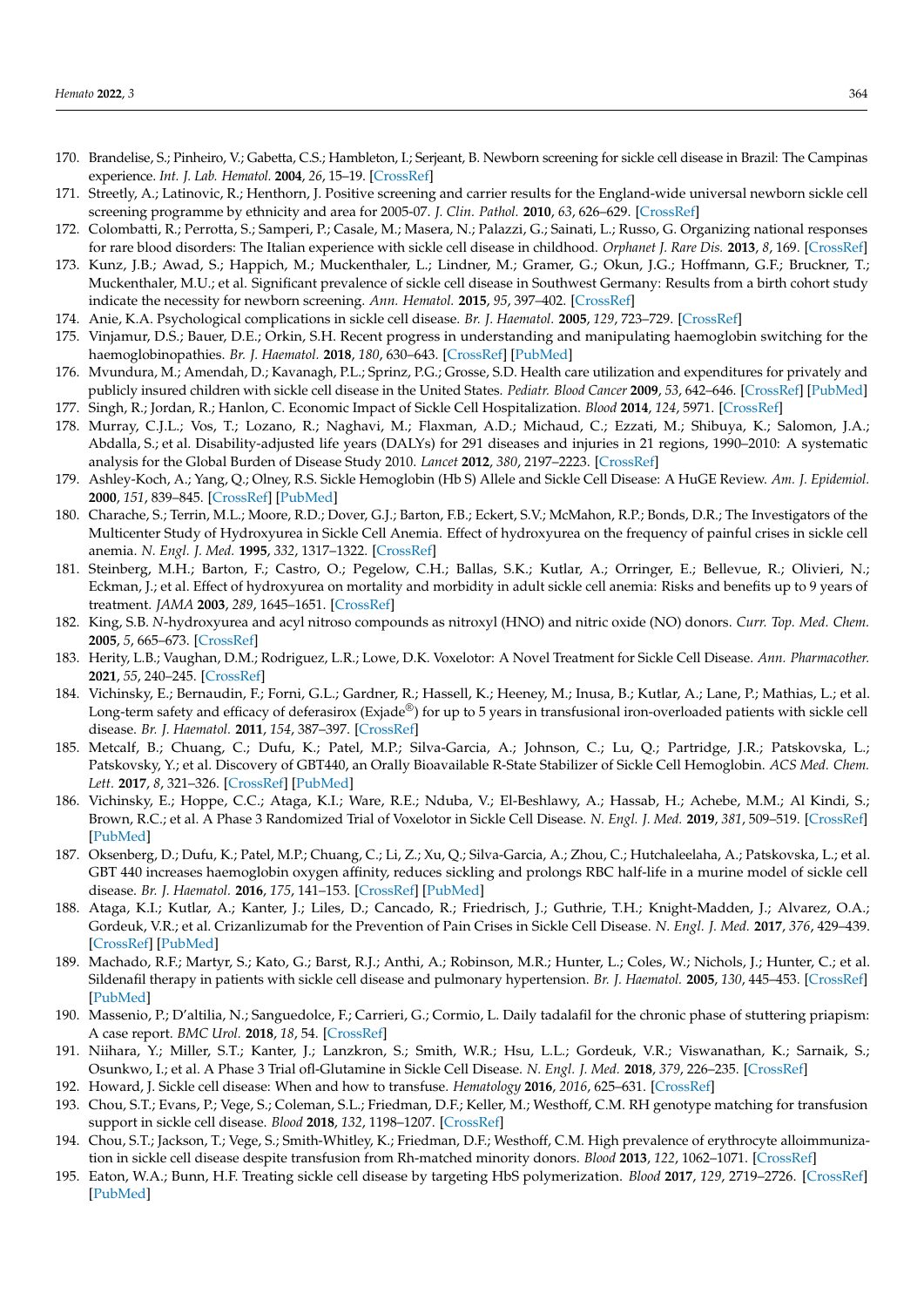- <span id="page-24-0"></span>196. Cokić, V.; Smith, R.D.; Beleslin-Cokic, B.B.; Njoroge, J.M.; Miller, J.L.; Gladwin, M.T.; Schechter, A.N. Hydroxyurea induces fetal hemoglobin by the nitric oxide–dependent activation of soluble guanylyl cyclase. *J. Clin. Investig.* **2003**, *111*, 231–239. [\[CrossRef\]](http://doi.org/10.1172/JCI200316672) [\[PubMed\]](http://www.ncbi.nlm.nih.gov/pubmed/12531879)
- <span id="page-24-1"></span>197. Nevitt, S.J.; Jones, A.P.; Howard, J. Hydroxyurea (hydroxycarbamide) for sickle cell disease. *Cochrane Database Syst. Rev.* **2017**, *2017*, CD002202. [\[CrossRef\]](http://doi.org/10.1002/14651858.CD002202.pub2) [\[PubMed\]](http://www.ncbi.nlm.nih.gov/pubmed/28426137)
- <span id="page-24-2"></span>198. Wang, W.C.; Ware, R.E.; MillerS, T.; Iyer, R.V.; Casella, J.F.; Minniti, C.P.; Rana, S.; Thornburg, C.D.; Rogers, Z.R.; Kalpatthi, R.V.; et al. Hydroxycarbamide in very young children with sickle-cell anaemia: A multicentre, randomised, controlled trial (BABY HUG). *Lancet* **2011**, *377*, 1663–1672. [\[CrossRef\]](http://doi.org/10.1016/S0140-6736(11)60355-3)
- <span id="page-24-3"></span>199. Ware, R.E.; Davis, B.R.; Schultz, W.H.; Brown, R.C.; Aygun, B.; Sarnaik, S.; Odame, I.; Fuh, B.; George, A.; Owen, W.; et al. Hydroxycarbamide versus chronic transfusion for maintenance of transcranial doppler flow velocities in children with sickle cell anaemia—TCD With Transfusions Changing to Hydroxyurea (TWiTCH): A multicentre, open-label, phase 3, non-inferiority trial. *Lancet* **2016**, *387*, 661–670. [\[CrossRef\]](http://doi.org/10.1016/S0140-6736(15)01041-7)
- <span id="page-24-4"></span>200. McArthur, J.G.; Svenstrup, N.; Chen, C.; Fricot, A.; Carvalho, C.; Nguyen, J.; Nguyen, P.; Parachikova, A.; Abdulla, F.; Vercellotti, G.M.; et al. A novel, highly potent and selective phosphodiesterase-9 inhibitor for the treatment of sickle cell disease. *Haematologica* **2020**, *105*, 623–631. [\[CrossRef\]](http://doi.org/10.3324/haematol.2018.213462)
- <span id="page-24-5"></span>201. Demirci, S.; Uchida, N.; Tisdale, J.F. Gene therapy for sickle cell disease: An update. *Cytotherapy* **2018**, *20*, 899–910. [\[CrossRef\]](http://doi.org/10.1016/j.jcyt.2018.04.003)
- 202. Hoban, M.D.; Orkin, S.H.; Bauer, D.E. Genetic treatment of a molecular disorder: Gene therapy approaches to sickle cell disease. *Blood* **2016**, *127*, 839–848. [\[CrossRef\]](http://doi.org/10.1182/blood-2015-09-618587)
- <span id="page-24-8"></span>203. Abraham, A.A.; Tisdale, J.F. Gene therapy for sickle cell disease: Moving from the bench to the bedside. *Blood* **2021**, *138*, 932–941. [\[CrossRef\]](http://doi.org/10.1182/blood.2019003776)
- 204. Frangoul, H.; Altshuler, D.; Cappellini, M.D.; Chen, Y.-S.; Domm, J.; Eustace, B.K.; Foell, J.; De La Fuente, J.; Grupp, S.; Handgretinger, R.; et al. CRISPR-Cas9 Gene Editing for Sickle Cell Disease and β-Thalassemia. *N. Engl. J. Med.* **2021**, *384*, 252–260. [\[CrossRef\]](http://doi.org/10.1056/NEJMoa2031054)
- 205. Orkin, S.H.; Bauer, D.E. Emerging Genetic Therapy for Sickle Cell Disease. *Annu. Rev. Med.* **2019**, *70*, 257–271. [\[CrossRef\]](http://doi.org/10.1146/annurev-med-041817-125507) [\[PubMed\]](http://www.ncbi.nlm.nih.gov/pubmed/30355263)
- 206. Esrick, E.B.; Bauer, D.E. Genetic therapies for sickle cell disease. *Semin. Hematol.* **2018**, *55*, 76–86. [\[CrossRef\]](http://doi.org/10.1053/j.seminhematol.2018.04.014) [\[PubMed\]](http://www.ncbi.nlm.nih.gov/pubmed/29958563)
- 207. Negre, O.; Eggimann, A.V.; Beuzard, Y.; Ribeil, J.A.; Bourget, P.; Borwornpinyo, S.; Hongeng, S.; Hacein-Bey, S.; Cavazzana, M.; Leboulch, P.; et al. Gene therapy of the β-hemoglobinopathies by lentiviral transfer of the βA (T87Q)-globin gene. *Hum. Gene Therapy* **2016**, *27*, 148–165. [\[CrossRef\]](http://doi.org/10.1089/hum.2016.007) [\[PubMed\]](http://www.ncbi.nlm.nih.gov/pubmed/26886832)
- <span id="page-24-6"></span>208. Olowoyeye, A.; Okwundu, C.I. Gene therapy for sickle cell disease. *Cochrane Database Syst. Rev.* **2020**, *11*, CD007652. [\[CrossRef\]](http://doi.org/10.1002/14651858.CD007652.pub7) [\[PubMed\]](http://www.ncbi.nlm.nih.gov/pubmed/33251574)
- <span id="page-24-7"></span>209. Masuda, T.; Wang, X.; Maeda, M.; Canver, M.C.; Sher, F.; Funnell, A.P.W.; Fisher, C.; Suciu, M.; Martyn, G.E.; Norton, L.J.; et al. Transcription factors LRF and BCL11A independently repress expression of fetal hemoglobin. *Science* **2016**, *351*, 285–289. [\[CrossRef\]](http://doi.org/10.1126/science.aad3312)
- <span id="page-24-9"></span>210. Liu, N.; Hargreaves, V.V.; Zhu, Q.; Kurland, J.V.; Hong, J.; Kim, W.; Sher, F.; Trevino, C.M.; Rogers, J.M.; Kurita, R.; et al. Direct Promoter Repression by BCL11A Controls the Fetal to Adult Hemoglobin Switch. *Cell* **2018**, *173*, 430–442.e17. [\[CrossRef\]](http://doi.org/10.1016/j.cell.2018.03.016)
- <span id="page-24-10"></span>211. Verma, I.M.; Naldini, L.; Kafri, T.; Miyoshi, H.; Takahashi, M.; Blömer, U.; Somia, N.; Wang, L.; Gage, F.H. Gene Therapy: Promises, Problems and Prospects. In *Genes and Resistance to Disease*; Springer: Berlin, Germany, 2000; pp. 147–157.
- <span id="page-24-12"></span>212. Goyal, S.; Tisdale, J.; Schmidt, M.; Kanter, J.; Jaroscak, J.; Whitney, D.; Bitter, H.; Gregory, P.D.; Parson, S.G.; Foos, M.; et al. Acute Myeloid Leukemia Case after Gene Therapy for Sickle Cell Disease. *N. Engl. J. Med.* **2022**, *386*, 138–147. [\[CrossRef\]](http://doi.org/10.1056/NEJMoa2109167)
- <span id="page-24-13"></span>213. Leonard, A.; Tisdale, J.; Abraham, A. Curative options for sickle cell disease: Haploidentical stem cell transplantation or gene therapy? *Br. J. Haematol.* **2020**, *189*, 408–423. [\[CrossRef\]](http://doi.org/10.1111/bjh.16437)
- <span id="page-24-11"></span>214. Liggett, L.A.; Cato, L.D.; Weinstock, J.S.; Zhang, Y.; Nouraie, S.M.; Gladwin, M.T.; Garrett, M.E.; Ashley-Koch, A.; Telen, M.J.; Custer, B.; et al. Clonal hematopoiesis in sickle cell disease. *J. Clin. Investig.* **2022**, *132*, e156060. [\[CrossRef\]](http://doi.org/10.1172/JCI156060)
- <span id="page-24-14"></span>215. Brunson, A.; Lei, A.; Rosenberg, A.; White, R.H.; Keegan, T.; Wun, T. Increased incidence of VTE in sickle cell disease patients: Risk factors, recurrence and impact on mortality. *Br. J. Haematol.* **2017**, *178*, 319–326. [\[CrossRef\]](http://doi.org/10.1111/bjh.14655)
- 216. Sparkenbaugh, E.; Pawlinski, R. Interplay between coagulation and vascular inflammation in sickle cell disease. *Br. J. Haematol.* **2013**, *162*, 3–14. [\[CrossRef\]](http://doi.org/10.1111/bjh.12336) [\[PubMed\]](http://www.ncbi.nlm.nih.gov/pubmed/23593937)
- 217. Telen, M.J. Beyond hydroxyurea: New and old drugs in the pipeline for sickle cell disease. *Blood* **2016**, *127*, 810–819. [\[CrossRef\]](http://doi.org/10.1182/blood-2015-09-618553) [\[PubMed\]](http://www.ncbi.nlm.nih.gov/pubmed/26758919)
- 218. Telen, M.J.; Malik, P.; Vercellotti, G.M. Therapeutic strategies for sickle cell disease: Towards a multi-agent approach. *Nat. Rev. Drug Discov.* **2019**, *18*, 139–158. [\[CrossRef\]](http://doi.org/10.1038/s41573-018-0003-2) [\[PubMed\]](http://www.ncbi.nlm.nih.gov/pubmed/30514970)
- <span id="page-24-15"></span>219. Glaros, A.K.; Razvi, R.; Shah, N.; Zaidi, A.U. Voxelotor: Alteration of sickle cell disease pathophysiology by a first-in-class polymerization inhibitor. *Ther. Adv. Hematol.* **2021**, *12*, 20406207211001136. [\[CrossRef\]](http://doi.org/10.1177/20406207211001136) [\[PubMed\]](http://www.ncbi.nlm.nih.gov/pubmed/33796238)
- <span id="page-24-16"></span>220. Hutchaleelaha, A.; Patel, M.; Washington, C.; Siu, V.; Allen, E.; Oksenberg, D.; Lehrer-Graiwer, J. Pharmacokinetics and pharmacodynamics of voxelotor (GBT440) in healthy adults and patients with sickle cell disease. *Br. J. Clin. Pharmacol.* **2019**, *85*, 1290–1302. [\[CrossRef\]](http://doi.org/10.1111/bcp.13896)
- 221. Nasimuzzaman, M.; Malik, P. Role of the coagulation system in the pathogenesis of sickle cell disease. *Blood Adv.* **2019**, *3*, 3170–3180. [\[CrossRef\]](http://doi.org/10.1182/bloodadvances.2019000193) [\[PubMed\]](http://www.ncbi.nlm.nih.gov/pubmed/31648337)